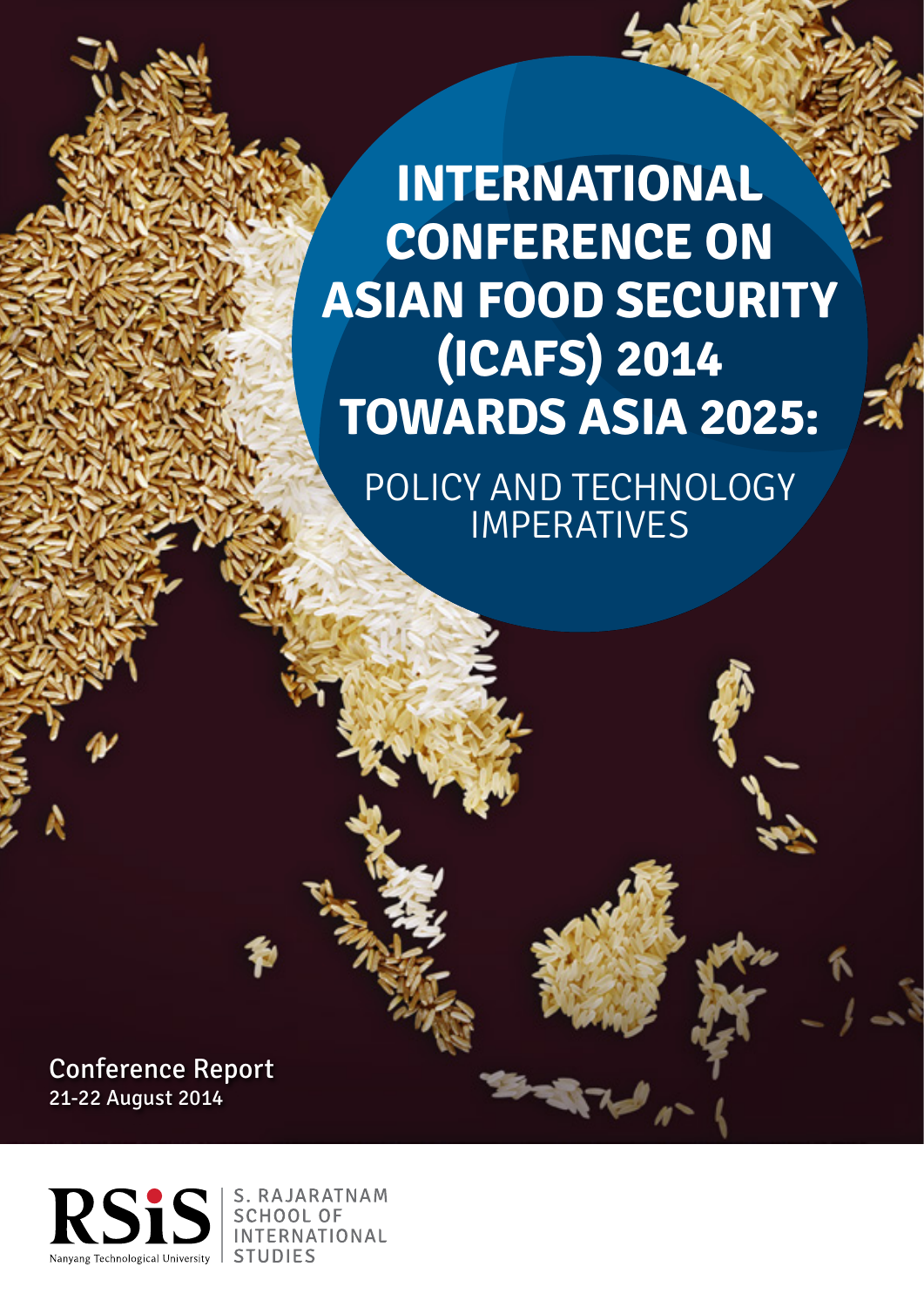**Conference Report INTERNATIONAL CONFERENCE ON ASIAN FOOD SECURITY (ICAFS) 2014. TOWARDS ASIA 2025: POLICY AND TECHNOLOGY IMPERATIVES**

**Organised by:** s. rajaratnam school of international studies (RSIS), nanyang technological university (NTU), SINGAPORE

21-22 AUGUST 2014 SINGAPORE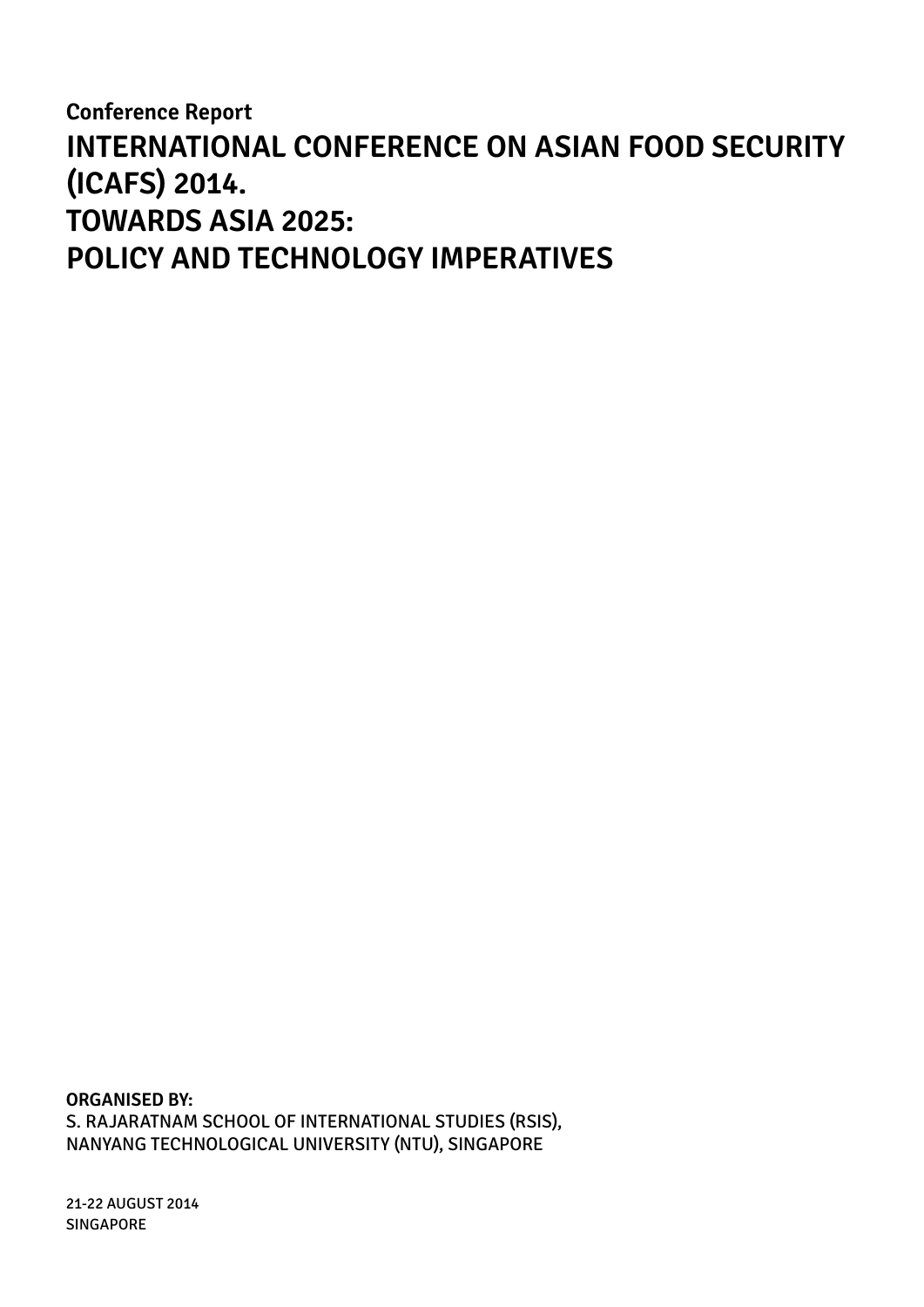#### **Recommended citation:**

RSIS Centre for Non-Traditional Security (NTS) Studies, 2014, International Conference on Asian Food Security (ICAFS) 2014: *Towards Asia 2025: Policy and Technology Imperatives*, Conference Report, Singapore.

#### **Photo credits:**

Dilip Muralidaran/ flickr., Rod Waddington/ flickr., IRRI/ flickr., F. Fiondella (IRI/CCAFS)/ flickr., Vyacheslav Oseledko/ flickr., epSos .de, The CGIAR Research Program on Climate Change, Agriculture and Food Security (CCAFS)/ Prashanth Vishwanathan 2014/ flickr.

#### **Terms of use:**

You are free to publish this material in its entirety or only in part in your newspapers, wire services, internet-based information networks and newsletters and you may use the information in your radio-TV discussions or as a basis for discussion in different fora, provided full credit is given to the author(s) and the Centre for Non-Traditional Security (NTS) Studies, S. Rajaratnam School of International Studies (RSIS). Kindly inform the publisher (NTS\_Centre@ntu.edu.sg) and provide details of when and where the publication was used.

*This report summarises the proceedings of the Conference as interpreted by the rapporteurs and editors of the RSIS Centre for NTS Studies. Participants neither reviewed nor approved this report. This Conference report adheres to a variation of the Chatham House Rules. Accordingly, beyond the speakers and paper presenters cited, no attributions have been made.*



This publication is also available online at: **www.rsis.edu.sg/nts** Alternatively, access the website using the QR Code on the left.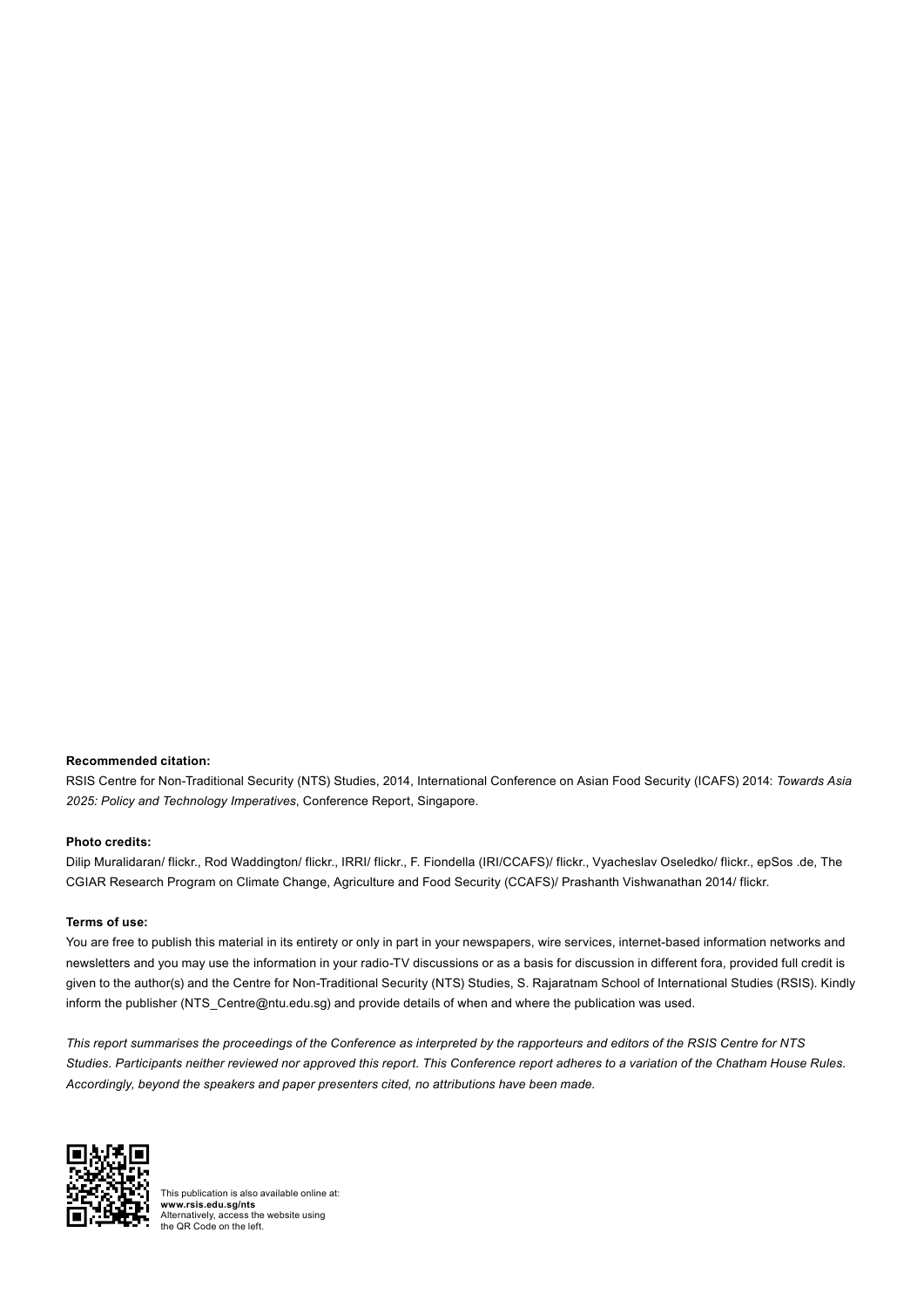# **TABLE OF CONTENTS**

| Abbreviation                                                                        |    |  |  |  |
|-------------------------------------------------------------------------------------|----|--|--|--|
| <b>Executive Summary</b>                                                            |    |  |  |  |
| <b>Opening Session</b>                                                              | 11 |  |  |  |
| Welcome Remarks by Ambassador Barry Desker                                          | 11 |  |  |  |
| Guest of Honour's Address by Dr Mohammad Maliki bin Osman                           | 11 |  |  |  |
| Session 1: Asia 2025 - Trends and Challenges to Food Security                       | 12 |  |  |  |
| Session 2: Food Supply and Demand – Improving Productivity Growth and Supply Chains | 15 |  |  |  |
| Session 3: Market Integration, Trade and Economic Access to Food                    | 18 |  |  |  |
| Session 4: Financing and Investing In Agricultural Innovation and Technology        | 22 |  |  |  |
| Session 5: Charting an Integrative Approach for Asia towards 2025                   | 25 |  |  |  |
| Concluding Session: Way Forward-Regional Cooperation for Food Security              |    |  |  |  |
| Closing Remarks: Towards Asian Food Security by 2025                                |    |  |  |  |
| ICAFS 2014 Programme                                                                |    |  |  |  |
| International Advisory Committee Members                                            |    |  |  |  |
| List of Speakers                                                                    |    |  |  |  |
| List of Participants                                                                | 35 |  |  |  |
| About RSIS Centre for Non-Traditional Security (NTS) Studies                        |    |  |  |  |
| About the S. Rajaratnam School of International Studies                             |    |  |  |  |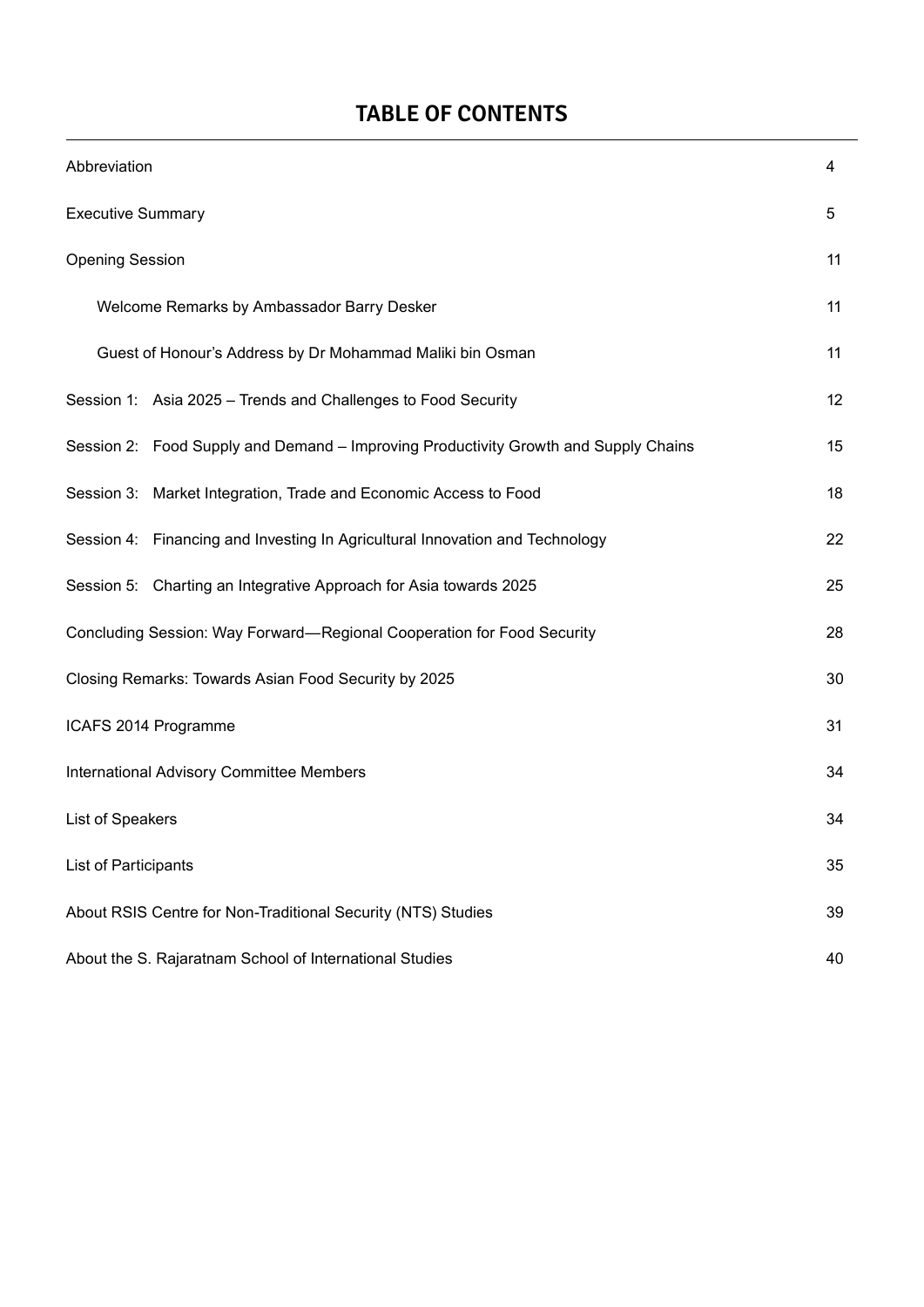# **Abbreviation**

| ADB:          | Asian Development Bank                                                | IFPRI: | International Food Policy Research Institute |
|---------------|-----------------------------------------------------------------------|--------|----------------------------------------------|
| AEC:          | <b>ASEAN Economic Community</b>                                       | MDGs:  | Millennium Development Goals                 |
| ASEAN:        | Association of Southeast Asian Nations                                | MFI:   | <b>Multilateral Financial Institutions</b>   |
| BIMP-EAGA:    | Brunei, Indonesia, Malaysia and<br>Philippines East-ASEAN Growth Area | NFSA:  | National Food Security Act                   |
|               |                                                                       | NGO:   | Non-Governmental Organisation                |
| <b>DSSAT:</b> | Decision Support System for<br>Agrotechnology Transfer                | NTM:   | <b>Non-Tariff Measures</b>                   |
| FAO:          | Food and Agriculture Organisation                                     | ODA:   | <b>Official Development Assistance</b>       |
| GDP:          | <b>Gross Domestic Product</b>                                         | OWG:   | Open Working Group                           |
| GMO:          | Genetically Modified Organism                                         | PDS:   | Public Distribution System                   |
| ICAFS:        | International Conference on Asian                                     | R&D:   | Research and Development                     |
|               | Food Security                                                         | SDGs:  | Sustainable Development Goals                |
| IMT-GT:       | Indonesia, Malaysia and Thailand-<br>Growth Triangle                  |        |                                              |
| IRRI:         | International Rice Research Institute                                 |        |                                              |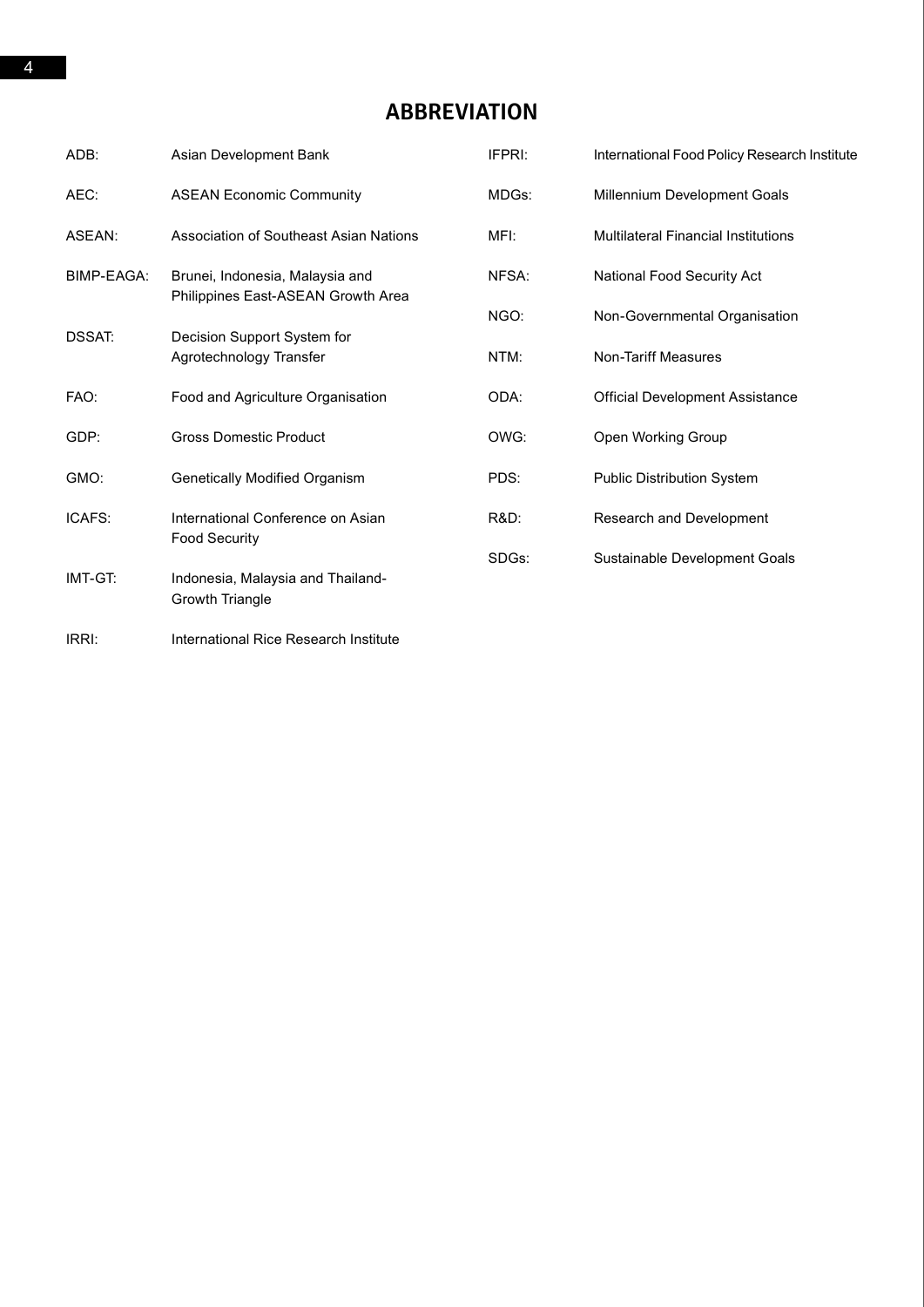# **Executive Summary**

The International Conference on Asian Food Security (ICAFS) took place from 21–22 August 2014 at the Grand Copthorne Waterfront Hotel in Singapore. ICAFS 2014, themed '**Towards Asia 2025: Policy and Technology Imperatives**' was aimed at understanding the mid-to-long term trends and challenges that affect Asian food security within the horizon of 2025 and beyond as the region faces significant challenges posed by changes in demography and consumption patterns, performance decline in agriculture, environmental degradation, natural resource depletion and climate change. This conference sought to address questions relating to the future of food policy and technology that contribute to food security in Asia.

The choice of the time-horizon of 2025 was specifically earmarked for a number of reasons. The first session is dedicated to highlighting the identified trends and challenges to food security in 2025. From a national planning standpoint, a decade usually represents a good medium-run timeframe for policies to be formulated and enacted. On a regional level ASEAN's post 2015 agenda will also be looking into a 10-year timeframe. The International Food Policy research Institute (IFPRI), the world's leading food policy research centre, has also chosen 2025 as the time period by when the world should aim to eradicate hunger and malnutrition. Hence there seems to be a good convergence on this particular timeframe; one we should all as institutions and individuals commit to make the region and world more food secure.

Session 2 highlights the food security challenges and opportunities in the context of Post 2015 Millennium Development Goals (MDGs). This session addresses issues such as how to increase productivity and supply chains; challenges and opportunities for policy, science and technology interventions as well as how to modernize food supply chains. Session 3 presents the topic of market integration and trade facility. The idea is to promote regional integration and food trade as means for sustaining food security by increasing economic access to food. This is relevant to the ASEAN Economic Community 2015 agenda, which includes tariff reduction, enhanced trade facilitation, reduction in barriers to trade among others, and aims to accelerate economic growth and development. Benefits and challenges are also discussed based on the context of the region's two biggest economies, China and India, anticipating 2025.

Session 4 discusses options for financing and investing in agricultural development and technological innovation. With global reduction in public spending on research and development (R&D) in agriculture, options should be diversified where it allows private sectors and other alternative financing such as insurance and micro financing to help poor and vulnerable farmers. Session 5 suggests an integrated approach for Asia towards 2025. This session looks at the role of science and R&D in further boosting agricultural production and the need for systematic surveillance of food security through different monitoring systems using different types of indexing and benchmarking tools. These monitoring systems should be able to be responsive to potential calamities and mitigate shocks of natural disasters.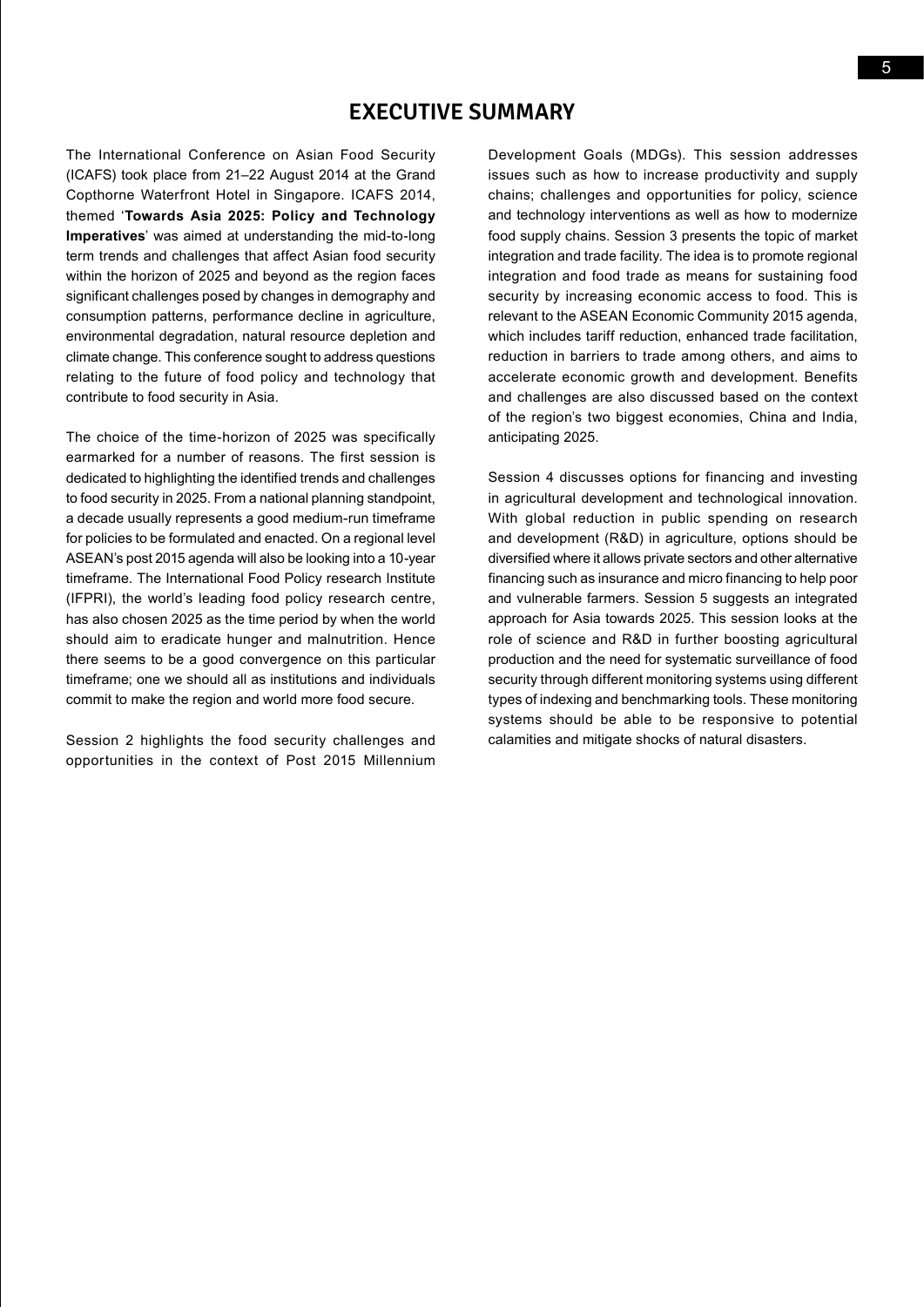# **Asia 2025 – Trends and Challenges to Food Security**

- • **Ending Hunger and Undernourishment in Asia by 2025: What Will It Take?** Asia had about 60 per cent of the world's hungry during the period of 2011 to 2013. The social costs associated with hunger and malnutrition come in the form of declining human development and dignity. Therefore, eradication of hunger and malnutrition in Asia must be made a top priority by 2025. A more ambitious target must be set and the rates of hunger and stunting must drop by, respectively, four per cent and nine per cent annually. One way of doing this is for Asia to emulate existing initiatives practised in other regions such as the Zero Hunger Challenge, End Hunger in Africa, and Rio+20. The opportunities for Asia to liberate itself from hunger and malnutrition come from its rapid economic growth, relatively high crop productivity, agriculture expansion, and transformation of Asia's agrifood system. The latter is influenced by rapid urbanisation, diet change, food market transformation, rise of rural non-farm labour markets, and agricultural technology and farm size change.
- • **Financing Agricultural Innovation and Technology Farmers' Perspective: Towards Improved Security in Asia by 2025**. On the food supply side, Asia is facing natural resource constraints that result from competitive use of land and water, land conversion, increase in degraded soil and polluted water, and rising costs of land and water. Global climate change may modify the frequency and/or cycle of adverse weather and very likely lead to the reduction of crop yields as a whole, affecting food access, utilisation and price stability. Uneven ownership of land and natural capital, technology, and unequal food production and availability across regions and countries further exacerbate the stability of food supply. Established knowledge suggests that high costs of labour, fertilisers, and chemicals, as well as corruption in the government, further jeopardise small farmers' enterprises. In addition, agricultural investment is needed to support small farmers, enhance their income and productivity, and increase food availability and accessibility in the market. Furthermore, safeguarding soil from erosion, preserving water, and conserving land and biodiversity, will also help farmers to increase and maintain productivity.
- • **Food Security Challenges Faced by Developing Asian Countries and Responses towards 2025: The Case of Indonesia**. In the case of Indonesia, malnourishment among children needs more attention as it still stood at 19.6 per cent in 2013 compared to 24.5 per cent in 2005, 18.4 per cent in 2007, and 17.9 per cent in 2010. High

demand for food is attributed to the large population size of 252 million (in 2014). Consistent increase in population growth rate combined with rapid urbanisation (estimated to be at 60 per cent of total population in 2025) will further increase demand for food and also for different types of food. Women participation in the labour force, that stands at 36.4 per cent of total employment, escalates the "eat-out" rate and heightens demand for processed food. On the food demand side, transformation in food consumption patterns has resulted in increasing demands for certain types of food such as those with higher protein and vitamin sources. A change in demographic structure and urbanisation influence people's preferences for foods as they are increasingly aware of food variety, quality, nutrition, and safety. City lifestyles that come with urbanisation increase demands for processed food. New forms of malnutrition such as child obesity will likely emerge. Therefore, food policies need to take into account the shift from food consumption based on quantity toward diverse, nutritious, balanced, and safe consumption by promoting food processing technology, nutrition, and food safety standards.

• **Food Security in Asia: The Role of the Private Sector.**  Recent history has shown that technology has an important role to play in food security as it creates better inputs that increase productivity consistently. In the future, the potential of genetically modified organism (GMO) technology should be explored to ensure and increase food production. In this regard the private sector, as technology developers and providers, connects people, land and technology, and may offer better solutions, support rural economies, and resource efficiency. Using technology over a span of a decade since 1990, Vietnam has doubled its rice production, exported seven times as much, and has become the world's largest rice exporter in recent years. In the Philippines, hybrid corn (and now GM corn) has resulted in lower production costs, higher productivity, and a safer environment, and has enabled the Philippines to become self-sufficient in corn and even export a small surplus. Private sector players in the food industry should continue their commitment to making crops more efficient by significantly increasing the average productivity of the world's major crops without using more land, water or other inputs, rescuing more farmland by improving the fertility of millions of hectares of farmland on the brink of degradation, helping natural environments flourish by enhancing biodiversity of farmland, empowering smallholders and enabling farmers to increase agricultural productivity.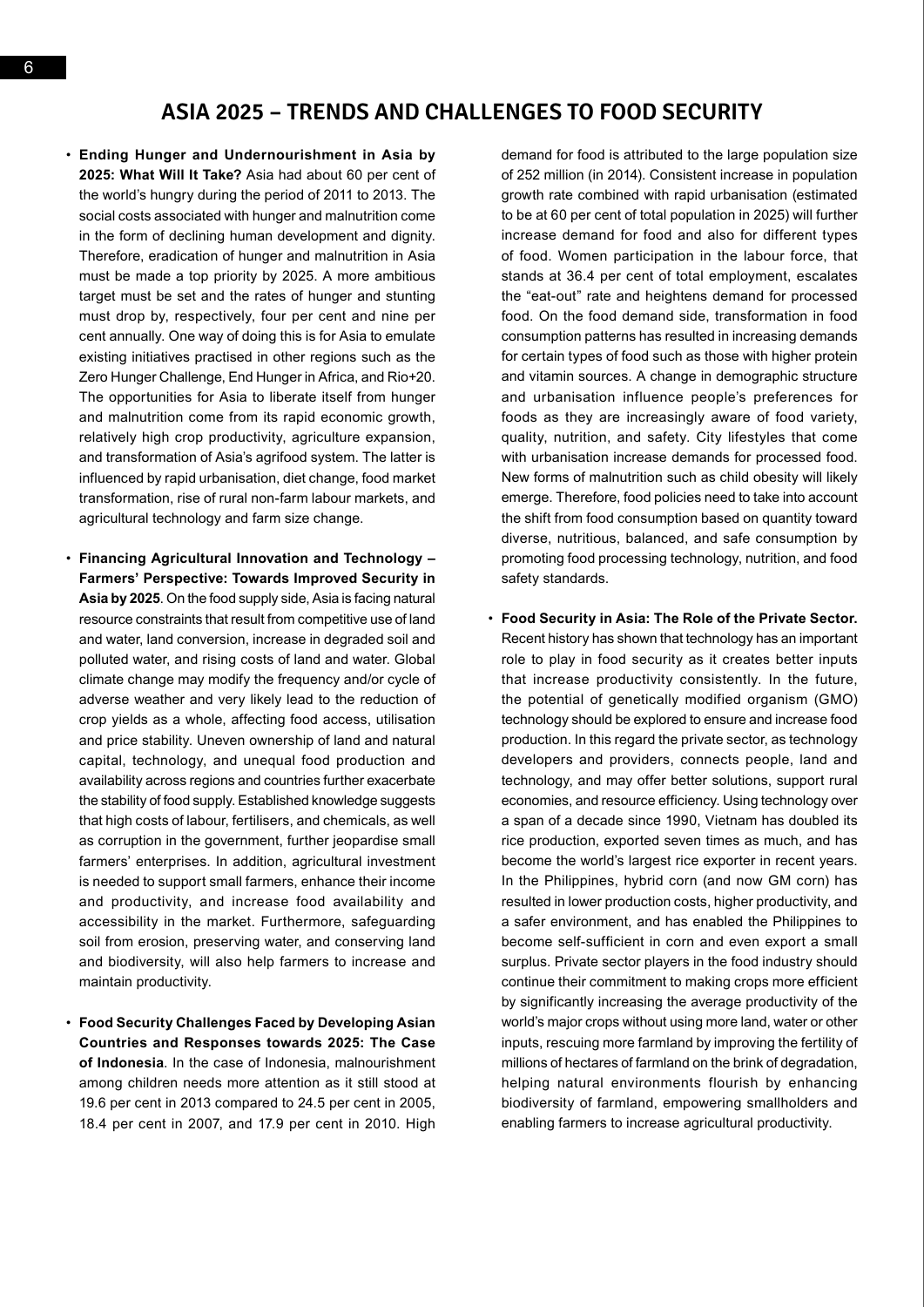## **SUPPLY AND DEMAND – IMPROVING PR GROWTH AND SUPPLY CH**

• **The Post 2015 Agenda on Hunger and Malnutrition.** As we are approaching the end of the target year for the Millennium Development Goals (MDGs) to be met in 2015, countries are seeking to intensify efforts aimed at ending poverty. There are two successive processes that countries are negotiating for the post-2015 development agenda, and these include the Open Working Group (OWG) on Sustainable Development Goals (SDGs) and the Post-2015 UN Agenda negotiations. Food security has been regarded as an important goal in both processes. However, in the draft report of the OWG, 'food security' is replaced by 'ending hunger'. This may not be conducive for the fight against hunger and malnutrition as food security would be a more inclusive discourse. It is important that the food security language is brought back to the final report of the OWG and gaps in policy implementation be reduced.

- • **Food Supply and Demand in Asia: Challenges and Opportunities for Policy and Technology Interventions.**  Food demand will be driven by population growth, urbanization, income growth, expansion of biofuels and mitigation of greenhouse gas emission. On the other hand, food supply will be influenced by water and land scarcity, climate change, investment in agricultural research and science and technology policies. Given that technologies can significantly improve food production, countries should accelerate investments in research and development in agricultural technologies, promote complementary policies and investment and reform economic policies. With regard to investment in research and development, it is important to pay attention to technologies for crop and livestock breeding that increase yields and enhance the ability of crops and livestock to resist diseases, drought, heat and salinity. Policy reforms in domestic regulation and trade are also essential to facilitate the application of new agricultural technologies and encourage free and open trade.
- • **Modernizing Food Supply Chains as an Integral Necessity to Assure Food Security.** Southeast Asian countries are active in food trade. Thailand is a major exporter of rice; the Philippines dominates the supply of banana; Indonesia exports shrimp and prawns. However, current supply chains in Southeast Asia for commodities such as rice, fruits and seafood have not been efficient enough. Some Southeast Asian countries have big surpluses of rice supply and there are potentials for rice trade within the region as well as across regions. Regional

supply chains are constrained by lack of efficiency and lack of effectiveness. Efficient border management ensures timeliness of delivery and this is crucial for commodities such as meat and seafood. Infrastructure also has a critical role in logistics. For instance, congestion may increase delivery costs and cause delay. Tracking and tracing of commodities are also important aspects of the supply chains. To improve the effectiveness of regional supply chains, it is necessary to simplify the procedures for port handling and border control, reduce the costs in domestic transport and cold chains, ensure food safety, enhance infrastructure and review legislations to facilitate the flow of commodities. In this regard, the implementation of new procedures under the ASEAN Economic Community (AEC) initiative could contribute to improving intra-regional trade.

• **Achieving Food Security in a Growing World of Scarcity: The Role of Scientific Innovations.** There has been a variety of scientific breakthroughs available for improving food security, such as those from genetics, molecular biology, plant physiology, and remote sensing. Innovations should contribute to food security through its three components – availability, access and consumption. Agricultural technologies enhance availability of food through higher yield and more efficient use of food. There are two ways to increase crop productivity – to close the gap between the actual yield and potential yield and to increase the potential yield. Because the yield of crops is affected by a variety of factors, such as weeds, pests, diseases, pollution and availability of water, the actual yield is always lower than the theoretical maximum yield. Closing the gap between the two will lead to higher outputs. Developing countries in Africa and Asia have huge potential to increase output through this approach. Climate change poses another problem to agricultural production and climate smart agriculture that applies technological innovations has been proposed to improve the efficiency and resilience of the agricultural system, adapt it to the changing environment and mitigate the impacts of climate change. Water management, eco-efficiency, precision agriculture, and breeding are areas open for technological innovations. Another way to improve availability is to avoid food losses and waste and create alternative protein sources. New technologies improve the structuring of food, diversify the sources of protein and prolong food preservation.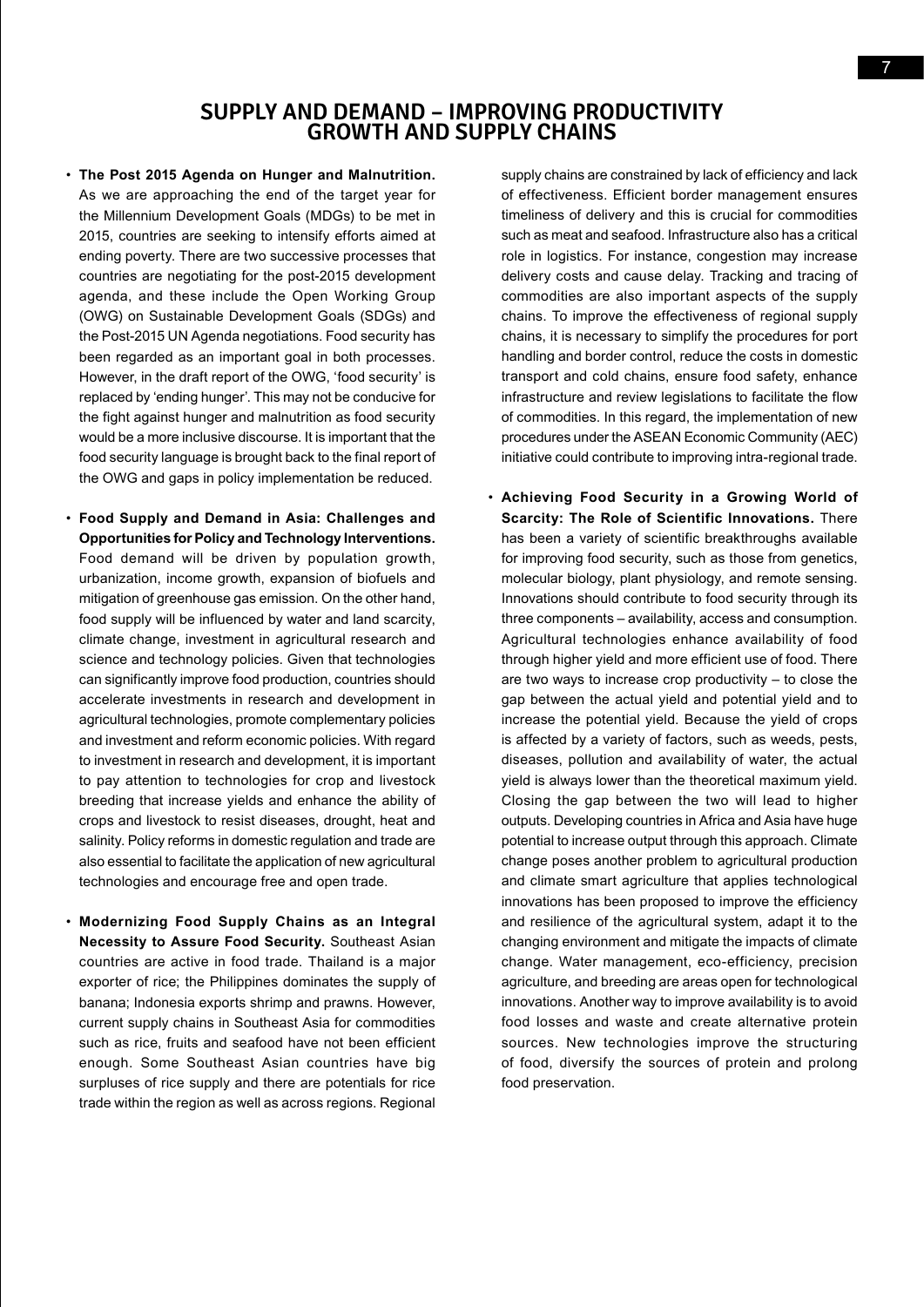# **Market Integration, Trade And Economic Access To Food**

- • **Regional Integration and Economic Access to Food.** Food trade can be one effective way to achieve food security. There is a paradox where the most food-secure richer nations are the ones with deficient food production capacity while the food-insecure poorer member states have the most abundant agricultural resources but also are most vulnerable to price shocks. This phenomenon is indicative of the fact that domestic food production to give self-sufficiency does not necessarily equate to food security. This further highlights the importance of economic access as one of the key dimensions of food security. The challenge for the region is to increase economic access to food to improve food security. Through greater regional economic integration efforts such as the ASEAN Economic Community 2015 (AEC2015), the ASEAN region stands to gain through higher growth and increase in per capita GDP. The AEC2015 agenda, which includes tariff reduction, enhanced trade facilitation, reduction in barriers to trade, among others, aims to accelerate economic growth and development. Despite significant progress that has been made in the AEC2015 front to improve food security, much remains to be done.
- • **Trade Facilitation and Logistics Service Liberalisation.** The key elements of trade facilitation include trade and customs regulation, trade documentation, custom clearance, trade enforcement, trade finance and infrastructure development. The ASEAN region aims to improve trade facilitation because it brings forth large potential savings due to reduction of transaction costs. Bureaucratic processes in the importation and exportation of agricultural and food products increases uncertainties and impedes trade across the supply chains. This is especially disadvantageous because food access requires stability and reliability across supply chains both within and between countries. Lack of automation and insignificant use of information technology, lack of inter-agency coordination and lack of cooperation among customs and other government agencies cause inefficiencies. Addressing these barriers to trade and improving trade liberalisation are included in the AEC2015 agenda. The move towards greater integration will also provide substantial improvement in the facilitation for cross-

border trade within the region, which enhances physical access to food and therefore improves food security. One specific step towards this goal is the implementation of National Single Window systems, which accelerate trade procedures and reduce corruption.

#### • **Key Regional Players: Benefits and Challenges to Food Security.**

- • **China's** population growth rate will have limited impact on food demand. What should be the concern is the increasing mobility towards urban areas and income growth, which could influence food consumption patterns. China will also benefit from investment in farming technology and agricultural research and development. As for key commodities, projections show that China will achieve self-sufficiency in rice and wheat but demand for maize and soybean is expected to rise. Increments in demand for corn and soybean will be compensated through existing trading partners in North and South America, which eases pressure on food imports within the region. Projections also indicate that Asia will gain from the demand surge in palm oil and tropical products from China.
- • **India**, on the other hand, is the only country in the region to have legislated food security but this has raised questions and increased debate as to its impact on the domestic economy and food security. India's National Food Security Act (NFSA) 2013 generally seeks to provide food and nutritional security by means of providing a sufficient amount of food at affordable prices to each household. The act aims to subsidize about 75 per cent of the rural and 50 per cent of the urban poor populations' monthly food grain needs. While the objective is greatly applauded, the act has been plagued with much criticism and politically charged debate. While NFSA addresses the country's food security and growing hunger and malnutrition problems, the act remains a directive principle and not a fundamental right.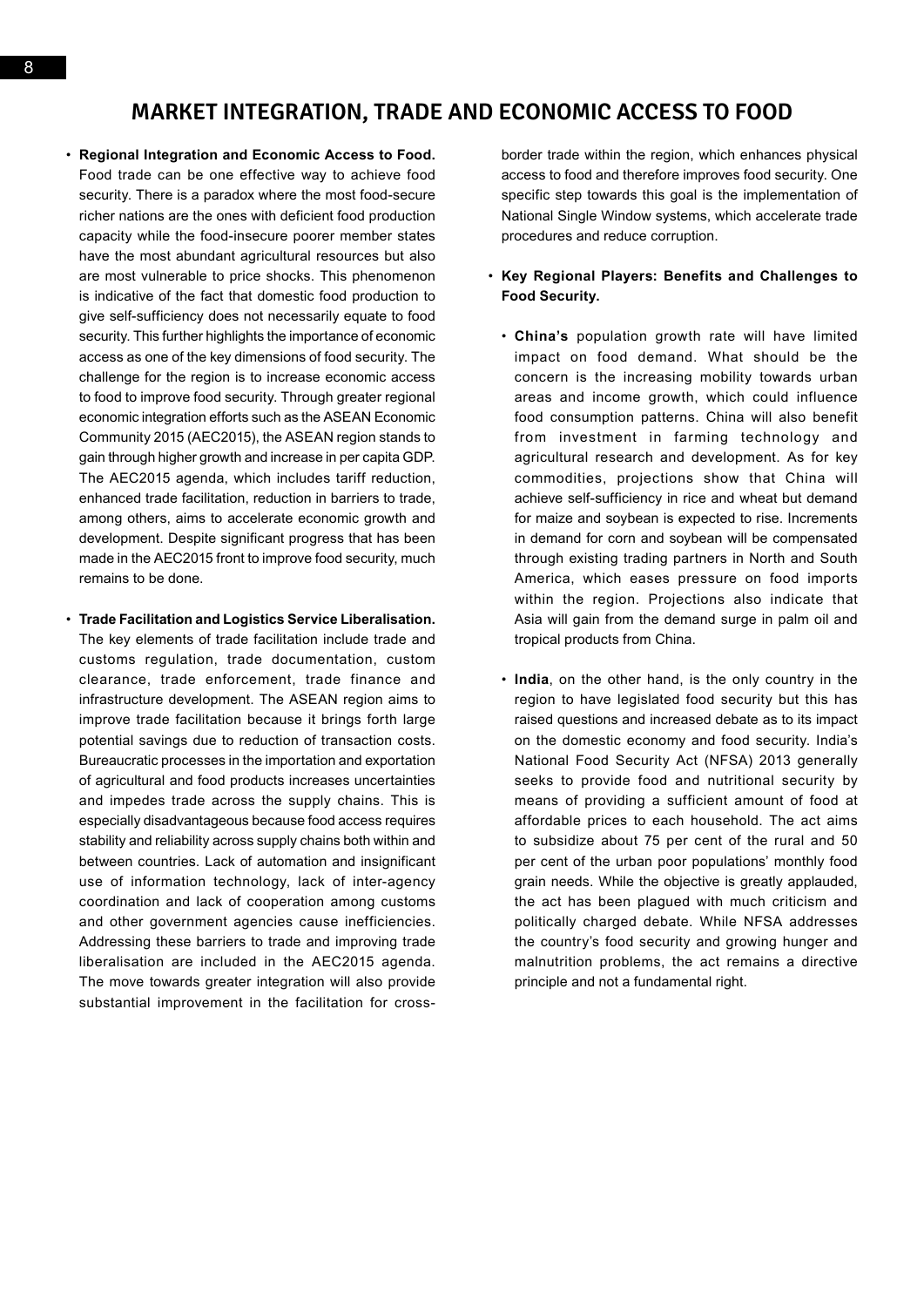## **Financing and Investing in Agricultural INNOVATION AND TE**

• **Investing in agricultural research and development.** Data suggests that for every US\$1 invested, at least US\$9 worth of additional food is produced in developing countries. The International Rice Research Institute's (IRRI) research, for instance, delivered benefits of US\$1.46 billion per year and boosted rice yields by an average of 11.2 per cent in Southeast Asia during 1985- 2009. Unfortunately, International funding for agricultural development as a whole, and more specifically agriculture and rice research, have gone through highs and lows over the past 40 years. Financial support, in the form of official development assistance (ODA) to R&D is lacking. ODA to agriculture, particularly from major donors such as the EU, US and Japan has fallen over time. International resource flows emanating from loans, portfolio equity, remittances and foreign direct investments have grown rapidly over the years, while ODA has remained stagnant. ODA to agriculture as a share of total ODA has been declining, from 8.5 per cent in 1980 to 2 per cent in 2006. Moreover, most of the ODA funds for agriculture are already allocated to food aid, health and debt relief. While the world has been facing new challenges, the growth in global rice yield has significantly slowed due to worsening scarcity of land, labour and water resources. Furthermore, climate change is expected to reduce annual grain production. Increasing temperature, rising sea level, changes in rainfall patterns and weather hazards could destroy crops and farmlands. Therefore, in order to ensure food and nutrition security for all today and in the future, it is crucial to substantially invest in agricultural research and development.

• **The role of private equity.** The Food and Agriculture Organisation (FAO) estimated that in order to achieve

global food security, the developing world needs to double its food production by 2050, requiring US\$ 83 billion in investment annually. Current investment stands at US\$ 55 billion annually, with an annual shortfall of US\$ 28 billion. The majority of this will likely be met by the private sector with the balance by governments. Possible areas of private sector intervention include the food supply chain, storage facilities, food production, marketing and micro financing. But many food and agriculture value chains are not represented in the region's stock exchanges where it amounts to only about 5 per cent of market capitalisation. Private equity is viewed as a highly efficacious mode of accessing these value chain opportunities in Asia due to prevailing levels of market development and specific value chain characteristics.

• **Insurance and micro financing.** Poor farmers are the most vulnerable to multiple risks and they need insurance. Insurance therefore can help farmers avoid sale of productive assets and reduce their reliance on government post-disaster aid. Insurance enables investments to flow into the agricultural sector. It allows farmers to invest in other crops, fertilizers, machinery, and irrigation and reduces risks for investors. Insurance also provides access to credit. It can be used as collateral for credit; there is no need to pledge other assets. However, getting insurance, particularly paying the premiums, is already too expensive and complicated for farmers. Governments therefore can help farmers and intervene through subsidies which can be used to pay the insurance premiums. Micro financing is also crucial to provide the farmers with seed money which they can use to either innovate or rebuild their livelihoods after a disaster.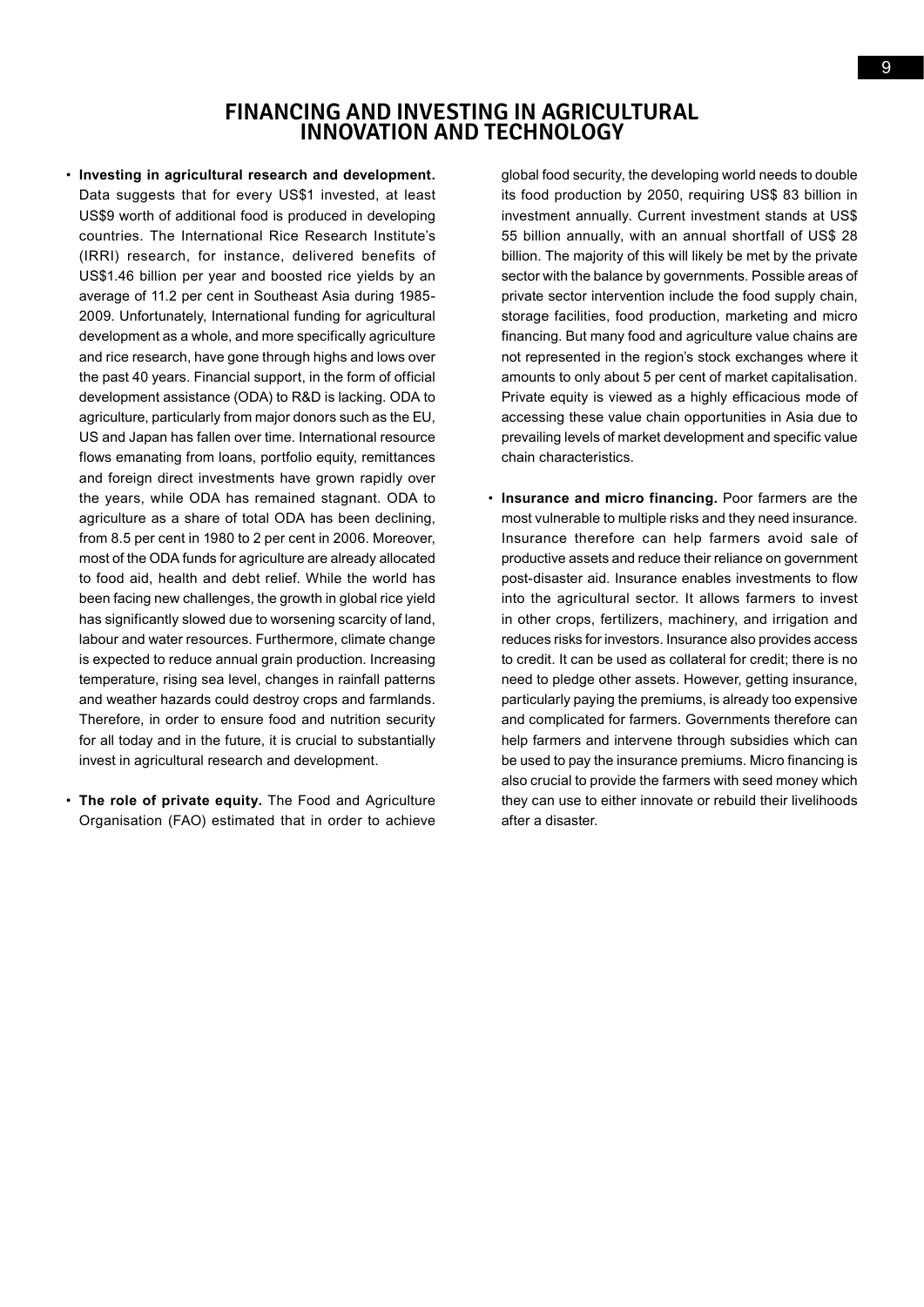# **Charting an Integrative Approach for Asia towards 2025**

Rice will continue to be the key to Asia's food secure future. Rice is unsurpassed as the main staple food of Asia. A major portion of rice is both produced and consumed in Asia and it is often considered the most strategic crop for most Asian countries. Given the prevalence of rice in the Asian diet, the future of Asia's food security is inherently tied and linked to this crop. In order to be able to provide enough food in the future, a second green revolution will be required. Science and R&D are going to be of critical importance in achieving this. However, they need to answer the challenges arising from biotic and abiotic stresses (including climate change) as well as the human dimension of production and supply (for example institutions, technology, decision making, trade policy, etc.). It is through such improvements that we can look forward to having a rice secure Asia, which would in turn go a long way in guaranteeing a food secure Asia in the future.

**Indexing, benchmarking and better monitoring for food and nutrition security.** Food security is a complex and dynamic issue which involves multiple dimensions, disciplines, actors, processes and systems. It is thus often extremely difficult to assess the food security situation in a holistic manner taking into consideration the availability, accessibility, and utilisation aspects which constitute "security". Indexing and benchmarking of food security will also need to factor in the natural environment, health, macroeconomic policies, trade policies, tariffs, political stability as well as emergencies and natural disasters. An index which accounts for all these dimensions which impact food security would help in establishing the baseline to compare food security situations between various countries or sub-regions. It could also be useful in understanding and comparing the level/state of food security in the same country over a period of time or from one year to the other. Food loss and waste also need to be mainstreamed via systematic monitoring tools and metrics. This can help in better guiding investments and R&D in areas and sectors that need the most amount of attention.

**Reducing food insecurity during and after calamities and disasters.** Other than making the physical stock of food available in disaster areas, countries and agencies dealing with the aftermath and food insecurity of affected people will also need to think about the best and most effective modalities in addressing the issue. This involves decisions as to whether providing physical food aid, food vouchers or cash transfers to the people is something that will need to be assessed and put into use. Ideally provision for all options should be put in place, so that there is the possibility of any of these strategies being used as and when deemed useful or necessary. Secondly, a pro-active and ex-ante planning approach is encouraged instead of reactive responses. The strategy includes building up and maintaining small strategic stockpiles of food in regions prone to or deemed vulnerable to disasters and calamities. Governments and policymakers should give more attention to improve emergency food reserves especially in vulnerable and isolated areas.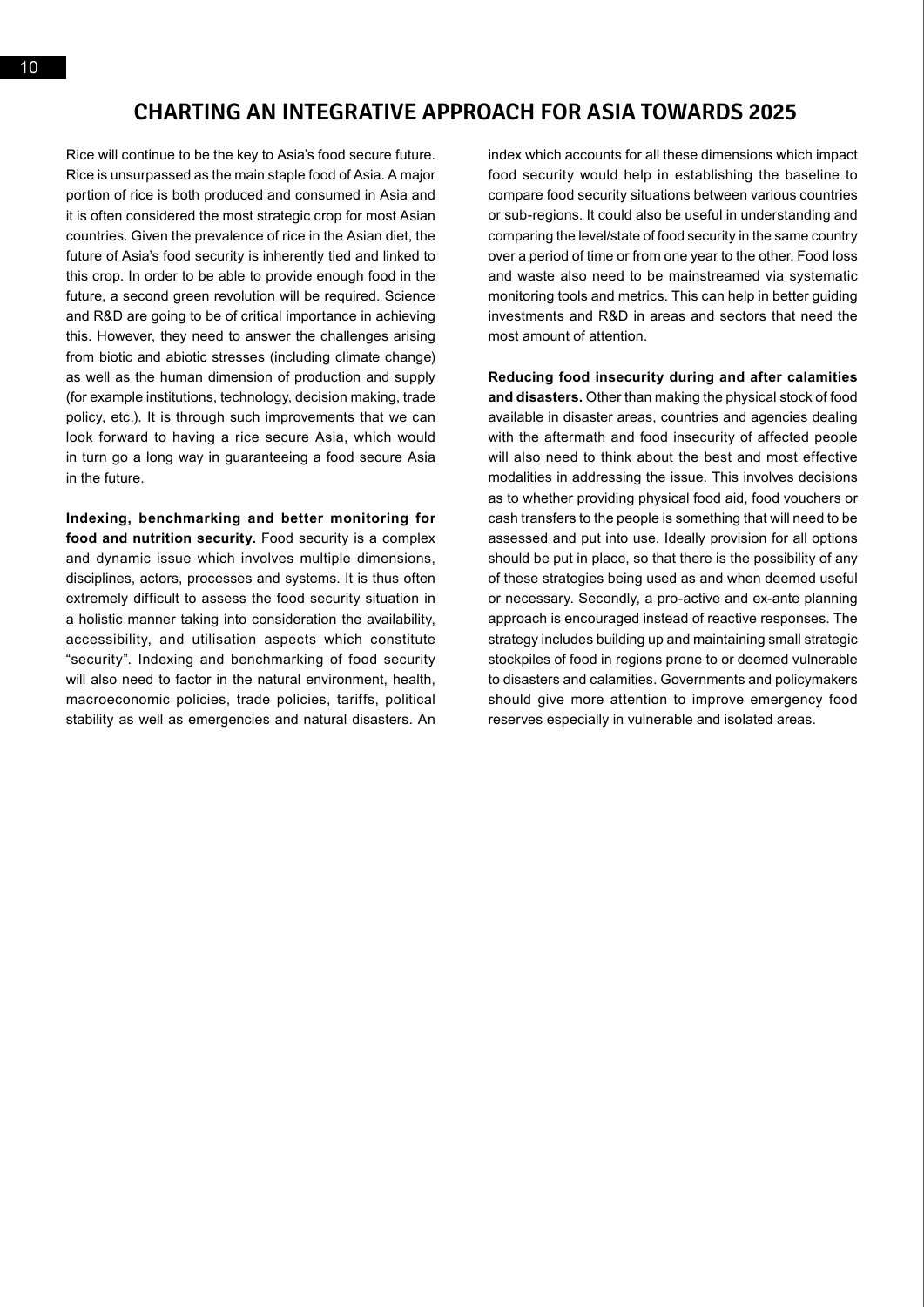# **Opening Session**

#### **Welcome Remark by Ambassador Barry Desker**

*Dean, S. Rajaratnam School of International Studies (RSIS), Nanyang Technological University (NTU), Singapore*

The global community has been facing common challenges such as high and volatile food prices, rising urbanisation and incomes, increasing scarcity and degradation of natural resources, and climate change. In addition, efforts towards securing food remain impeded by protectionism, subsidies, export restrictions and import controls in most countries around the world.

In Asia, problems such as poverty and undernourishment prevail in spite of Asia's steady economic growth. Despite being home to the world's largest rice exporters, Southeast Asia is the largest importer and consumer of rice per capita globally. 15 per cent of the undernourished in the Asia Pacific are located in Southeast Asia although the region continues to enjoy the benefits of dynamic growth.

There are at least three major challenges that face Asia in attempts to realize food security and agricultural development. These are, the shortage of rural labour, characterised by manpower leaving the agricultural sector for manufacturing and services sectors; the scarcity of natural resources such as land and water for food production; and the uncertainty of food markets resulting from supply disruptions and declining productivity. Solutions to these challenges include improved agricultural technologies and practices, improved infrastructure, and more mature and efficient food distributions systems to address food wastage and food deficits.

In light of these challenges, the governments in Asia should take a more holistic and far-sighted approach to ensure food access and availability and appeal to public, private, and civil society interests to identify real measures to attain food security in the region by 2025. Singapore has contributed its share by taking part in the ASEAN Plus Three Emergency Rice Reserve (APTERR), sharing our expertise in maintaining rice stockpiles and encouraging research in food sciences, facilitating the marketing of rice and other staple foods through the development of agri-businesses, encouraging urban farming of vegetables and fisheries, and enhancing cold storage capacities and efficient distribution of food products.

#### **Guest of Honour's Address by Dr Mohammad Maliki bin Osman**

### *Minister of State, Ministry of National Development and Defence, Singapore*

The theme 'Towards Asia 2025: Policy and Technology Imperatives' is timely because the issues surrounding food security such as population growth, urbanisation, rising incomes, climate change, disease outbreaks and scarcity of resources are showing intensifying trends. Therefore it is important to discuss potential solutions before they aggravate food security even further. These driving factors cause growing scarcity of resources particularly land and water, growing demands for resource-intensive protein-based foods, decreasing crop yields globally, and increasing probability of a high mortality rate among live animals across borders. In light of these worrying developments, it is imperative to find the ways and means to mitigate such challenges and strengthen the world's food security.

Singapore's experience in ensuring its own food security is grounded on stringent food safety requirements and a strong belief in food research, development and technologies. Having to import 90 per cent of its food supply from 160 countries worldwide, Singapore entrusts the Agri-Food and Veterinary Authority (AVA) to conduct food sourcing trips to countries such as Indonesia, the Philippines, China, Denmark, and Brazil and to ensure that food produced at source is in compliance with AVA's regulatory requirements. Upon reaching Singapore, samples of imported food undergo laboratory testing at AVA's Veterinary Public Health Centre. To complement its source diversification strategy, Singapore encourages local food production by providing technical and funding support to local farms, intensifying the use of limited farmland, and adopting technology and automation.

For Singapore, the use of technology is critical in enhancing food productivity, developing alternative food sources, and tackling the effects of climate change on farming. Singapore has a lot to learn from the Netherlands which, despite its relatively small size, is able to position itself as the world's second largest agricultural and food products exporter, thanks to technology applications. In this regard, Singapore, through Nanyang Technological University, has forged a meaningful cooperation with the Dutch world-class tertiary institution, Wageningen University, on food science research and technology. The dry spell that hit Singapore in early 2014 shows us how technological investments are necessary to not only ensure adequate and healthy food but also important in mitigating the effects of climate change that can have devastating repercussions on food production.

Creating access and availability of food should entail both domestic efforts and international cooperation, to bring about the best policies and technological interventions in addressing the complex challenges surrounding food security.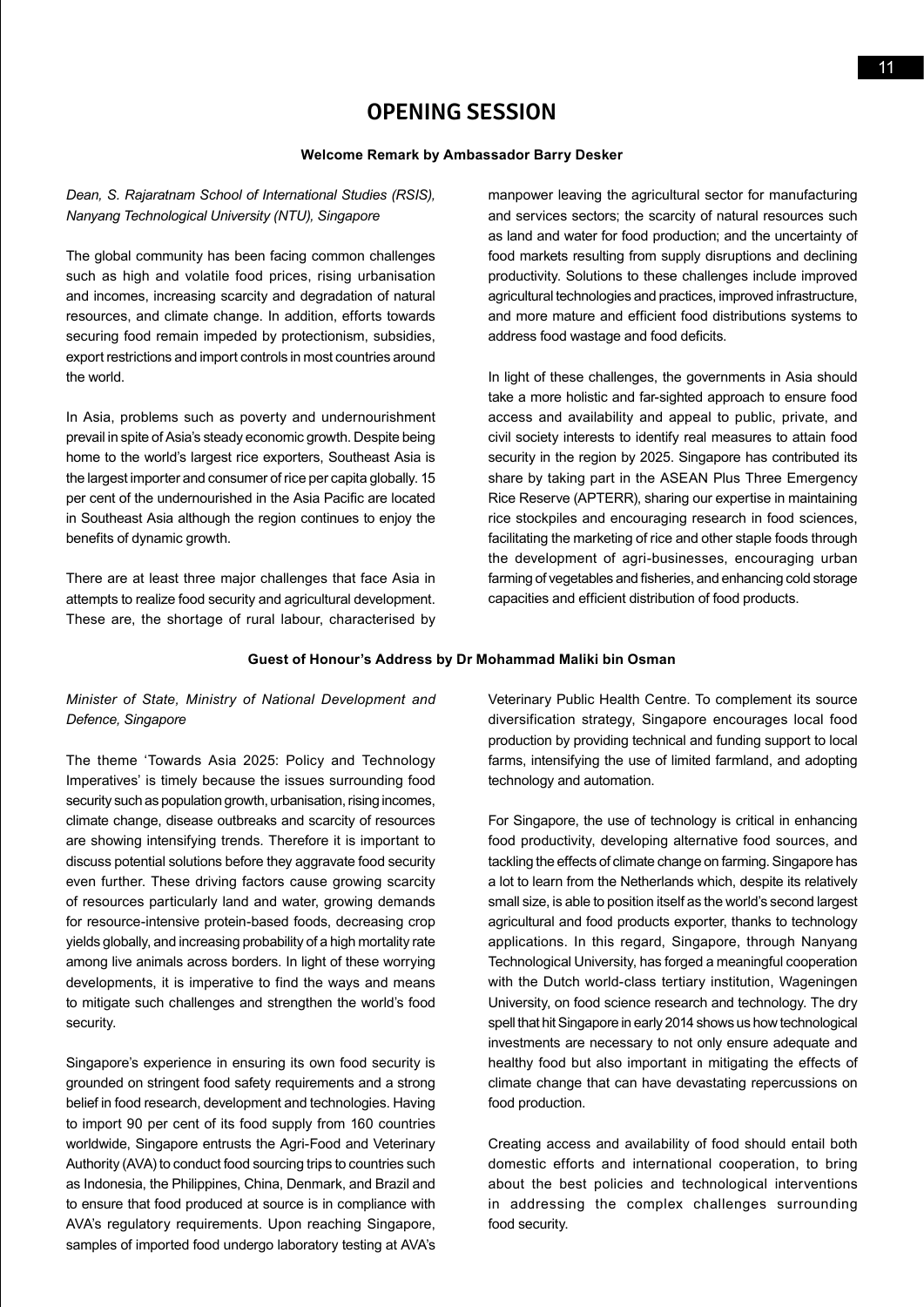# **Session 1: Asia 2025 – Trends and Challenges to Food Security**

This session provides views from the domains of science, the private sector, the farming community and government on the trends and challenges that affect Asian food security, looking towards 2025 and beyond. Currently, the region faces significant pressures from a number of factors and recognised trends. These include changes in demography and consumption patterns, performance decline of agriculture, degradation of the natural resource base for food production and climate change.

#### **Ending Hunger and Undernourishment in Asia by 2025: What Will It Take?**

Asia is a region where hunger and malnutrition persists. In fact, Asia made up almost 60 per cent of the world's hungry in the period from 2011 to 2013. The prevalence of poverty and undernourishment incur high social and economic costs which stand at about two to three per cent of Gross Domestic Product (GDP) globally. The figures are even higher in Asia. Social losses associated with hunger and malnutrition come in the form of impaired physical and cognitive development, productivity losses due to illness, mortality, and low education attainment and problems of social exclusion.

Although undernourishment has decreased over the years, hunger reduction goals are unlikely to be achieved. In Asia, incidence of undernourishment has been slow in decreasing from 2000 to 2013 and large differences in hunger incidence still persist across regions and countries. East Asia and Southeast Asia experienced fifteen and twenty per cent reduction respectively in hunger incidence in the past decade, but the incidence of hunger in South Asia only went down by ten per cent during the same period. In the case of Indonesia, although undernourishment among children does show improvement, the changes are slight.

Realising the societal and economic burdens that poverty and undernourishment generate, eradication of these two components in Asia must be made a top priority by 2025. In order to reduce undernourishment and stunting to five per cent by then, the rates of hunger and stunting must drop annually by four per cent and nine per cent respectively. One way of doing this is for Asia to emulate existing initiatives practised in other regions such as the Zero Hunger Challenge, End Hunger in Africa,and Rio+20.

The opportunities for Asia to liberate itself from hunger and malnutrition come from its rapid economic growth, relatively high crop productivity and agriculture expansion, and transformation of Asia's agrifood systems, the latter being influenced by fast urbanisation, diet change, food market transformation, rise of rural non-farm labour market, agricultural technology, and farm size change. The way to reaching hunger reduction goals however is rife with challenges. Wages are rising and rural labour is getting scarcer due to aging and decreasing number of farmers. Rising rural labour costs means higher cost of production, which then results in less production. Asia also suffers from rising inequality and large loss and waste of food. Further, Asia is prone to agriculture-related risks to health such as animalborne diseases, unregulated food production, and increasing proximity to industrial and agricultural activities which may lead to problems such as milk and rice contamination.

### **Financing Agricultural Innovation and Technology – Farmers' Perspective: Towards Improved Security in Asia by 2025**

On the food supply side, Asia is facing natural resource constraints that result from competition in land and water use, land conversion, increase in degraded soil and polluted water, and rising costs of land and water. Global climate change may modify the frequency and/or cycles of adverse weather and will very likely lead to the reduction of crop yields as a whole, affecting food access, utilisation and price stability. Uneven ownership of land and natural capital and technology, and unequal food production and availability across regions and countries, further exacerbate the stability of food supply. In addition, Asia's agriculture sector, dominated by small-scale farming, possesses its own set of challenges that hinder food productivity. Farmers are often exposed to hazardous conditions as they work with chemicals and machinery, and are susceptible to occupational accidents and illnesses.

Established knowledge suggests that high costs of labour, fertilisers and chemicals as well as corruption in the government further jeopardise small farmers' enterprises. In order to support small farmers, enhance their income and productivity, and increase food availability and accessibility in the market, agricultural investment is needed. Further, safeguarding soil from erosion, preserving water, and conserving land and biodiversity, will also help farmers increase productivity.

### **Food Security Challenges Faced by Developing Asian Countries and Responses towards 2025: The Case of Indonesia**

In Indonesia, high demand for food is attributed to a large population size of 252 million (in 2014). Indonesia also experiences a high annual growth rate of 1.35 per cent. Rapid urbanisation, that is expected to go from the current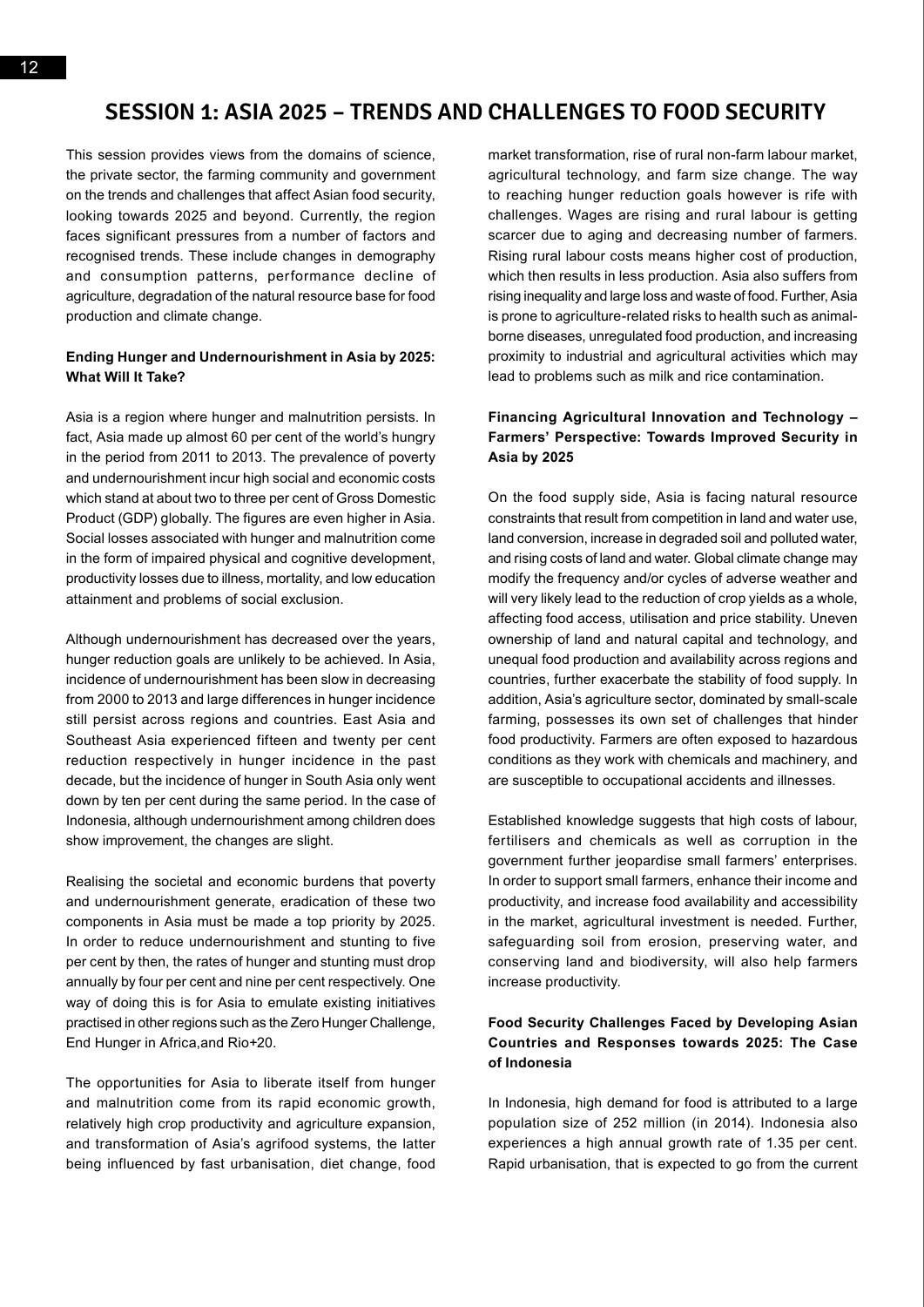49.5 per cent to 60 per cent of total population in 2025, will further increase demand for food. Female participation in the labour force, currently at 36.4 per cent of total employment, will escalate "eat-out" rates and heighten demand for processed food.

On the food demand side, transformations in food consumption patterns have resulted in increasing demands for certain types of foods such as those with protein and vitamin sources. A change in demographic structure and urbanisation influences people's preferences for foods as they are increasingly aware of food variety, quality, nutrition, and safety. Busy lifestyles that come with urbanisation increase demands for processed food. Demands for food as energy, feedstock, and other industrial uses are also on the rise. Growing demand for food therefore pressurises existing food production capacity and affects food availability and supply.

Against this backdrop, policy intervention is paramount in addressing food supply and demand issues. Failure to craft necessary and timely policies will likely result in decreasing yields of some important food commodities such as rice and fishery products, decreasing food production capacity, increasing food production costs, increasing food prices, stagnating or declining global food stock, and volatile global food prices. In order to achieve all aspects of food security, policy intervention needs to promote nutritionsensitive production based on the "seed to fork" framework, address food loss and waste, and ensure food safety along the whole food value chain. Additionally, policy approaches have to enhance targeted social protection with focus on nutrition. Such approaches will also have to facilitate open, transparent, and fair trade, and encourage country-owned, evidence-based strategies and policies.

In the case of Indonesia, the Food Security Law no. 18/2012 outlines food sovereignty and food resilience as the basis of Indonesia's food security. The law aims to nurture healthy, active, and productive individuals and communities. The policy direction for sustainable food security in Indonesia begins from food self-sufficiency, and moves towards food resiliency by implementing comparative and competitive advantages of locally based resources. Food production increase should result in an increase in farmer income by facilitating efficiency and competitiveness, and farmers' protection and empowerment. Lastly, the policy envisions a shift from food consumption based on quantity towards diverse, nutritious, balanced, and safe consumption by promoting food processing technology, nutrition, and food safety standards.

#### **Food Security in Asia: The Role of the Private Sector**

As already seen in the last decades, technology has an important role to play in food security as it creates better seeds, pesticides, fertilisers, hybrids and increases productivity consistently. The potential of genetically modified organism (GMO) technology should be explored to ensure future food production. In this regard, universities and the private sector, as technology developers and providers, connect people, land and technology and may offer better solutions to support rural economies, and attain resource efficiency. Success stories from the application of technology have been seen in places like Vietnam and the Philippines. Over a span of a decade since 1990, Vietnam has doubled its rice production, exported seven times as much, and has become the world's largest rice exporter to date. In the Philippines, both hybrid corn and now GM corn have resulted in lower production costs, higher productivity, and a safer environment.

As a private sector player in the food industry, Syngenta stipulates its commitments in The Good Growth Plan which include

- making crops more efficient by increasing average productivity of the world's major crops by 20 per cent without using more land, water or other agricultural inputs,
- rescuing more farmland by improving the fertility of 10 million hectares of farmland on the brink of degradation,
- • helping the natural environment flourish by enhancing biodiversity on five million hectares of farmland,
- empowering smallholders by reaching 20 million smallholders and enabling them to increase productivity by 50 per cent, and
- helping people stay safe by training 20 million farm workers on labour safety, especially in developing countries, and looking after every worker by striving for fair labour conditions throughout the entire supply chain network.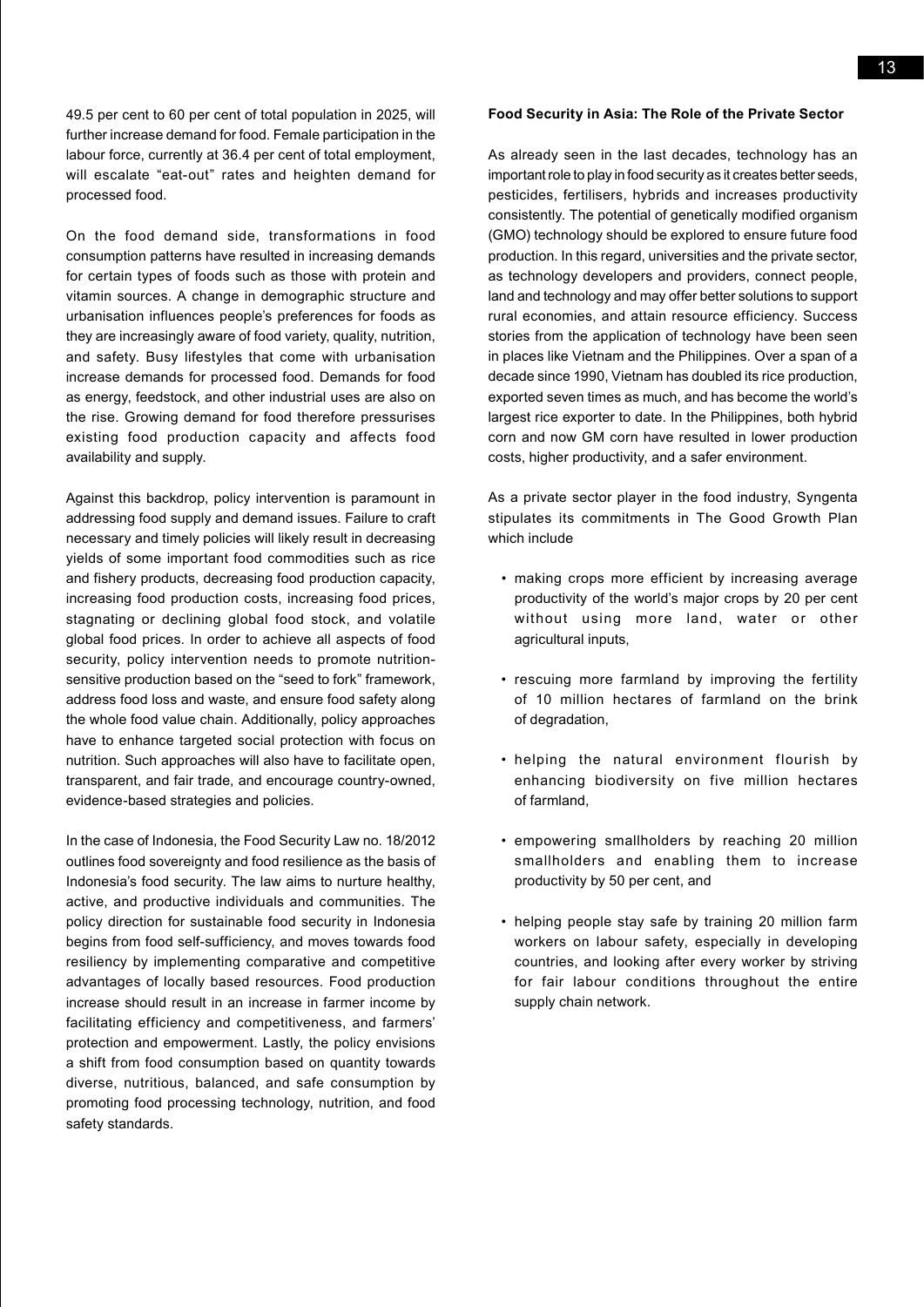14

### **Discussion**

- • **Climate Change and the need for adaptive technology, food stocks, and greater food trades among countries.**  In the face of climate change, food sustainability needs to incorporate food systems adaptability. As temperature and rainfall changes result in less water input, technology can provide the necessary tools for farmers to adapt to such changes in a more resilient way. Similarly, food market systems also need to adapt to climate change as it can cause possible disruptions.The agriculture sector therefore has to be more responsive and be more reliant on food stocks, and countries need to foster greater interdependence and food trade among them.
- • **Climate change and food loss**. Longer dry or rainy seasons create storage and logistical problems, and farmers often lack mechanical driers and mechanical harvesters. To mitigate food loss and wastage problems, the government and the private sector need to ensure that farmers have easy access to agricultural technology. Educating farmers of the different agricultural technologies is therefore important to strengthen the basic units of food security. In this light, there is a need to invest time in direct communication because it will enable growers to learn from each other in a more effective way by translating and transferring experiences, best practices and technical know-how across regions.
- • **The Right to Food.** The discussion on food security cannot be separated from the law as the right to food is part of an individual's universal human rights. In addition to being an economic issue, the right to food is also a normative one. Legislation that mandates 'right to food' is therefore important in achieving food security as it gives the legal basis for the government to provide subsidised food for the hungry, ensure sufficient food supply, and stabilise food prices. Stand alone legislation, however, is not sufficient. Instead, more meaningful government interventions such as proper incentives and market conditions, and good infrastructure need to be put in place. Although policy implementation plays a critical role in food security systems, governments often fail in this regard.

• **Technology development** is necessary in boosting minor crop productivity and in bringing innovation to the market. Although minor crops do not necessarily attract a lot of investments, government subsidies and international donors can provide the necessary means to get farmers to cultivate them. However, in the long run there is a need for a more balanced approach to promote both major and minor crops. More investments are needed to increase minor crop yield.

### **Box 1. Recommendations and Considerations for Policy Directions**

- Focusing on food security as predominantly a function of production and availability is not sufficient. With changing diet trends, especially in urban regions, there is a greater need to assess food security through the lens of nutrition and nutrition security.
- Support for small farmers, who make up the overwhelming bulk of food producers, is more critical now than ever before. Rising costs associated with labour, inputs, climate change impacts, and natural disasters have made major investments in technology, innovation and financing imperative.
- It is important for food security policies and decisions to be thought of and assessed in a "seed to fork" framework to take the entire supply chain into consideration, and not dwell on either the supply/ production or demand/consumption sides alone. Both sides affect one another significantly.
- The private sector needs to be encouraged to play a leading role in terms of investments in new technology and solutions for future challenges to food security which include the effects of climate change.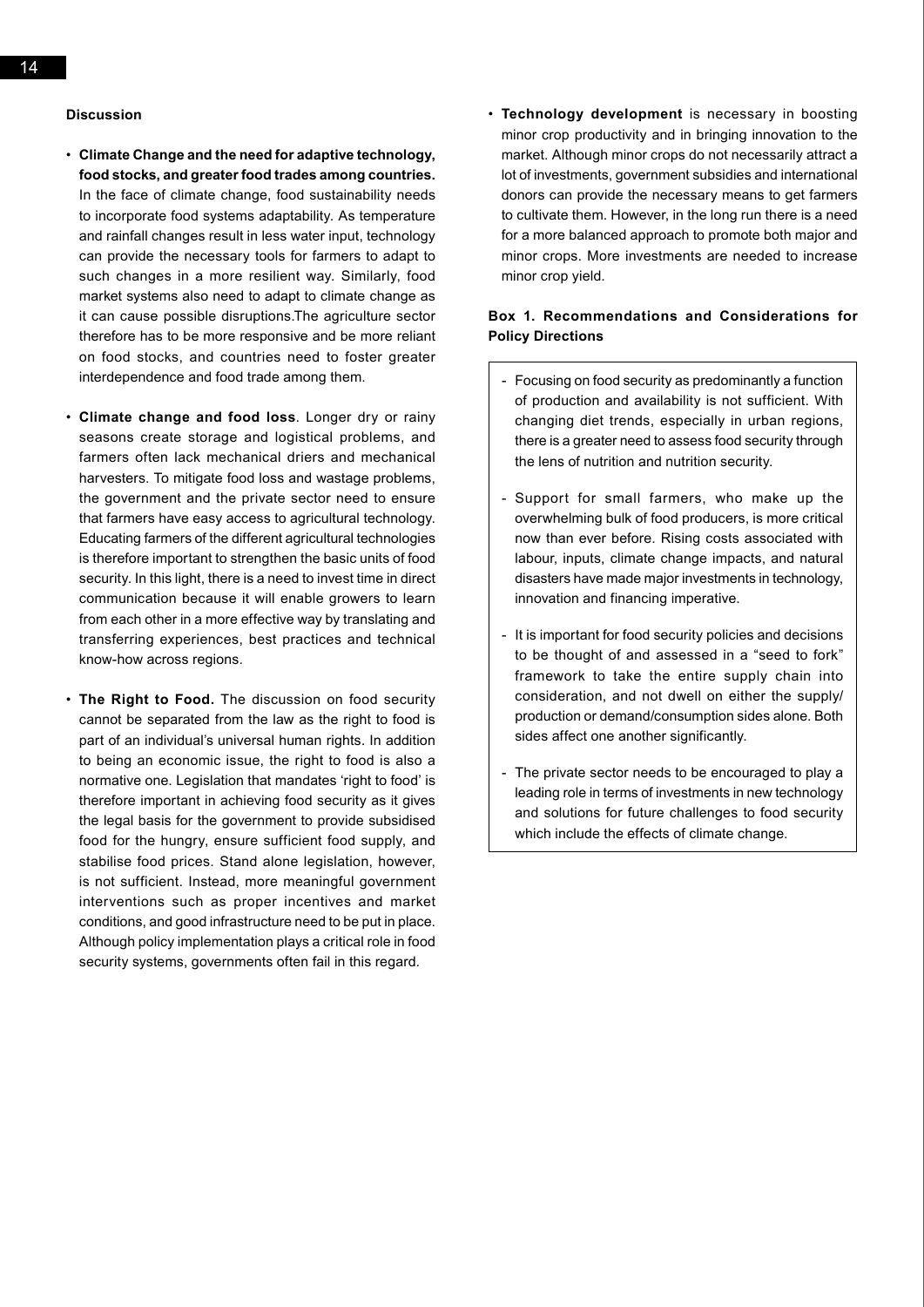# **Session 2: Supply and Demand – IMPROVING PRODUCTIVITY GROWTH AND SUPPLY CH**

#### **The Post 2015 Agenda on Hunger and Malnutrition**

The Millennium Development Goals (MDGs) project has inspired global discussions on food security and nutrition. As we are approaching the end of the MDGs, countries are seeking to continue global efforts post 2015 in ending poverty. There are two successive strategies that countries are negotiating in the post-2015 development agenda. These include the Open Working Group (OWG) on Sustainable Development Goals (SDGs) and the Post-2015 UN Agenda negotiations. Food security has been regarded as an important goal in both processes. However, in the present draft report of the OWG, the concept of establishing food security is replaced by the urgent need to end hunger. Such a move may not necessarily be conducive for the fight against hunger and malnutrition as food security itself is an inclusive discourse that encompasses aspects of production, availability and consumption as well. It is important that the rhetoric surrounding food security discourse is brought back to the final report of the OWG.

The world has made uneven progress in achieving hungerrelated MDGs. East Asia, Southeast Asia and Latin America have significantly reduced the number of hungry people, while South Asia and Africa have made little progress. The sub-Saharan region used to be a net food exporter but has now become reliant on food imports. In particular, the challenge to eliminate malnutrition is even greater than ending hunger. More than half of child deaths in the world are related to malnutrition and hundreds of millions of children suffer from consequences of chronic malnutrition. Malnutrition has serious implications for both individuals and national development. It can impede intellectual and physical development of young people, constrain health systems and inflict fiscal burdens. Sanitation is another key element for ensuring food security as bad sanitation can lead to gastrointestinal diseases that affects people's ability to absorb nutrients. The world has made least progress in sanitation-related MDGs so far. To ensure food security, it is crucial to give sufficient attention to nutrition and sanitation as they have not been sufficiently recognised.

Implementation is an important aspect in achieving food security. Although many countries have policies to improve and optimise nutrition intake of the population, there are gaps in awareness. For instance, people are not aware that obesity is a problem more serious to Mexico than the United States. Governments need to make interventions tailored to the specific context.

Food safety is another issue of concern. For instance, people feed antibiotics to livestock before they are slaughtered, to make their meat look fresh. Hence, countries need to adopt a systemic approach to food security that gives equal attention to food availability, nutrition and food safety.

## **Food Supply and Demand in Asia: Challenges and Opportunities for Policy and Technology Interventions**

Food demand in the world will be driven by population growth, urbanisation, and income growth, expansion of biofuels and mitigation of greenhouse gas emission. Food supply will also be influenced by the growth of food demand in other regions. Africa has seen rapid economic and population growth in the last decade and this has powered their food imports. On the other hand, food supply will be influenced by water and land scarcity, climate change, investment in agricultural research and science and technology policy.

The International Food Policy Research Institute (IFPRI) used a set of models to project food demand and supply between 2010 and 2050, such as the DSSAT Crop Models, the IMPACT Global Hydrological model and the IMPACT Water Simulation Model. The DSSAT models simulated plant growth and crop yield by variety day-by-day according to variations in temperature, precipitation, soil characteristics, applied nitrogen and carbon dioxide fertilisation. In the baseline scenario, the production of major crops and meats is projected to grow slowly between now and 2050 while demands will increase fast, particularly in Asia. Many Asian countries will become more reliant on food imports and food prices are projected to go up substantially. As a result, countries in this region are not likely to attain the set goals for ending hunger.

Application of agricultural technologies may considerably improve the projections. IFPRI used the DSSAT model and the IMPACT global partial equilibrium agriculture sector model to assess the impacts of technologies on farm productivity, prices, hunger and trade flows. The simulations were made at global and regional levels, with eleven technologies (for example, no-tillage, integrated soil fertility management, organic agriculture, precision agriculture, crop protection, drip irrigation, sprinkler irrigation, water harvesting, drought tolerance, heat tolerance and nitrogen use efficiency) applied to the production of three crops – wheat, rice and maize. The projections from this scenario are much more promising than the baseline projections. Crop yields dramatically increased and food prices are much lower than the baseline scenario.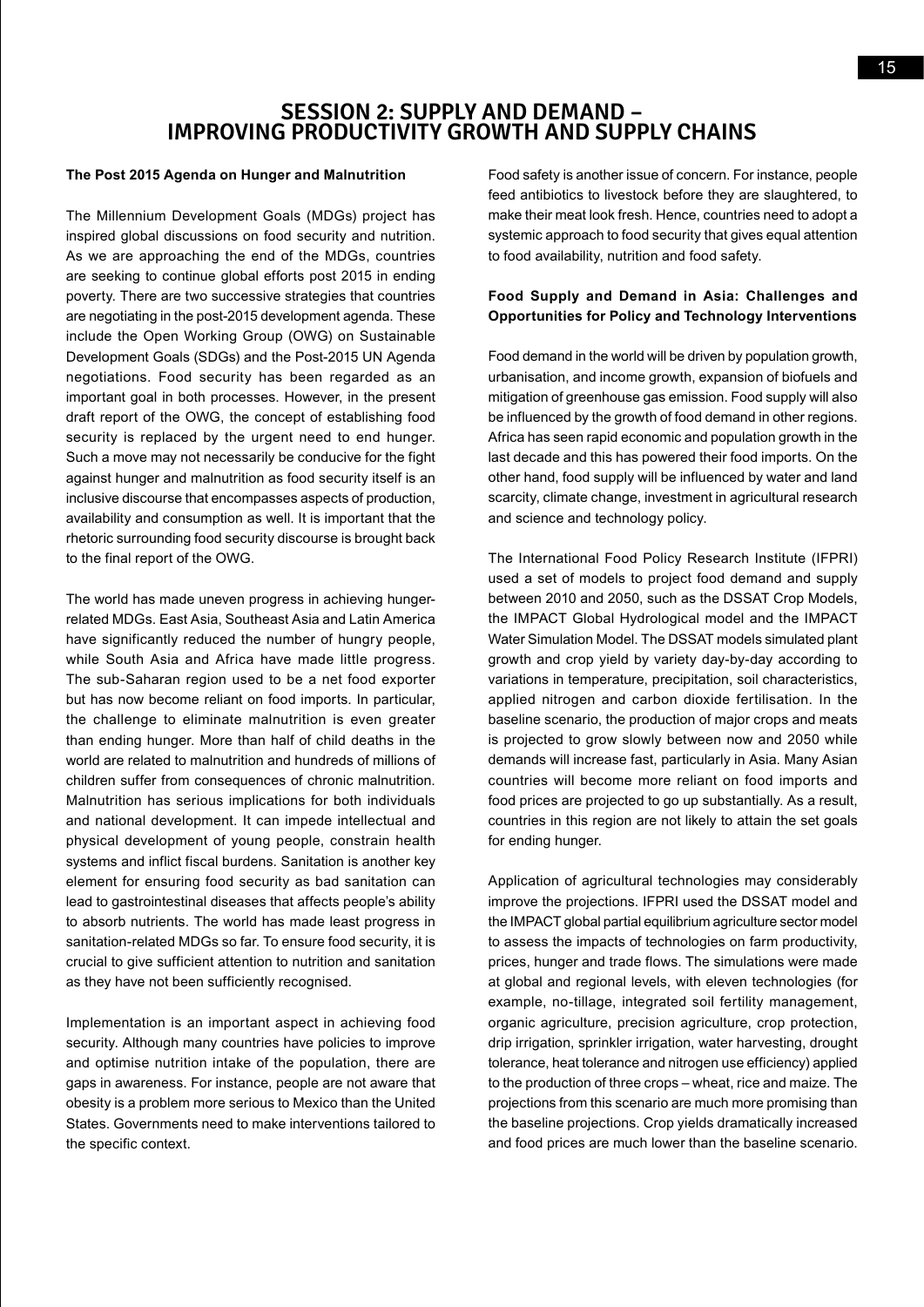In addition, the efficiency of land use is also improved and this means more land is available for other crops or reforestation. In the end, the number of people at risk of hunger is reduced by 35 per cent. Hence, agricultural technologies can make substantial contributions to food security and sustainable development.

Given that technologies can significantly improve food production, countries should accelerate investments in research and development (R&D) in agricultural technologies, promote complementary policies and investment, and reform economic policies. With regard to investment in research and development, it is important to pay attention to technologies for crop and livestock breeding that increase yields and enhance the ability of crops and livestock to resist diseases, drought, heat and salinity. Policy reforms in domestic regulation and trade are also essential to facilitate the application of new agricultural technologies and encourage free and open trade.

### **Modernising Food Supply Chains as an Integral Necessity to Assure Food Security**

Modern supply chains play a crucial role in assuring food availability. Southeast Asian countries are active in food trade. Thailand and Vietnam are major exporters of rice; Philippines dominates the supply of bananas; Indonesia exports shrimp and prawns. Several Southeast Asian countries have big surpluses of rice and there is potential for greater rice trade within the region as well as across regions. However, current supply chains in Southeast Asia for commodities such as rice, fruits and seafood have not been efficient enough. There are bottlenecks impeding the rice trade. For non-exporting countries, their rice supply chains face challenges at home, such as small production lots, poor road networks, postharvest losses, inefficient mills and inefficient ports. Regional supply chains are constrained by problems in customs, stevedoring, port handling and informal costs. In terms of rice logistics (transportation, storage, handling) cost, coastwise shipping can be higher than ocean freight. For instance, the cost to ship rice from Ho Chi Minh to Manila is lower than that for delivery from Manila to Mindanao. The supply chains for fruits, vegetables, meats and seafood face similar problems. In particular, cold chain and food safety are crucial for the food to stay fresh throughout the transportation process.

Factors that affect the effectiveness of supply chains include border management, logistics costs and power costs. Efficient border management ensures timeliness of delivery and this is crucial for commodities such as meat and seafood. Infrastructure also has a critical role in logistics. For instance, congestion may increase delivery costs and cause delay.

Tracking of commodities is an important aspect of supply chains. South and Southeast Asian countries have varied performance in logistics, with Singapore and Japan ranking high in the global logistics performance index. To improve the efficiency of regional supply chains, it is necessary to strengthen physical infrastructure and increase connectivity among countries. There are several such infrastructure networks in expansion, such as the Greater Mekong Sub Region transport connectivity and the Brunei, Indonesia, Malaysia and Philippines - East ASEAN Growth Area (BIMP-EAGA). In addition to improvements in physical infrastructure, it is equally important to address procedural constraints. In many Southeast Asian countries, the protocols for import and export are not as efficient as those in developed countries and this reduces the competitiveness of supply chains in the region. Moreover, the cost for domestic transport is often higher than overseas shipping in countries such as the Philippines and Indonesia.

To improve the effectiveness of regional supply chains, it is necessary to simplify procedures for port handling and border control, reduce costs in domestic transport and cold chains, ensure food safety, enhance infrastructure and review legislation to facilitate the flow of commodities.

#### **Achieving Food Security in a Growing World of Scarcity: The Role of Scientific Innovations**

Scientific and technological innovations play an important role in ensuring food and nutrition security. There have been a variety of scientific breakthroughs available for improving food security, such as genetics technology, molecular biology, plant physiology, and remote sensing. Technological innovations have two main impacts on society – scientific/ technological impacts and socio-economic impacts. Some innovations are significant in only one of the two dimensions while some others amount to breakthroughs in both dimensions. For instance, technologies related to genetically modified organisms (GMO) have both scientific and socioeconomic significance.

Innovations contribute to food security through the latter's three components – availability, access and consumption. Agricultural technologies enhance availability of food through higher crop yields and more efficient use of food. There are two ways to increase crop productivity – to close the gap between the actual yield and potential yield and to increase the potential yield. Because the yield of crops is affected by a variety of factors, such as weeds, pests, diseases, pollution and availability of water, among others, the actual yield is always lower than the theoretical maximum yield. Closing the gap between the two will lead to higher outputs. Developing countries in Africa and Asia have great potential to increase output through this approach.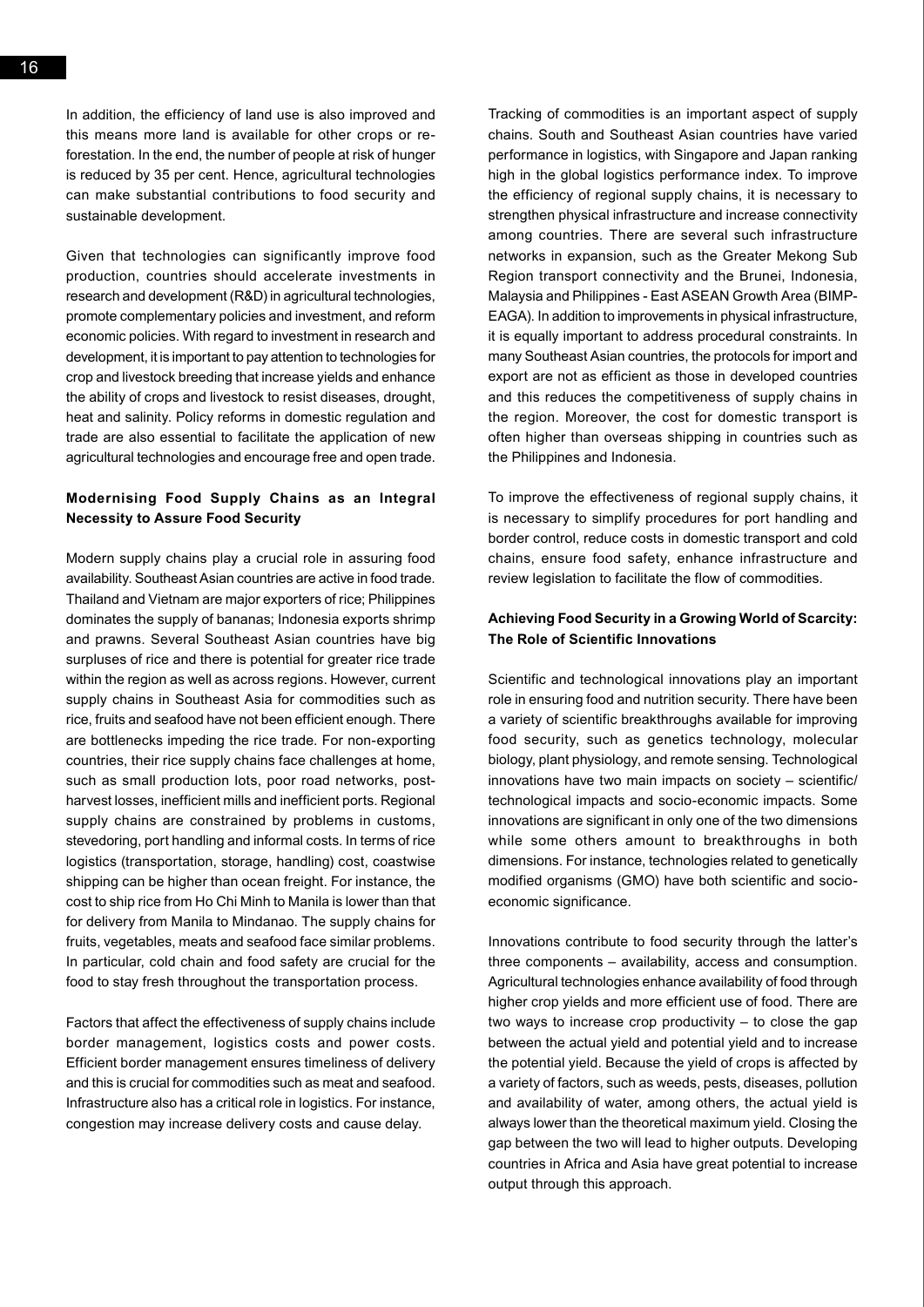Poverty, pollution and eco-inefficiency are factors that limit yields. While poverty requires long-term solutions, technologies can mitigate the impacts of inefficiency and pollution by increasing intensity and reducing inputs. The strategy for developing countries is to increase the potential yield.

Climate change poses another threat to agricultural production. Climate smart agriculture that applies technological innovations has been proposed to improve the efficiency and resilience of the agricultural system, and to adapt in the light of changing climate patterns and its resulting environmental impacts. Water management, eco-efficiency, precision agriculture, and crop breeding are areas open for technological innovations. For instance, GMO breeding programmes may help India deal with droughts brought on by the effects of climate change.

Another way to improve availability is to avoid food loss and waste, and create alternative protein sources. New technologies improve the structuring of food, diversify the sources of protein and prolong food preservation. With regards to food access, factors such as economic development, price volatility, local production and a 'level playing field' (equal access to markets) are key. As for consumption, it is important to diversify people's diet and sources of nutrition. Given how technology plays a vital role in agriculture and establishing food security, policies are needed to support the availability and dissemination of technological innovations, including enforcing intellectual property rights, supporting poor households financially and rewarding commercialisation of technologies.

#### **Discussion**

- • Policies play a critical role in promoting the use of agricultural technology, encouraging innovation and enhancing cooperation and coordination among countries. However, regulatory policies in many countries are not coordinated at present and thus limit innovation. In addition, agricultural subsidies (in both production and supply chain) are accused of causing unfair competition among countries.
- • As mentioned earlier, the rate for domestic delivery in the Philippines is higher than that for international freight from Vietnam to the Philippines. High fuel and power costs are the reasons. The Filipino government does not give fuel and power subsidies and this make its supply chains less competitive than other countries in the region in terms of costs.
- • Investment is essential for technological innovations. A one to two per cent increase in yield requires doubling or even tripling the expenditure on research. Although the

importance of food and nutrition has been increasingly recognised, the research and development in food and agriculture has been underfunded compared to other sectors such as health and communication. Foreign investment provides one way to address the shortfall and it is especially critical for the agricultural and food sectors of many developing countries. In the meantime, it is necessary for these countries to build national ownership over existing and new technology.

• Genetically modifying food is a controversial issue. The Food and Agriculture Organization does not take a position on this but a gradual shift in thinking in favour of GM food has been seen among member states. There have been different levels of adoption of GMOs across the globe. Indonesia, like many other countries, does not produce GM food but allows imports from the United States and Brazil. There has been evidence that the area under GM soybean has steadily grown in the past decade. It is argued by some people that it should be up to the farmers to decide whether to choose GM crops as long as the decision is informed. It is natural that all technological innovations face doubt and controversy at the initial stage, but it is important that research continues as many of these innovations can effectively solve challenges to attaining food security.

## **Box 2. Recommendations and Considerations for Policy Directions**

- Food security goals cannot be fully realised without taking into consideration nutrition, sanitation, health, and food safety together as a collective, where one impacts all other dimensions.
- New technology will be able to improve overall yield and production of crops and livestock. However new technology will also have to be able to factor in challenges such as disease, drought, heat and salinity.
- Technology and innovations can boost overall production but it is equally important to understand both the scientific and socio-economic impacts of new innovations and technologies. So while it is important to have policy support for protecting Intellectual Property (IP) rights, there is also a need for policies to ensure support to poorer households/food producers to be able to afford and use such technologies.
- Supply chains in Southeast Asia are comparatively not efficient enough due to lack of infrastructure and inefficient procedures/methodologies. There is an urgent need to improve supply chains, especially cold chains, and food safety governance to minimise wastage and improve total availability and access to food.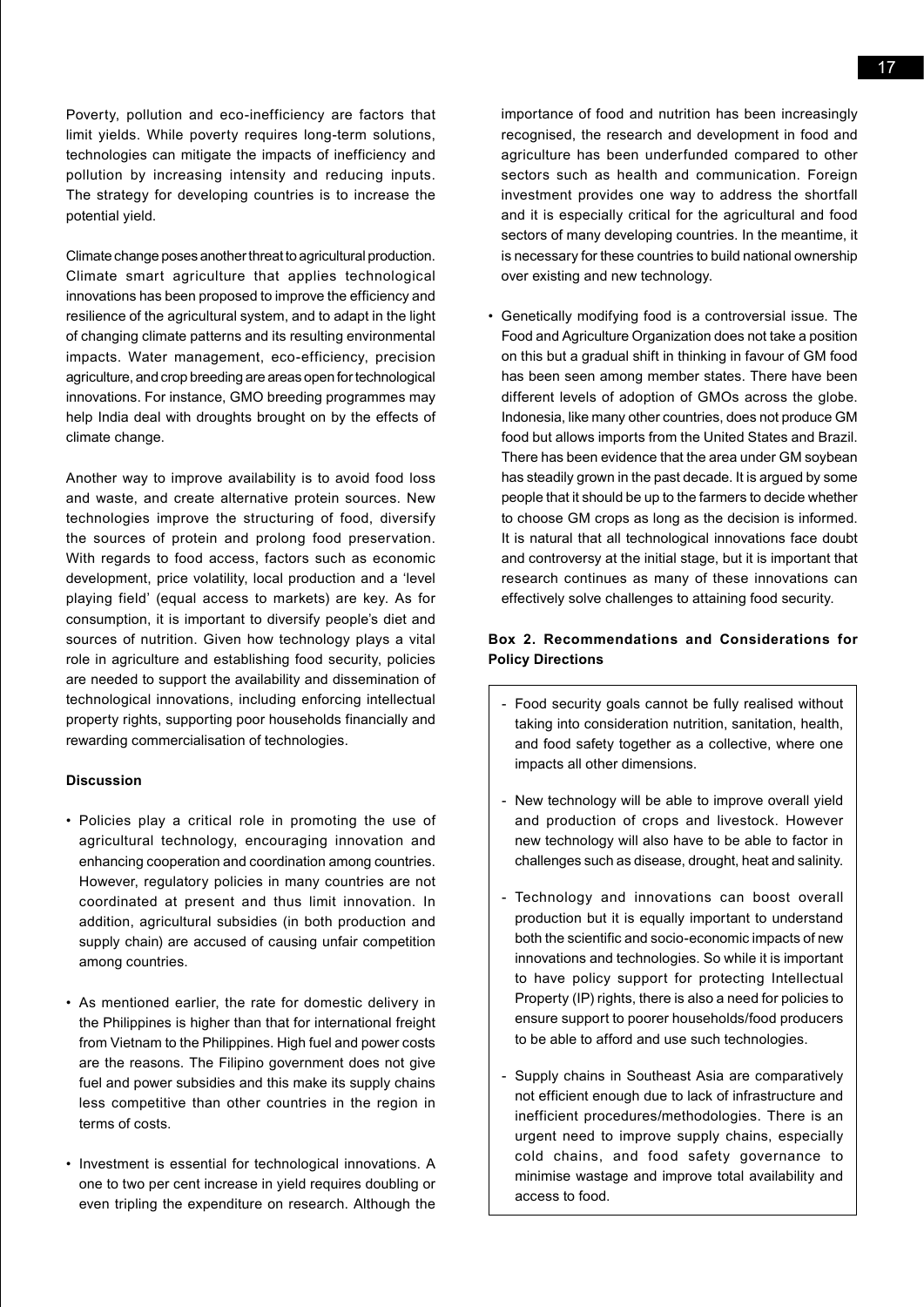Asia's move towards deeper regional integration and trade liberalisation is expected to enhance food security but such integration will also bring about risks. This session reflects on the impacts of integration, issues concerning trade in food commodities, and timely policy interventions. Equally important are emerging issues relating to two major players in the region, China and India, with particular focus on their impact on food trade and regional food security.

#### **Regional Integration and Economic Access to Food**

There is disparity among the food security performance of countries within the Association of Southeast Asian Nations (ASEAN) region. As reflected by various food security indicators: the richest economies in the region (Singapore and Brunei) recorded the highest level of food security. On the other hand, the poorest nations (Cambodia, Myanmar and Lao PDR) accounted for the most food insecure within the region. The trend reveals an interesting paradox since the most food-secure nations are the ones with deficient food production capacity while the food-insecure member states have abundant agricultural resources but are also most vulnerable to price shocks. Such trends are indicative of the fact that domestic food production self-sufficiency does not necessarily equate to food security. This further highlights the importance of economic access as one of the key dimensions of food security.

Despite food security gaps in ASEAN, the region has been one of the most successful in terms of improving income and reducing poverty. On average, poverty has dramatically declined from 45 per cent in 1990 to 16 per cent in 2010. The percentage of middle class in the region has also risen significantly. However, there remains a substantial number of poor and near poor in the region. The challenge is to increase economic access to food to improve food security.

Through greater regional economic integration efforts the ASEAN region stands to gain through higher growth and increase in per capita gross domestic product (GDP). The ASEAN Economic Community (AEC) 2015 agenda, which includes tariff reduction, enhanced trade facilitation, reduction in barriers to trade, among others, aims to accelerate economic growth and development. With the improvement in growth rates, economic access to food can also increase. Growth and development in the ASEAN region also signal investment attractiveness of the region. ASEAN has overtaken China in terms of the value of foreign direct investment flowing into the region.

There is also potential for ASEAN and wider Asian integration, including India. ASEAN could benefit from regional agreements and economic ties with other regions to boost intra-regional trade and increase growth potential. However, ASEAN agricultural trade faces various chokepoints in its supply chains (that is, customs clearance and transparency) that have to be further addressed. Despite significant progress made in the AEC front to improve food security much remains to be done. The paramount concern would be the continuity or the momentum beyond 2015 target deadlines. According to an ongoing study on ASEAN and the AEC Post-2015, a more complex expansion of the existing AEC blueprint may be needed with the main objective of not only establishing an integrated regional community but also achieving robust and equitable growth beyond 2015.

#### **Trade Facilitation and Logistics Service Liberalisation**

The term trade facilitation generally refers to the regulatory controls and requirements relating to movement of goods across national borders. The key elements of trade facilitation include trade and customs regulation, trade documentation, customs clearance, trade enforcement, trade finance and infrastructure development. Trade facilitation has become a critical concern for the region due to a growing share of international trade (representing 30 per cent of world GDP), rapid advances in information technology, proliferation of trade agreements and the changing nature of traded goods. Furthermore the region aims to improve trade facilitation because it brings forth large potential savings due to reduction in transaction costs.

Agricultural trade has a complex structure that involves different entities such as the government sector, financial sector and business companies among others. However, certain trade issues between these entities hinder the facilitation of trade and negatively affect the food supply chain in the region. Bureaucratic processes on importation and exportation increase uncertainties and impede trade across the supply chains. This is especially disadvantageous because food requires stability and reliability across the supply chains both within and between countries. Lack of automation and insignificant use of information technology encumbers efficient data entry. Lack of interagency coordination and cooperation among customs and government agencies also reflects inefficiencies. Addressing these barriers to trade and improving trade liberalisation are included in the AEC2015 agenda. The move towards greater integration will also provide substantial improvement in the facilitation for cross-border trade within the region, which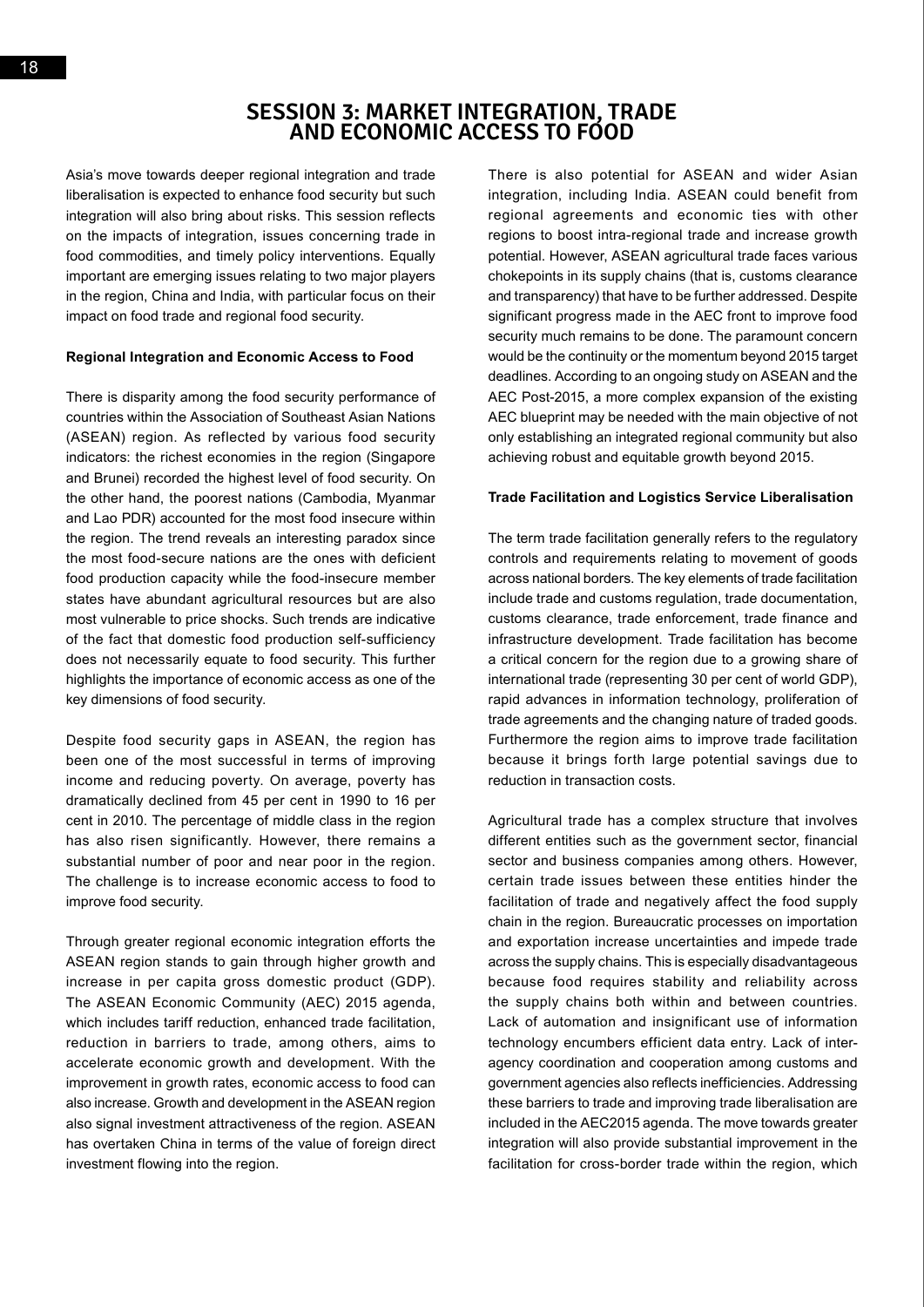enhances physical access to food and therefore improves food security. One specific step towards this goal is the implementation of the "National Single Window" approach, which accelerates trade procedures and reduces corruption.

Logistics services are likewise crucial aspects of trade and regional integration. Establishing a more integrated and liberalised logistics environment will enhance the competitiveness of the ASEAN single market and production base. These goals are engendered in the 'Roadmap of Logistics Services Integration' in ASEAN, which includes specific measures on trade liberalisation, trade and logistics facilitation, service provider, human resource and multimodal transport. The Thai-Japan Food Supply case study, where the logistics services is controlled by the importing country, shows how an integrated model of supply chain which spans infrastructure and facilities (i.e. cold storage, handling of agricultural produce, networks of storage, information network), institutions (government policies, regulations, food safety standard), businesses (quality standards, cost reliability, perception, information flow) and consumers could be improved to enhance food security across the supply chain.

### **Key Regional Players: Benefits and Challenges to Food Security**

Zooming in on the biggest economies in the region, there is concern that the rise of China will put immense pressure on international markets and importing countries, putting their food security at greater risk. India, on the other hand, is the only country in the region to have legislated food security but this has raised questions and debates as to the impact on its domestic economy and food security.

*China:* In the early 1990s the projected growth of China and its impact on trade and regional food security had drawn dismal predictions. However, these predictions have not materialised. Instead China has been able to adequately meet its demand for food. Throughout the past 25 years China's economy continued to grow at a rapid rate. The agriculture sector accounted for a notable share of its growth at 4 per cent annually. This corresponded to about five times more than the country's population growth. Such sustained growth had made China a net exporter. However, recent figures in China, recording an increase in imports exceeding exports, are setting off alarms across the region. Concerns are being raised as to whether China will be able to meet its increasing demand for food. Given the emerging dynamics of China's economy and its implications it is essential to understand this major driving force that could impact regional food demand and supply.

20 per cent of the world's population live in China. However only 8 per cent of China's land area is cultivated. Four main factors that impact agricultural growth and ensure food security in China were identified. These are: institutional reforms, technological change, market liberalisation and investment. Through institutional reforms the total factor productivity in China, particularly in grains, recorded a 50 per cent increase from 1979 to 1984. These reforms had been pivotal in easing food demand and fuelling agricultural growth. While technological advancement has been beneficial in improving farmers' income, market liberalisation has helped farmers get cheaper input prices and higher output prices. Significant government investment has also effectively propelled agricultural growth in the country. The Chinese government provided huge amounts of decoupled subsidies, particularly in grains, machinery and aggregate input. In 2012, the total subsidy amounted to 164.3 billion yuan (US\$ 26.1 billion), which is equivalent to 3.13 per cent of agricultural GDP.

Taking into account these major drivers, what are the future prospects for China and the region? The decrease in China's population growth rate will have limited impact on food demand. What is of greater concern is the increasing mobility towards urban areas and income growth which could influence food consumption patterns. China will also benefit from investment in farming technology and agricultural research and development (R&D). As for key commodities, projections show that China will achieve self-sufficiency in rice and wheat but demand for maize and soybean is expected to rise. Increments in demand will be compensated through existing trading partners in North and South America, which eases pressure on food imports by other countries within the Asian region. Projections also indicate that Asia will gain from the demand surge in palm oil and tropical products from China.

*India:* India's National Food Security Act (NFSA), passed in 2013, generally seeks to provide food and nutritional security by means of providing sufficient amount of food at affordable prices. The act aims to subsidise the monthly food grain needs of about 75 per cent of the rural and 50 per cent of the urban poor population. While the objective is greatly applauded, the act was plagued with much criticism and politically charged debates. Given the size of India's economy, it is essential to understand the conditions that instigated the enactment of NFSA to gain deeper perspectives of the country's food security challenges and their wider implications on its fiscal capacity.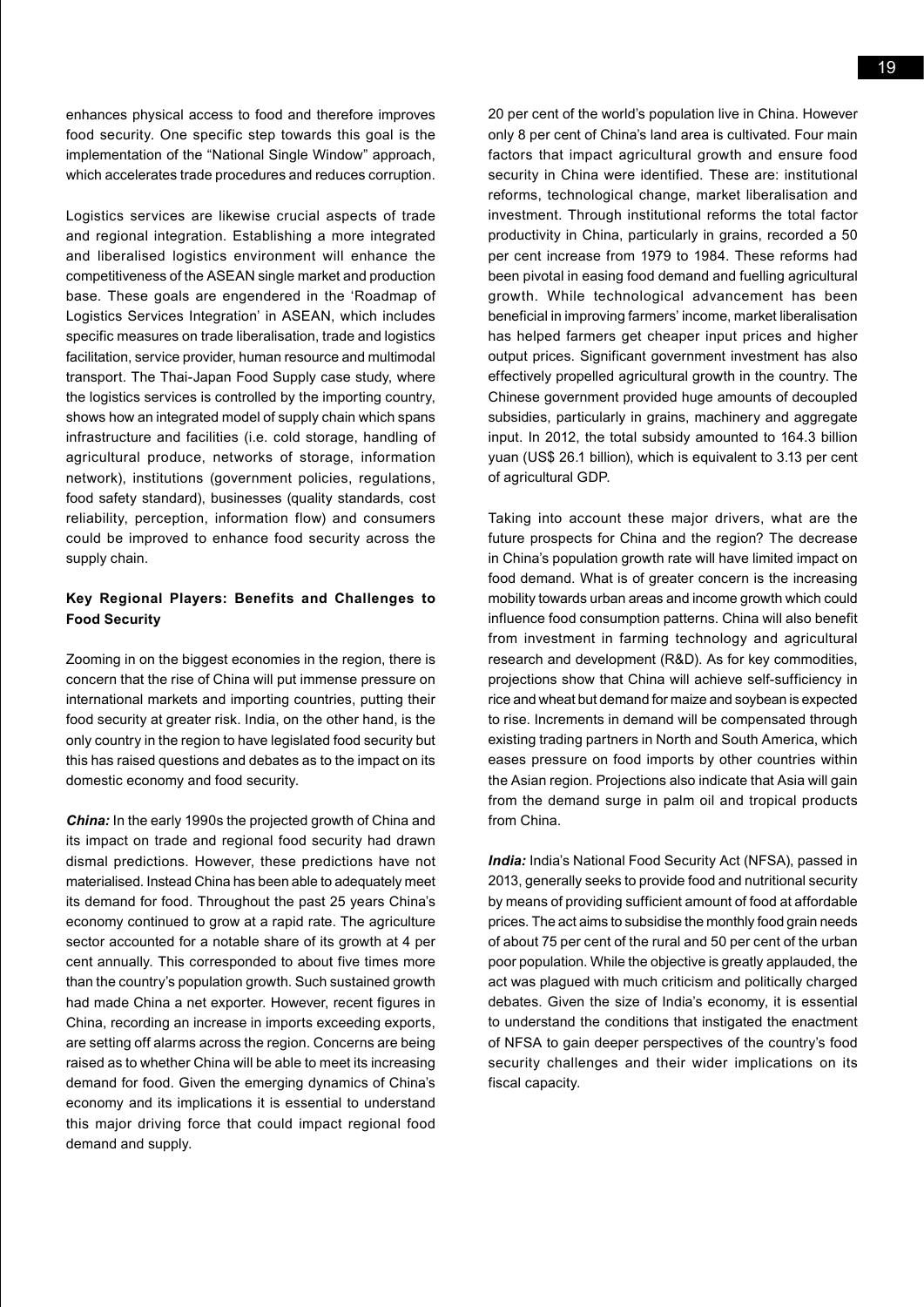India's labour market followed a different trajectory from other countries, which posits impact on the growth and development of its agricultural sector. Based on census data in 2001 and 2011, the country's workforce participation rate recorded decline from 74 per cent to 71 per cent respectively, while marginal workers (with employment for less than six months) increased by 3 per cent. Proportionate to the total number of workers, is a huge increase in the percentage of agricultural labourers. Corresponding to the rise in agricultural labour is a decline in the proportion of cultivators particularly in areas with highest poverty concentration. Such labour market outcome affirms India's dependence on the agriculture sector (with 55 per cent of labour market engaged in agriculture) and also raises concerns on the glaring gap in numbers between agricultural labourers and cultivators.

Looking at more important indicators of growth, there is less movement of labour from low to high productivity activities. which results in slower rates of increase in agricultural wages. Employment mismatch and dissatisfaction is also evident from a survey conducted in 2003 that indicated 27 per cent of farmers did not like farming because it was not profitable and 40 per cent of farmers are open to taking up other employment options. The unemployment growth trend has not improved with economic growth and has veered significantly apart from the economic trajectory when compared with other countries, and this has provided part of the context towards the food security act. However providing food and agriculture subsidies do not completely tackle the root cause of the problem, which is the sluggish performance of the labour market. The enactment of NFSA does not provide an automatic mechanism that will increase

income and wages to improve economic access to food. As earlier discussed income growth weighs in substantially in improving food security. Thus to ease constraints in the agriculture sector it is of crucial importance to fix problems in the labour market.

While NFSA addresses the country's food security and growing hunger and malnutrition problems, the act remains a directive principle and not a fundamental right. This poses certain disadvantages in the legal process and litigation because fundamental rights hold greater power than directive principles, in the event of violations. Criticisms also hover heavily on the main implementation mechanism of NFSA, which is the Public Distribution System (PDS). The PDS is structured in such a way that the central government handles procurement of food grains and farmer subsidies while the state governments separately identify eligible beneficiaries and manage distribution. The PDS system has been regarded as 'broken' and problematic, raising questions on implementation and governance as well as emerging problems on procurement and distribution. Regulations on access to food entitlements vacillated repeatedly from targeted to universal access to food by eligible households. This has resulted in overflowing food grain stocks in storage. The government has also been widely criticised in its food grains procurement methods and its inefficient system of identifying beneficiaries. As reports on leakages, rotting food grains as well as hunger leading to litigation become prevalent, both the central government and respective state governments will have to step-up to address the problems and improve food security in the country.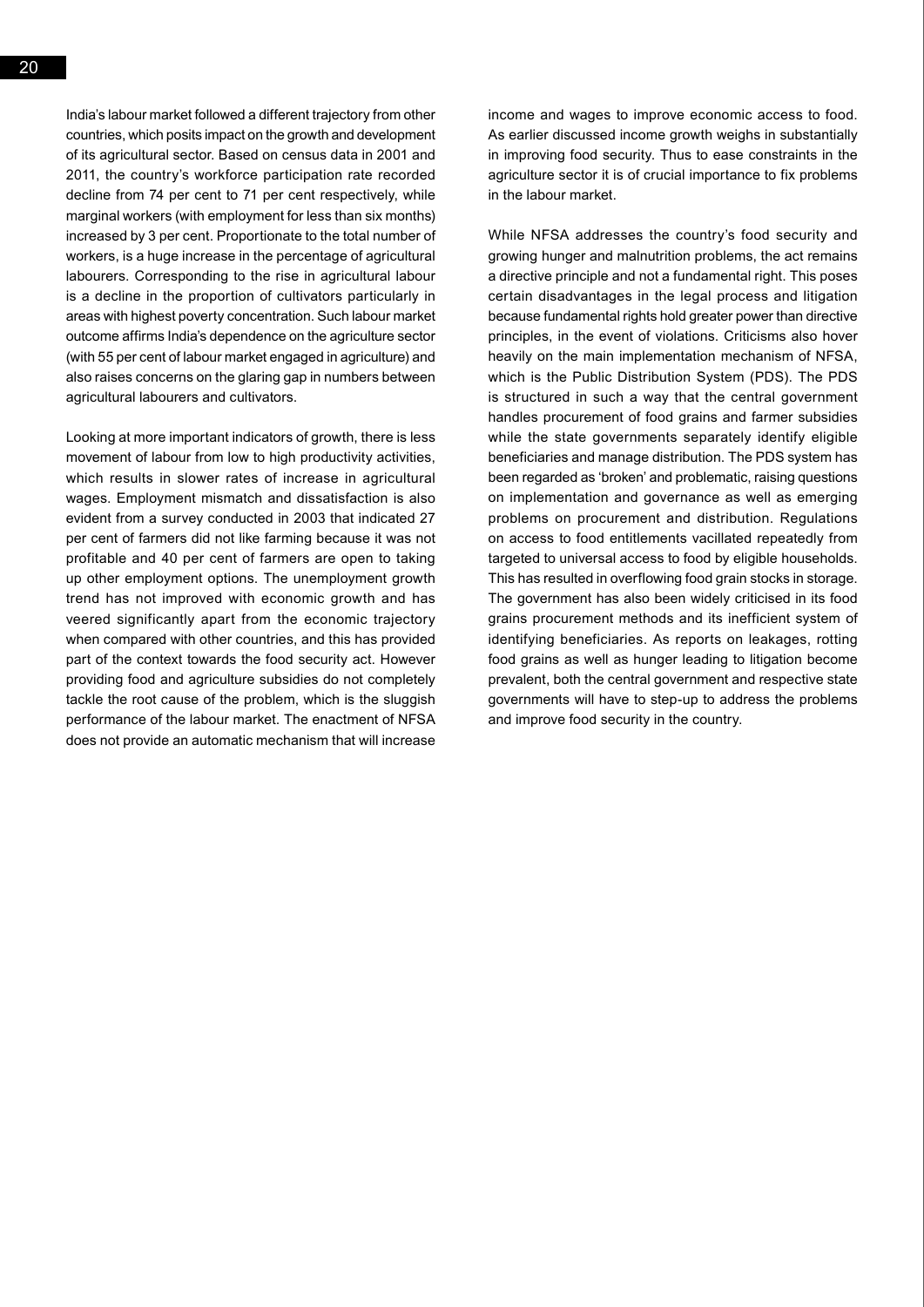#### **Discussion**

- The Asian region can benefit substantially from the ASEAN Economic Community 2015 but there remain impediments and constraints that could hinder the goal of becoming a globally competitive single market and production base. ASEAN member countries reflect diverse legal traditions. Such differences heavily impact implementation of rules and regulations at the national level. Another key constraint is the emerging barriers from Non-Tariff Measures (NTMs), which mostly relate to procedures, processes, transparency and inter-agency coordination. Emphasis was also on the evolving nature of NTMs that encompasses the whole supply chain (for example, a halal supply chain). The issue of NTMs is not so much on its existence, since these measures will always be present, but more specifically on reform of the processes and efficient implementation of the measures. Broadly speaking, what matters for the region is not particularly the target deadline but the incremental progress and the continuing efforts post-2015.
- Both China and India remain key influencers in the region. However several distinct issues and emerging trends should be further addressed to enhance regional food trade and food security. The involvement of the private sector in building food information technology systems is a step forward in enhancing India's public distribution system. However India's deadlock on global trade facilitation agreements puts up barriers to food trade.
- In contrast to India, the private sector in China is not really encouraged by the government. There are private companies engaging in crop production but this mostly requires huge capital investment in order to sustain operations. Other related sectors like livestock, fisheries, poultry and custom service for farmers benefit more from the involvement of the private sector in China. In terms of factors affecting food demand, population policies will have little impact but the growing affluence in the country may shift demand for more diversified and high-quality food, particularly away from rice. These emerging concerns and challenges clearly convey how the domestic economy and agriculture sector of the biggest economies in the region could create major impacts in food trade and consequently regional food security.

### **Box 3. Recommendations and Considerations for Policy Directions**

- With globalisation of trade, regional trade agreements, and international supply chain networks, it is no longer relevant to think of food security from a strictly national/ domestic perspective.
- Regional integration can potentially bring major benefits in food and agricultural trade. However issues of customs, food safety regimes, transparency, and corruption (to name a few), remain and will have to be addressed internally by countries involved, as well as collectively, in the region.
- Trade facilitation and economic integration can be powerful instruments in ensuring food security. Under the ASEAN Economic Community starting 2015, the ASEAN member states can improve their food security through improving trade logistics and supply chains (cold storage, handling, storage, information networks, food safety and quality standards).
- The most populous nations, China and India, are likely to have major impacts on global food trade should they enter the international markets for imports. Based on current projections, China is expected to import more soybeans and corn from the international markets. India is likely to be sourcing for more pulses and edible oils. Monitoring and ensuring greatest possible levels of food security in these two countries will, by extension, be essential for food security in the rest of the world.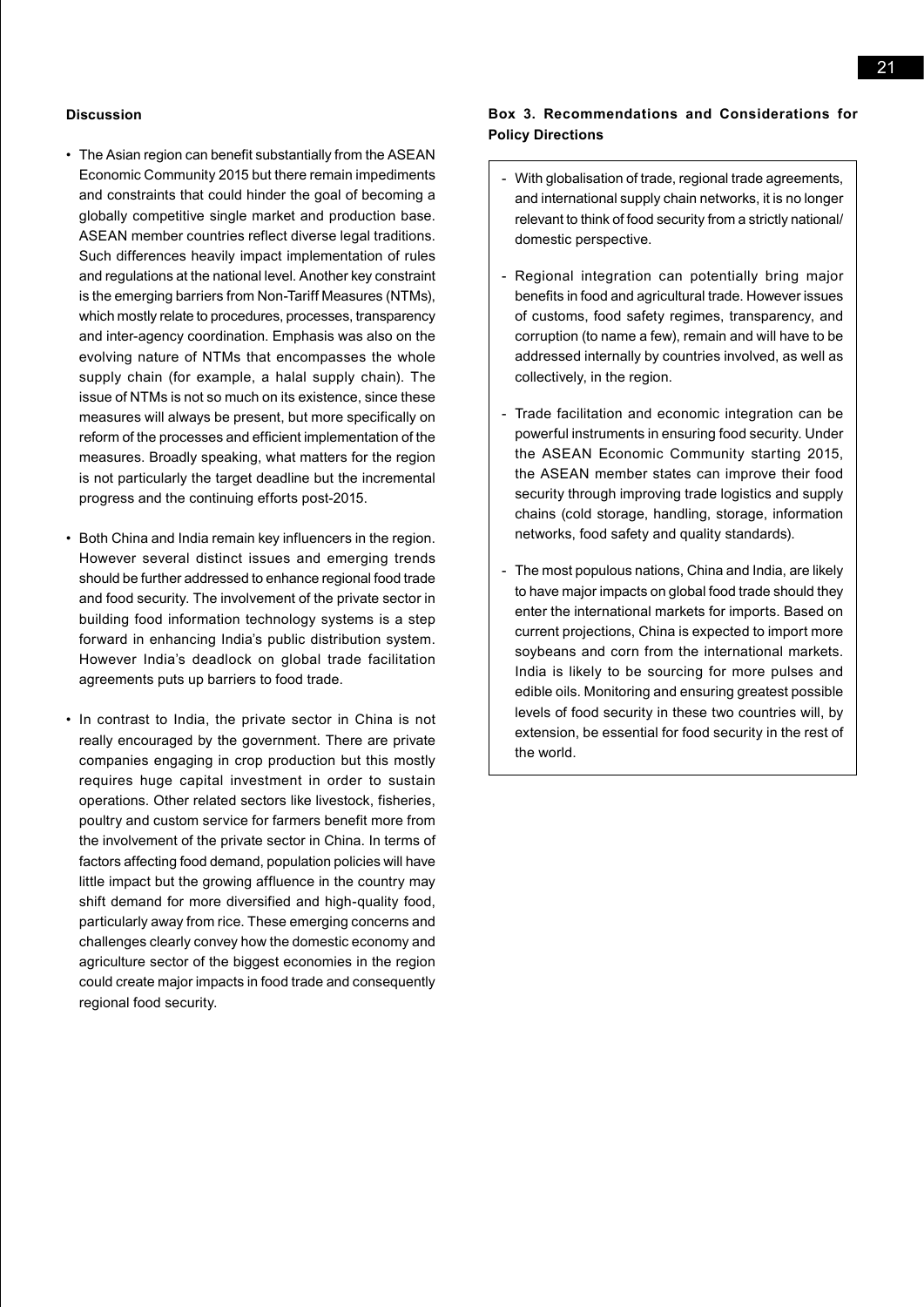## **Session 4: Financing and Investing In Agricultural Innovation and Technology**

The panel explored the importance of providing robust financial support to agricultural research and development, and the possible challenges that will have to be faced to realise it.

#### **Investing in agricultural research and development**

It has already been forecasted that global demand for rice will steadily increase by eight to 10 million metric tons annually. Meanwhile, growth in global rice yield has significantly slowed due to worsening scarcity of land, labour and water resources. Furthermore, climate change is expected to reduce annual grain production. Increasing temperatures, rising sea levels, changes in rainfall patterns and weather hazards could destroy crops and farmlands. Therefore, in order to ensure food and nutrition security for all today and in the future, it is crucial to substantially invest in agricultural research and development. International funding for agricultural development as a whole, and more specifically agriculture and rice research, has gone through highs and lows over the past 40 years. The drivers of such ebbs and flows have included fears of famine in the 1950s.These fears subsided with progress achieved in the "green revolution", but were stoked again by the food price crises of the late 1990s.

Research and development (R&D) in hybrid rice has been considered a public good as it is primarily aimed at raising rice productivity and making rice varieties resilient to the effects of climate change. As a form of adaptation to climate change, the International Rice Research Institute (IRRI) has been developing rice varieties that are more resilient to drought, submergence/flooding, salinity and heat. In terms of climate change mitigation, IRRI has several projects to make rice varieties more efficient in water-use and fertiliser uptake.

However, financial support, in the form of official development assistance (ODA), for R&D is lacking. ODA to agriculture, particularly from major donors such as the EU, US and Japan, has been falling over time. International resource flows emanating from loans, portfolio equity, remittances and foreign direct investments have grown rapidly over the years, while ODA has remained stagnant. ODA to agriculture as a share of total ODA has been declining, from 8.5 per cent in 1980 to 2 per cent in 2006. Moreover, most of the ODA funds for agriculture are already allocated to food aid, health and debt relief. This is a reflection of agricultural complacency, when the world is getting enough crop yields, funding for R&D fall in real terms. It was highlighted that the return on investment from R&D is at least 40 per cent, with a huge potential to contribute to the eradication of hunger in impoverished rural communities which can outperform other forms of intervention. For every US\$1 invested, at least US\$9 worth of additional food is produced in developing countries. IRRI research for instance, delivered benefits of US\$1.46 billion per year and boosted rice yields by an average of 11.2 per cent per year in Southeast Asia. The average benefit the Philippines obtained is US\$52/ha/year; Indonesia and Vietnam earned US\$76/ha/year.

A US\$20 investment in rice research will lift one person out of chronic poverty. R&D, in the long-run, will uplift farmers from poverty and encourage the current and future generations to have greater interest in farming. The international development community needs to understand and appreciate the long-term nature of agricultural research, particularly in response to the challenges of ever-growing populations, diminishing resources, and the impacts of climate change. International mechanisms that ensure significant and stable assistance for scientific research in support of inclusive and sustainable security in nutrition and food must be crafted. Progress in international policy and programming for agricultural research, coupled with more open trade, will go a long way in enabling the global community to share in the immense benefits from advances in agricultural science.

#### **The role of private equity**

The Food and Agriculture Organization (FAO) estimated that in order to achieve global food security, the developing world needs to double its food production, requiring US\$ 83 billion in investment annually; current annual investment stands at US\$ 55 billion, with an annual shortfall of US\$ 28 billion. The majority of this will likely be met by the private sector with the rest being met by governments.

It is hoped that private/venture capitalists can invest in the agriculture sector through private equity in order to reinvigorate the sector, making it more competitive and efficient. Asia faces a wall of structural supply and resources constraints. Investment opportunities, while complex, will be abundant, arising from both a supply shortage as well as major dietary shifts. Changes in Asian dietary preferences present many exciting investment opportunities, extending sector-level structural supply-demand dislocations. Asia is the world's biggest consumer food market with a market value of US\$ 5.9 billion.

In contemplating whether to invest in agriculture the private sector must consider major systemic shifts in Asia. There is strong growth in demand in Asia as unprecedented economic transformation with 40 per cent of global population spending at least 40 per cent of their new dollars on food. There are accompanying major dietary shifts with rapidly increasing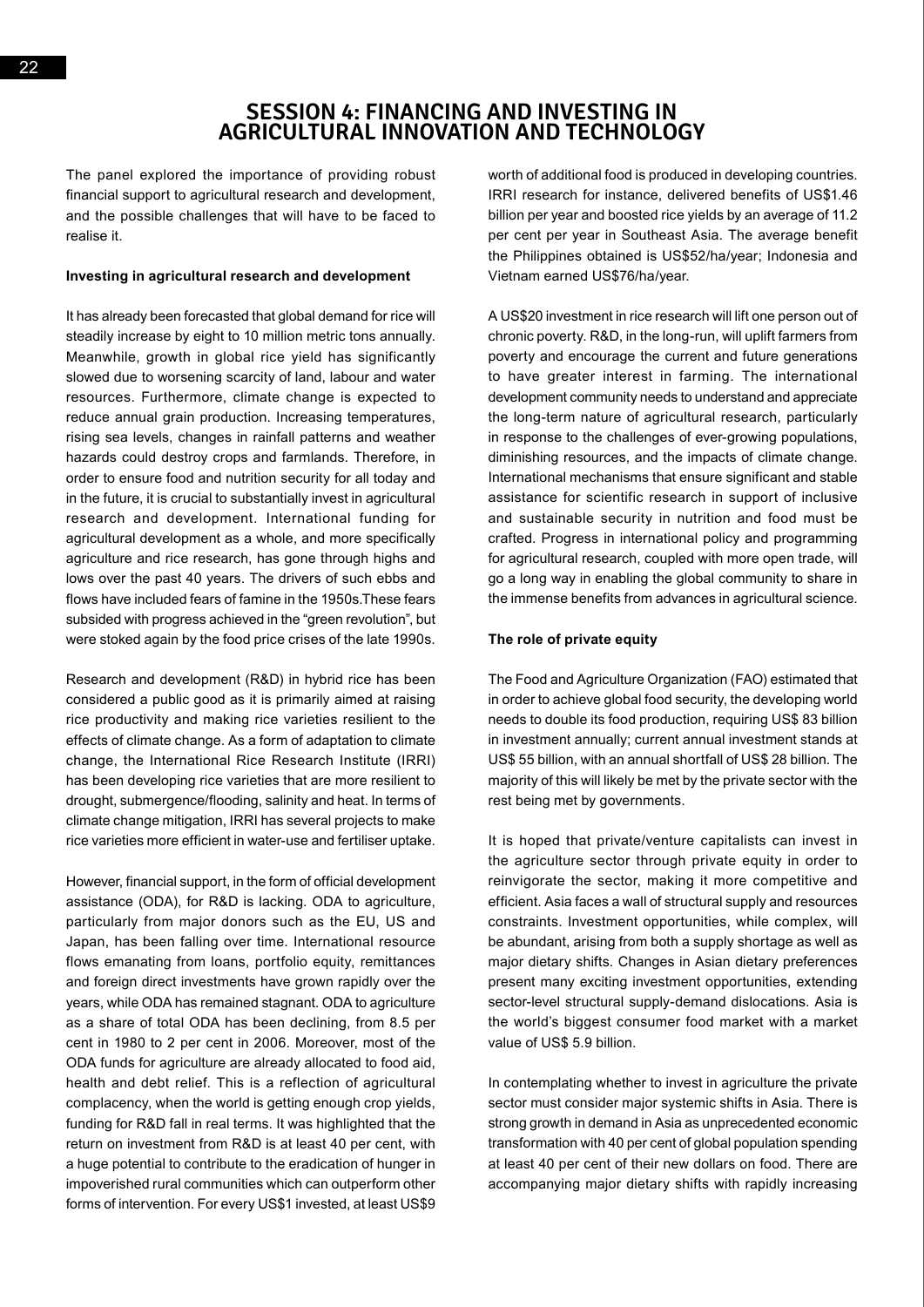dairy and protein intake. These changes provide many attractive investment opportunities as supply-demand dislocations play out.

There are other constraints that the private sector must also take into consideration. These are prolonged and severe periods of underinvestment, global warming and weather extremes, falling crop yield growth and 'glass ceiling' crop yields, arable land scarcity, and water scarcity. These constraints are also exacerbated by the diversion of food for fuel. These constraints that have resulted in deteriorating supply-demand dislocations have reverberated across the agriculture industry and its value chains, creating attractive investment opportunities for financial investment. While there is a long-term uptrend in the Asian food and agriculture industry, it is important to understand the myriad of secular and cyclical drivers that provide investment opportunities at different 'hotspots' of relevant value chains.

Possible areas of private sector intervention include the food supply chain, storage facilities, food production, marketing and micro financing. But many food and agriculture value chains are not represented on the region's stock exchanges where it amounts to only about 5 per cent of market capitalisation. Thus, it is viewed that private equity is a highly efficacious mode of accessing these value chain opportunities in Asia due to prevailing levels of market development and specific value chain characteristics. Private equity fund managers or companies which are focusing on food and agriculture investments assist potential investors in analysing the sector by conducting in-depth research on relevant state policies and the complexity of the domestic agriculture sector. They help the private sector assess whether investing in the agriculture sector is viable and profitable. Investors venture into agri businesses based on private equity fund managers' proprietary research and targeted deal origination as to which sectors of the value chain that fund managers believe investors will earn attractive returns. The investment attractiveness of each business model in the agribusiness sector is largely determined by the unique fundamentals of respective value chain segments in different geographies and sub-sectors.

#### **Insurance and micro financing**

It was emphasised that agriculture is a risky business, primarily due to the harmful consequences of climate change such as extreme weather events. Poor farmers are the most exposed to risk and the most vulnerable to different shocks which accentuate their need for insurance. There are significant benefits of insurance. It secures liquidity as there will be fulfilment of obligations in case of a disastrous loss. It therefore helps farmers avoid sale of productive assets and reduce their reliance on government post-disaster aid. Insurance enables investments to flow into the agriculture sector. It allows farmers to invest in other crops, fertilisers, machinery, and irrigation and reduces risks for investors. Insurance also provides access to credit. It can be used as collateral for credit without a need to pledge other assets.

There are various factors that are needed for a sustainable agriculture insurance scheme for smallholders. Insurance should be cost effective which entails effective distribution (alternative channels), effective claims adjustment processes and effective administration which uses mobile platform for policy administration and payments. Insurance must also be supported by the necessary infrastructure such as access to data/statistics and accessible and user-friendly payment systems. Incentives, such as premium subsidies and a conducive regulatory environment, must also be made accessible for insurance companies to motivate them to reach far-flung rural areas.

However, getting insurance, particularly paying the premiums, is already too expensive and complicated for farmers. Governments therefore can help farmers and intervene through subsidies which can then be used to pay the insurance premiums. A national crop insurance policy which guarantees stable income for farmers in spite of unpredictable weather phenomena, can be set up through the vibrant partnership between the state and the insurance sector.

Micro financing is also crucial to provide the farmers with seed money which they can use to either innovate farming practices or rebuild their livelihoods after a disaster. However, just like insurance, micro financing is also inaccessible for many farmers. As a competitive and cost-effective strategy, major banks focus on large scale loans instead of providing small scale loans to smallholder farmers. Banking infrastructure in the rural areas remains poor. Non-governmental organisations (NGOs) such as the Association for Social Advancement (ASA) in Bangladesh can help disaster-prone rural communities gain access to micro financing.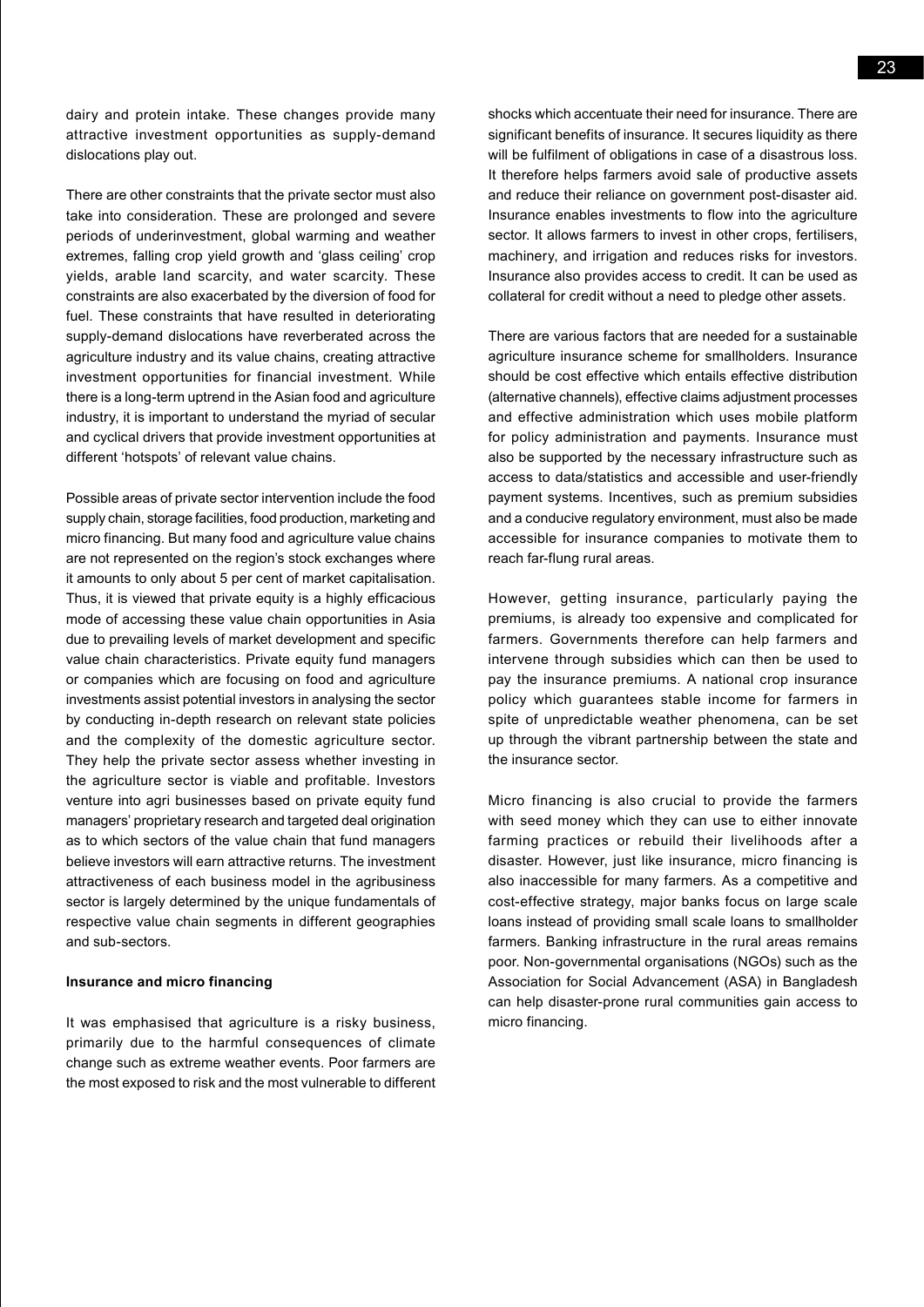#### **Discussion**

- One major challenge for the private sector in dealing with governments is that most civil servants do not have prior knowledge of insurance and micro financing. Hence, it is difficult for the private sector to meaningfully engage them in the provision of such assistance to farmers. Therefore, there should be substantial investment in capacity-building of relevant government officials and employees with willing assistance from the private sector.
- A clear and market-friendly regulatory framework should also be institutionalised by states to facilitate innovation in distributing insurance and micro financing through a mobile platform and multilateral financial institutions (MFIs). In some countries, MFIs are still not allowed to distribute insurance policies.
- • While capacity-building may take time to take effect, there are reforms that can be easily done to make insurance and micro financing widely accessible. For instance, by increasing coordination among government agencies.
- The public and private sectors should be able to harness their resources to sustainably finance R&D in the agribusiness sector. It is incumbent upon governments to provide the seed money in R&D. Governments can package an interesting and profitable project that a private sector investor could look at and participate in. There are ways to manoeuvre this arrangement as the private sector has the capacity to engineer the appropriate public-private partnerships.

### **Box 4 Recommendations and Considerations for Policy Directions**

- Investment in agriculture has been proven to yield very favourable results and returns, especially in terms of establishing food security. Since governments have limited financial capacity, greater commitment from governments is necessary to create greater space for the private funds to play more roles in closing the gaps in financing R&D in agriculture and food sectors.
- Asia offers great opportunities for investments in food and agriculture sectors. This is due to increasing incomes, wealth, and growth rates in the region. It is therefore important to build a favourable environment for private sector investments since there is an awareness of attractive returns that the sector offers.
- Provision of insurance and micro-financing is critical for producers to have access to seed capital as well as to hedge against potential losses and risks. This will be increasingly important when the predicted impacts of climate change are taken into consideration.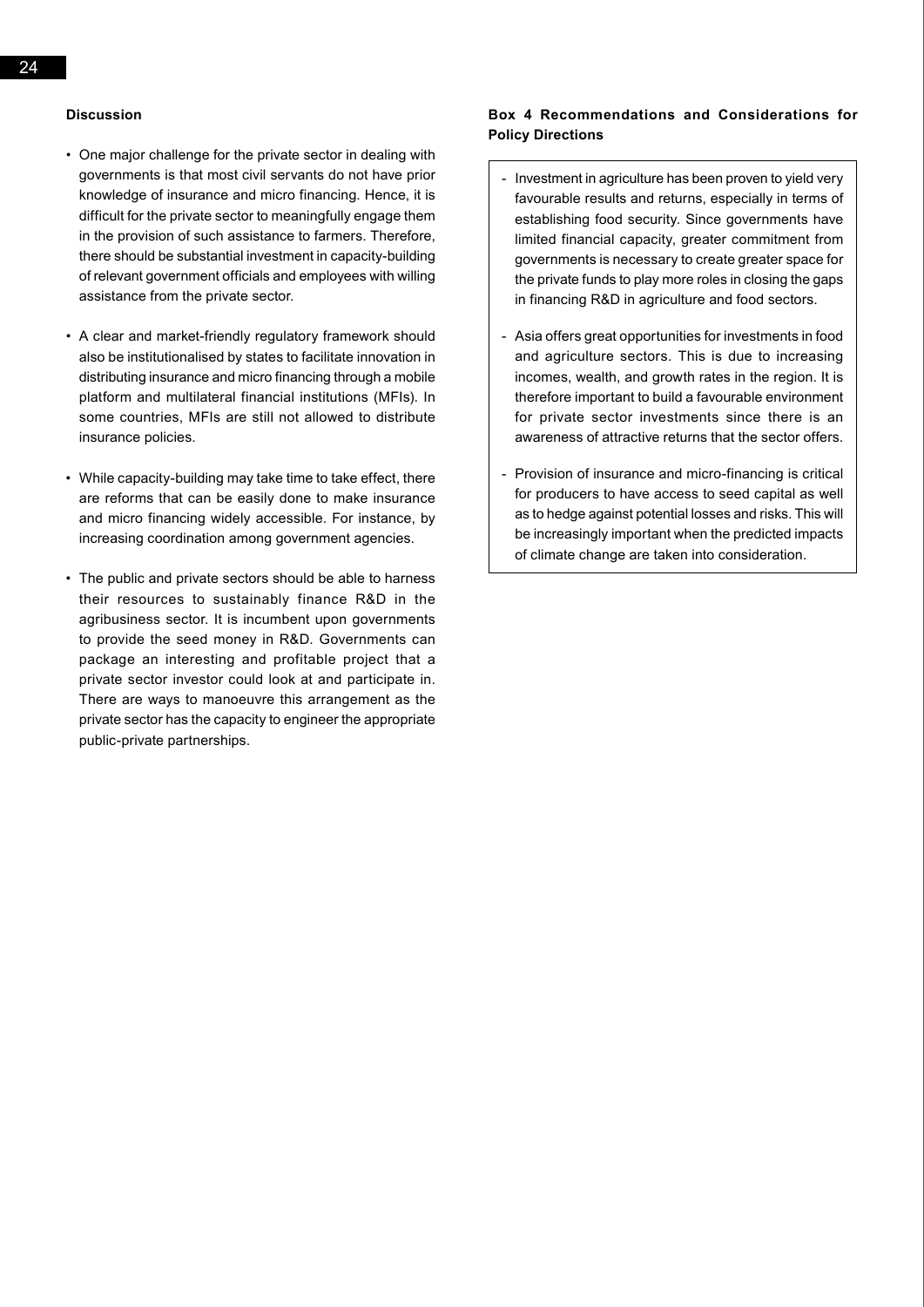## **Session 5: Charting an Integrative Approach for Asia towards 2025**

Session 5 comprised of presentations centred on ideas and directional imperatives which Asia will need to consider in order to reduce food insecurity by 2025. The session offered perspectives from research and development (R&D) institutions, the private sector, as well as non-governmental organisations who are often first responders in the event of disasters and/or calamities.

## **Rice will continue to be the key to Asia's food secure future**

Rice is unsurpassed as the main staple food of Asia. It is both mainly produced and consumed in Asia and is often considered the most strategic crop for most countries in the region. Given the prevalence of rice in the Asian diet the future of Asia's food security is inherently tied to this crop.

Throughout the years, both Asia and the world have continued to see growth in the demand for rice. This has been driven by both increases in population as well as increase in the consumption per capita for many developing countries. However, demand for rice increases while the effects of climate change such as varying rainfall patterns and sea level rise are negatively impacting the production of rice. Most of the rice today is grown in delta regions, which unfortunately also happen to be areas which are most vulnerable and at risk due to climate change.

There are also other serious constraints. Increasingly, there is less land, water and labour which are essential for production. Under these environmental as well as sociopolitical constraints, Asia has to try and increase the supply of this staple crop.

The Green Revolution in the 1970s played an important role in being able to boost the production of crops to ensure enough food supply for everyone. The rice revolution in Asia which saw yield increases contributed significantly. The yield growth and production has however started to plateau in recent years. In order to be able to provide enough food in the future, a second green revolution will be required.

Science and R&D are going to be of critical importance in achieving this. The study of soil biology and chemistry will need to come together even closer to better understand and manipulate the potential of sustainable rice production. Recent improvements in technology offer unprecedented computational capacity; remote sensing, satellite monitoring capabilities, and superior modelling techniques will also have to be increasingly used. There are other opportunities which advancements in information and communications technology offer which will also need to be tapped to make the production of rice and food more efficient and productive.

Genetic engineering will also play a major role. At present the International Rice Research Institute (IRRI) situated in Philippines already has over 110,000 different varieties of rice. Suitable and favourable traits from this vast collection will need to be combined to develop varieties which will be more resilient to future climate and non-climate shocks. Such rice varieties already in development at IRRI are often referred to as "climate-ready" rice.

Adoption and use of climate-ready rice has started and this will need to continue into the foreseeable future. Every year it is estimated that some 10 million hectares of lowland rice get submerged as a result of flooding or adverse weather. Similarly millions of hectares are affected by drought or late onset of the monsoons which can significantly affect the total production. Seeds which are resistant to flooding as well as drought conditions will have to be increasingly put to use.

The other side of climate-readiness will be in managing rice production with less water resources. High levels of water stress are expected in many regions of Asia which is driven by both socio-economic development as well as climate change. The future of farming, especially that which is heavily water dependent like rice, will need to be re-examined in light of these changes. On the other hand rice cultivation is also known to be a major contributor to greenhouse gas emissions. Climate-ready rice will therefore also need to have reduced emission levels.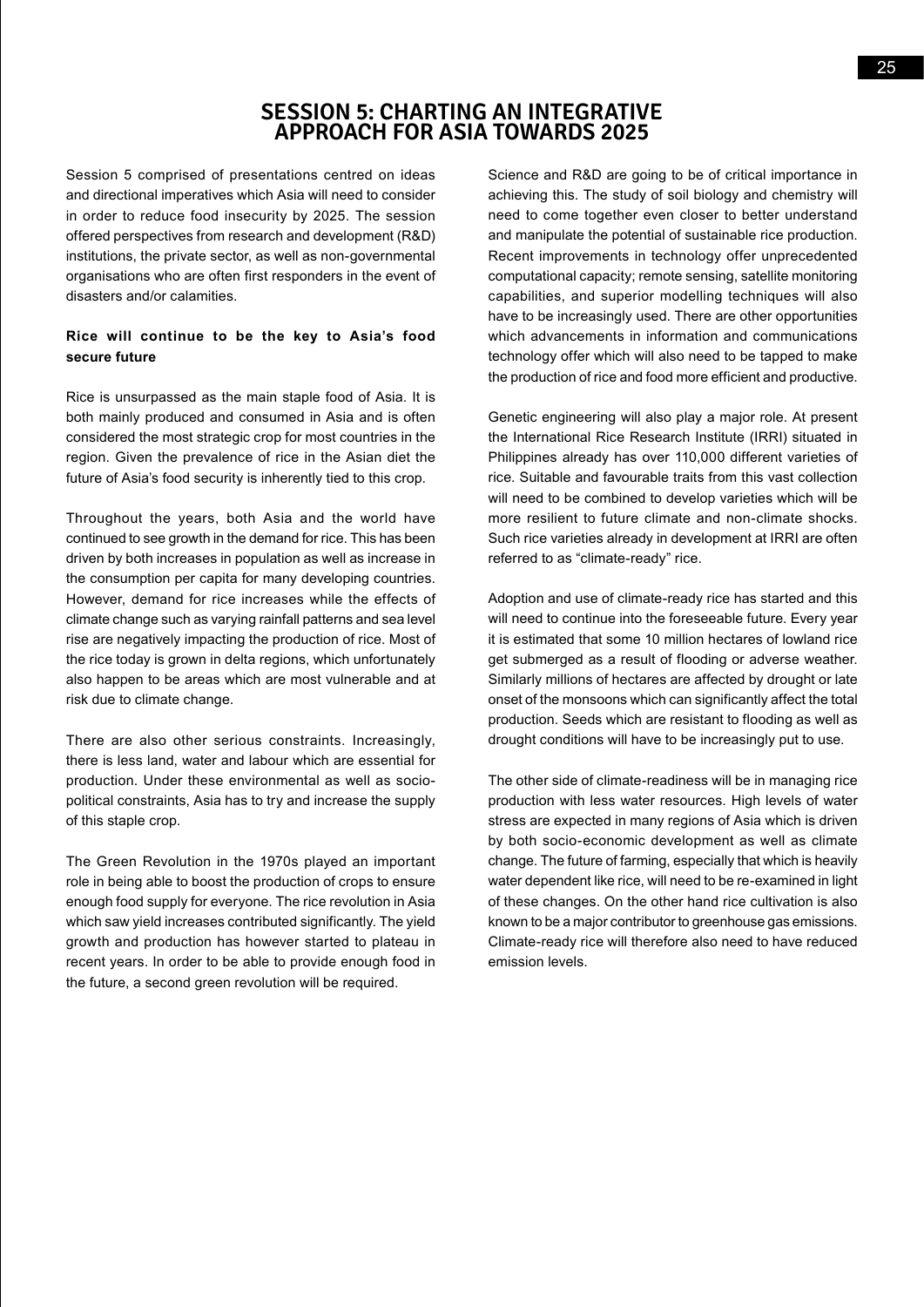A major aspect of food security in the future will be the high dependence on the availability and access to real-time information for policy makers, traders, and consumers. The advancements in technology combined with improvements in the soil science, seeds and environment will be able to mitigate possible negative impacts in the future. It is through such improvements that we can look forward to having a rice secure, and ultimately, a food secure Asia.

### *Indexing, benchmarking and better monitoring for food and nutrition security*

Food security is a complex and dynamic issue which involves multiple dimensions, disciplines, actors, processes and systems. It is thus often challenging to assess the food security situation in a holistic manner taking into consideration the availability, accessibility, and utilisation aspects which constitute "security". Some kind of integrative technique and metrics to measure the level of security between countries and regions is needed and can serve as a useful tool to better understand and address food security needs and concerns.

Availability, access, affordability, and the inter-relatedness of quality and safety are also becoming more important in food security assessment. To get a better understanding of how food security really works, there is also a need to better understand macro- and micro-nutrient issues which fall largely within the quality and safety dimension of food. Such an approach will also help in grappling with the problem of obesity which is rapidly affecting not only developed countries but increasingly developing countries as well, and especially middle income countries such as, Brazil, China and Malaysia.

Indexing and benchmarking of food security will need to consider the natural environment, macroeconomic policies, health dimension, trade policies, tariffs, political stability, as well as emergencies and natural disasters. An index which accounts for all these dimensions which impact food will help in establishing the baseline to compare food security situations between various countries or regions. It could also be useful in understanding and comparing the state of food security in the same country over a period of time or from one year to the other.

One of the major problems faced globally has been the issue of food waste. It is estimated that one of every four calories of food produced today is wasted. This is a high percentage of loss which if reduced could help in increasing food availability. There is good scope for the development of monitoring tools and metrics to keep tabs on wastage and losses of food.

Lastly, tools like indices would also help in better guiding investments and R&D in sectors that need the most amount of attention. Such collaborative approaches and tools will go far in diminishing food security in the short, medium, and long-terms.

#### *Reducing food insecurity during and after calamities and disasters*

Often times the most food insecure people are found in regions and areas which have been hit by disasters and calamities, both man-made and natural. Asia has continued to see higher numbers of people being affected by emergencies and disasters over the years. Ensuring steady and stable supplies of safe food to victims and affected populations is an area which Asia will need to carefully consider and plan collectively to deal with.

Other than making physical stocks of food available in disaster areas, countries and agencies dealing with the aftermath and food insecurity issues will need to think about efficient and effective modalities in addressing the issues. The means of providing food, by either physically distributing food or by providing food vouchers or cash transfers is something that will need to be closely assessed and implemented effectively. Ideally, provisions for all the above options should be put in place, so that any of these strategies might be used as and when deemed useful or necessary.

Secondly there is also a need for greater proactive rather than reactive planning in the region. One of the suggestions is to build up and maintain small strategic stockpiles of food in regions prone to or deemed vulnerable to disasters and calamities. Such a stance would also force governments and policymakers to give more attention to vulnerable areas and people, and also help in planning and preparation before hazards occur.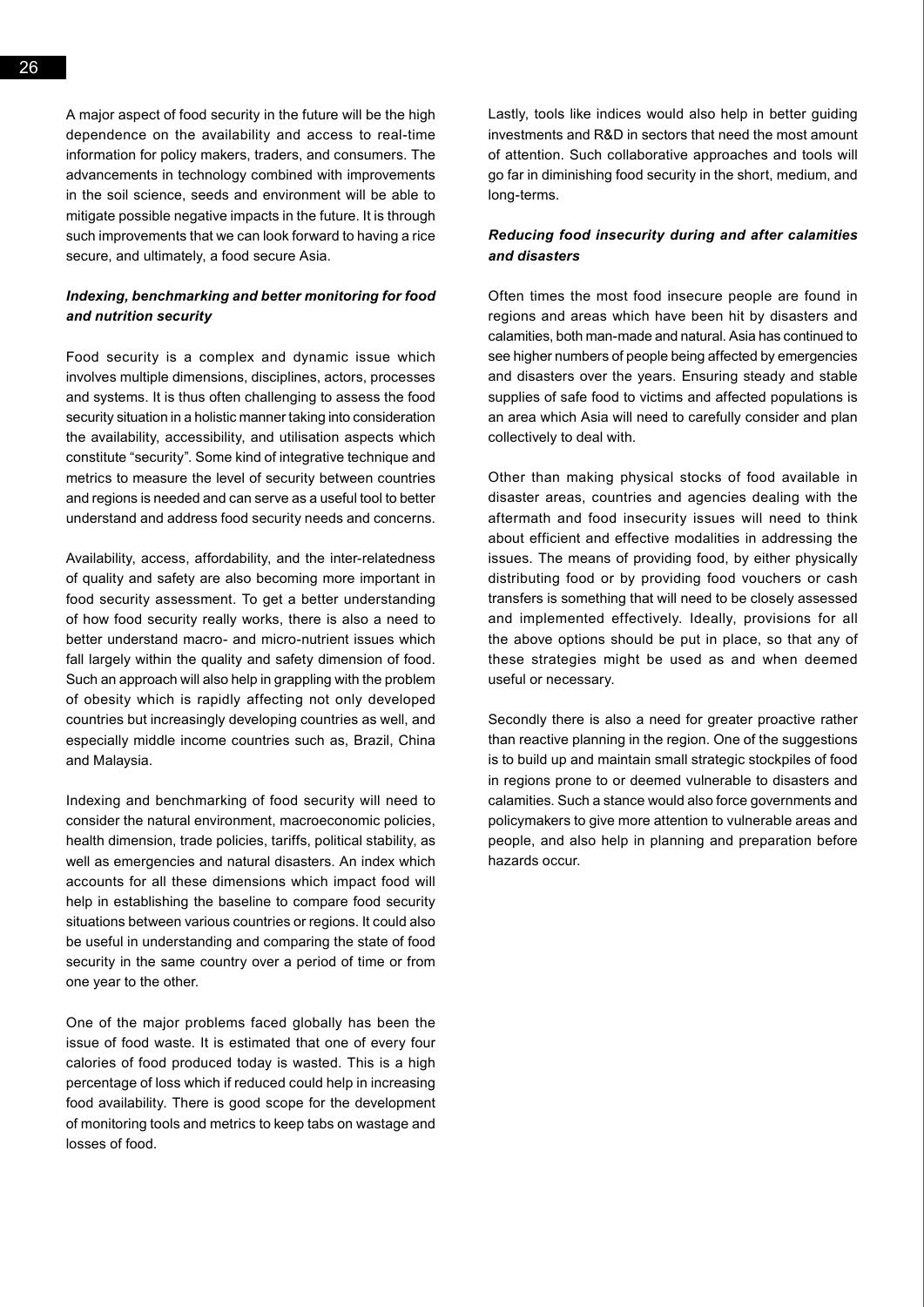#### **Discussion**

- Given the importance of rice in ensuring long term food security in Asia, part of the discussion focused on the potential improvements to nutritional value of new rice varieties. While rice fortified with Vitamin A, or Golden Rice as it is more commonly known, is still going through extensive testing, questions on whether protein can be added to white rice was discussed. There was also mention of whether current rice varieties can be engineered to reduce the potential for development of Type II diabetes which is increasingly becoming an epidemic around the globe. It was highlighted that in order to try and modify rice to such an extent is a considerable challenge and would require significant funding for research.
- It was also noted during the discussion that the role of fisheries is going to become more important in the future of food security. This is going to be especially true with regards to Asia, where fishing is an important form of livelihood and fish constitutes a major part of many people's diets. Currently fish stocks and fisheries are experiencing significant environmental challenges as well. Given this important role of fisheries in Asia, coastal resource management will have to be part of the debates and discussions surrounding the future of Asia's food security. More attention and focus might also be needed on exploring co-farming of rice and fish and other such innovative ideas and practices.

• Lastly, it was highlighted that when quantifying food security and developing indices, the addition of social protection and other social factors becomes critical. These are however not always easy to quantify. Nonetheless social dimensions and protection will be critical in order to obtain a full assessment and measurement of food security.

#### **Box 5 Recommendations and Considerations for Policy Directions**

- Rice, the most important food commodity in Asia continues to face challenges. Greater investments in R&D to develop new varieties which can produce higher yields and be less vulnerable to climate change will be critical for Asia's food security in the future.
- Some kind of emergency buffer stock for key commodities like rice and other staples is desirable to ensure availability of food during disasters and calamities.
- Indexing and benchmarking can be useful comparative tools. However there is a greater need to not only index food security, but potentially nutrition, hunger, wastage and losses, and other related areas to get a better perspective on the levels of food insecurity within countries and in the region as a whole.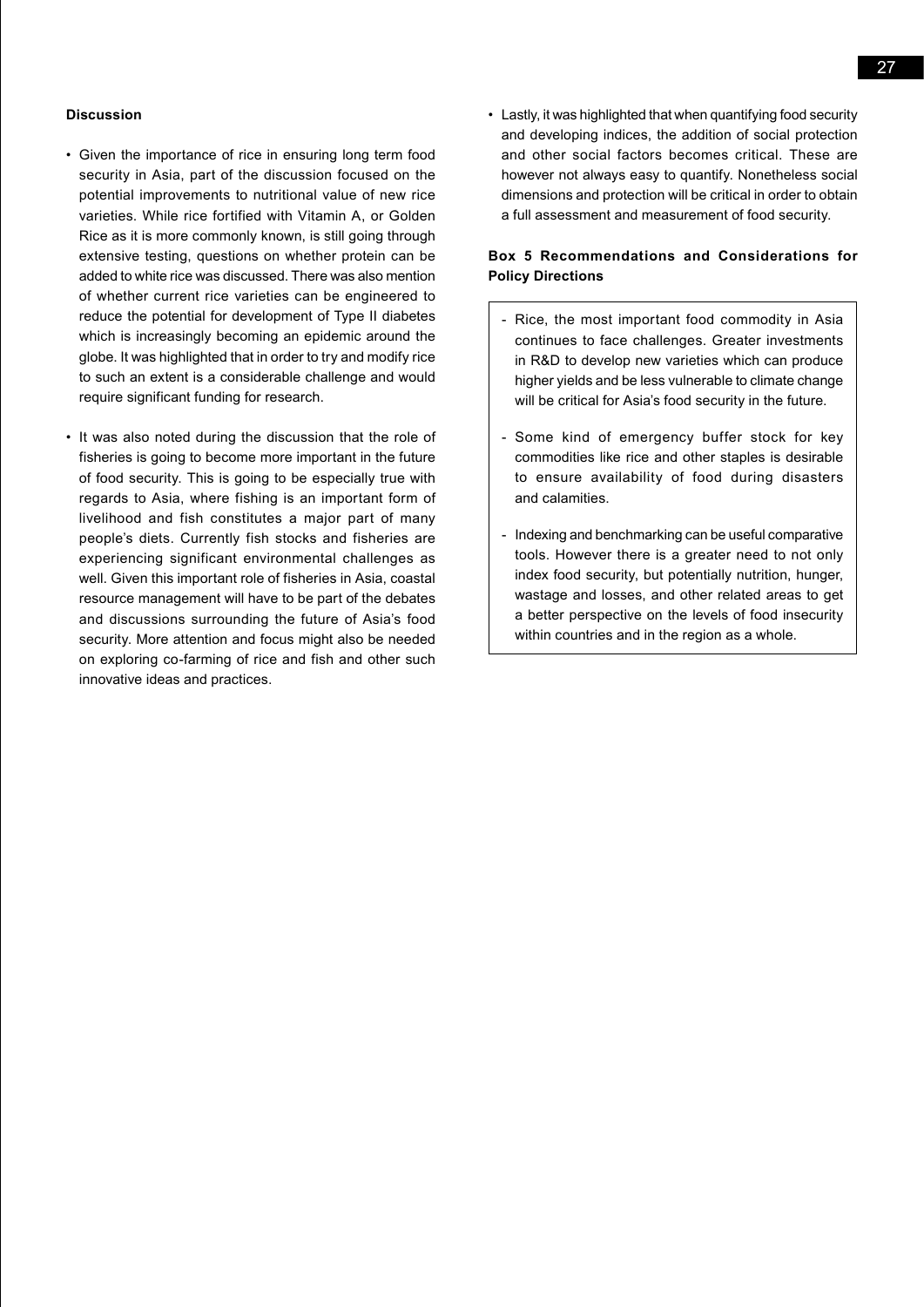This session aggregates the major food security themes and challenges. The discussion also charts the next steps for Asia and ASEAN regions and highlights policy recommendations with regard to food security. The perspectives from a development bank were also given strong emphasis in this session.

#### **Challenges in Ensuring Future Food Security**

There are a range of food security related issues that have been shared and raised but emphasis is given to four emerging challenges that impact future food security in the region. The concept of food requires rethinking because agricultural policies have failed to take into account the changing patterns of food consumers and the evolving components of food. In the past, food security mainly connoted required caloric intake but now the concept spans nutritional concerns and safety issues. It is also important to note the link between food and safe production, for instance, the use of pesticides on food crops must be closely monitored. Furthermore, based on an Asian Development Bank (ADB) study, aggregate Gross Domestic Product (GDP) in the Asian region will account for more than half (52 per cent) of the world's GDP. This growth forecast is based on the fact that about 3 billion Asians will move up to the middle class. The changing affluence and lifestyles of the population will also bring about corresponding changes in patterns of food consumption. Consequently this points to a range of different issues and scenarios in food security that will need to be addressed by the region.

The current use of water and land resources has already surpassed sustainable levels. Such environmental degradation will trigger substantial losses in food supply capacity by 2050. Climate change and natural disasters will also adversely affect developing countries in the region, in particular, a significant percentage of irrigated crops. The widespread effects of such environmental vagaries on food security require further investments in climate change adaptation and mitigation projects.

It is also important for the future of food to adopt a new business model for agriculture. With reference to the structural transformation of developed economies, the trajectory shifts from agriculture to industry then to the services sector. Such transformations bring about a corresponding increase in income. However, in the Asia-Pacific region, around 40 per cent of labour remains dependent on the agriculture sector with relatively marginal contribution of 10 per cent to GDP. It is thus crucial to develop a business model that would increase productivity in the agriculture sector. This new model must also take into account rural-urban movements by 2030-2040. Such movements result in rural farm population and potential agriculture labour reductions. The decline in farming populations also relates to the low aspirational value of farming. It is thus important to create opportunities that will attract a younger labour force into the agriculture sector. Increasing farming productivity and promoting agribusinesses will generate more commercial opportunities for farmers. Given the efforts toward market integration in the ASEAN Economic Community (AEC), there is huge potential to create lucrative business opportunities in agriculture.

Equally significant for future food security are the segments beyond the farm gate. These post farm gate segments of the food value chain have been effective in generating value additions for the agriculture sector. As such it will be beneficial to increase investments to upgrade related food value chain infrastructure such as food storage, railways, power grids, mobile phone communication, and logistics distribution. To transform productivity and enhance world food systems it is also essential to minimise food losses across the supply chain, which will require further investment in post-harvest operations.

#### **Way Forward for Regional Food Security**

In order to effectively address future food security challenges, there is a need to drastically transform the entire food supply system from "seed to fork". This new system will have to be defined by higher productivity, deeper integration, higher efficiency and better resilience to shocks. Innovation will prove to be of critical importance to successfully attaining such transformations.

Developing and disseminating innovative technologies will be instrumental in increasing crop production per hectare, per litre of water used, energy per kilo watt and per farmer hours worked. This can be achieved through more extensive research and development (R&D), hence the need for greater support and funding for agri-food research. One of the means to increase investments in agricultural R&D is through partnerships involving the public and private sectors.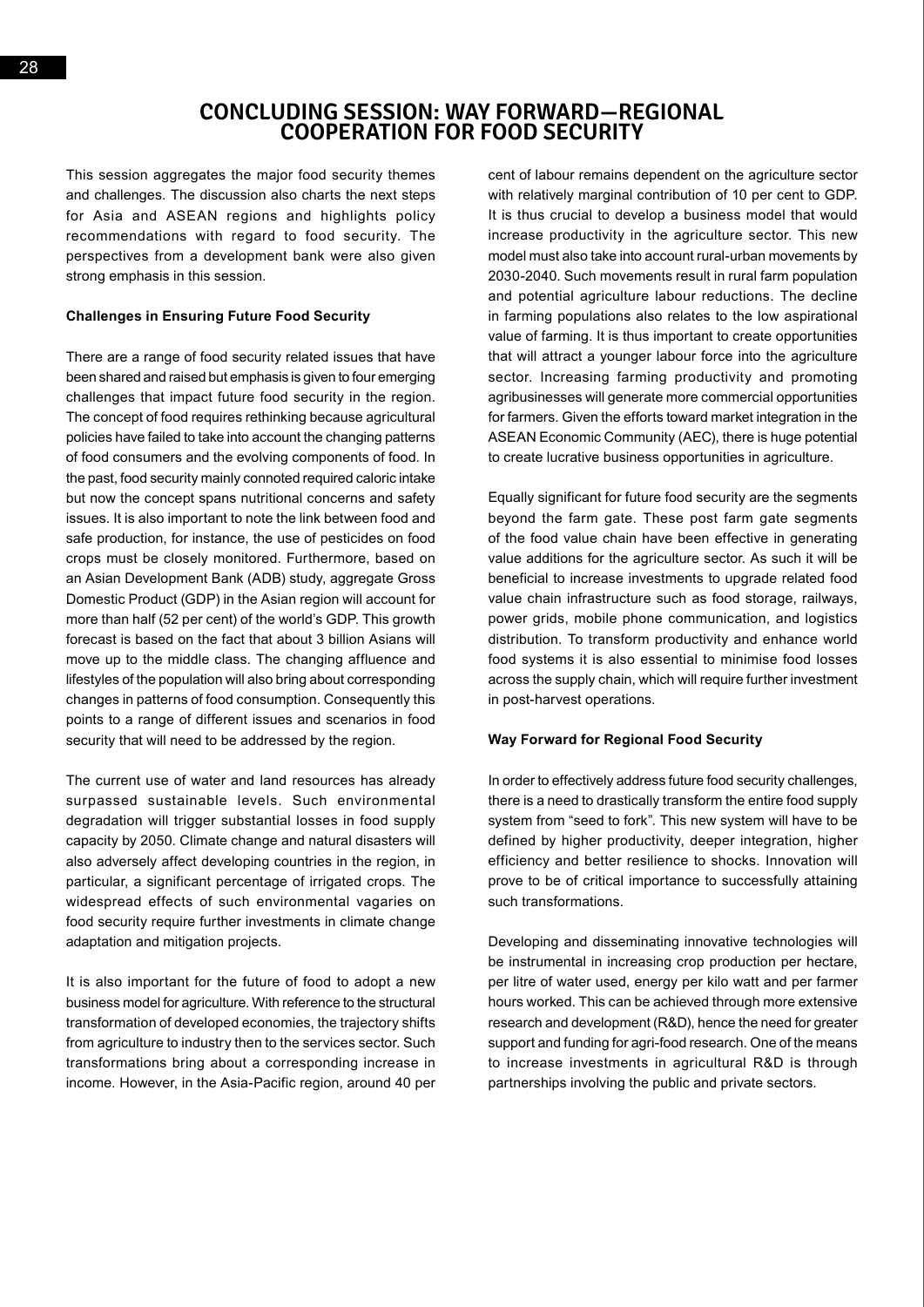There is also a need for more infrastructure investment which is currently ADB's area of focus. The Asian region will have to upgrade infrastructure to integrate fragmented markets, reduce transaction costs and disseminate resource saving technology across the value chain. In Asia, the majority of agricultural markets are not fully integrated, which often stems from a lack of interest. This is why investment efforts need to be focused on developing storage technologies, market infrastructure, cold chains, and processing facilities, all of which are essential components that link different markets. Improving infrastructure along with logistics services and institutional capacity will enhance physical access to food.

Logistics innovation backed by institutional capacity building is essential to aggregate and manage the quality of products generated by smallholders. This is particularly beneficial for the Asian region because 90 per cent of the farms are cultivated by small holder farmers. They produce the bulk of food distributed across the value chains. Their successful integration into the commercial food value chain will be key to improving food security. Logistics should also be adapted to the needs and prevailing conditions of the market and consumers. For instance it has become essential for emerging value chains for high value crops that cater for urban elites to involve more sophisticated logistics arrangements and vertical integration of value chains.

From a development angle, good policy and regulation are imperative. The region particularly needs an efficient regulatory environment for developing agricultural technology and enabling policies to provide adequate incentives for sustainable business development. Policies will also be crucial in improving water and energy resource use, enhancing trade, and correcting market distortions. There is a need to ensure that agricultural policies and regulations adequately address evolving issues in relation to food production, storage and consumption.

Fundamental investments in agriculture are required for successful upgrading of food value chains. Agricultural investment is a significant area of strength for multilateral agencies like the ADB to consider. In the past, there have been a number of investment projects devoted to the agriculture sector supported by ADB in collaboration with other international organisations such as the Food and Agriculture Organization (FAO). However in recent years it has become a challenge to find investment-worthy projects.

In Asia, the access to formal financing for smallholder farmers remains a key constraint. Smallholders have often been limited to microfinance loans that provide them with too small an amount to address their needs. Governments should look more closely in creating agricultural policies that would incentivise poor smallholder farmers beyond micro-finance. Collaboration and partnership from public and private sectors to support farmers and agriculture in general should also be further explored.

#### **Regional Cooperation for Food Security: Recommendations**

The region remains strongly committed to achieving cooperation and integration. This has been manifested through robust trade, cross-border investments and proliferation of cross-border agreements within the region. Regional integration likewise is engendered in the ADB mandate, which involves developing connectivity across countries. This is why most of the agency's support and investments were directed towards improving infrastructure capital such as transport, road, and railways. Sub-regional programs also open up opportunities for cooperation and promotion of common interests in infrastructure, trade and public goods between the sub-regional groupings of Southeast Asia such as the Greater Mekong Sub Region, Indonesia, Malaysia and Thailand-Growth Triangle (IMT-GT) and the Brunei, Indonesia, Malaysia and Philippines - East ASEAN Growth Area (BIMP-EAGA). Utilising market-based approaches enables institutions like the ADB to fill gaps in technology, infrastructure and institutions for food sectors across the region.

Enabling policy and regulatory environments are a crucial part of regional trade and cooperation. Bottlenecks within cross-border trade are major constraints in the region and this will have grave repercussions on food trade. It is important to harmonise policies and regulations and ensure transparency. Also, part of ADB's directive as a regional development bank is to coordinate actions toward generating regional public goods that could benefit the region. One example is provision of food safety standards and quality assurance among other regional food programmes. From a regional bank's perspective, with a mandate and vision for development and poverty reduction, significant efforts and funding have been dedicated to food and agriculture in general. However, there is a need to address the challenges and provide more support for the improvement of food security in the region.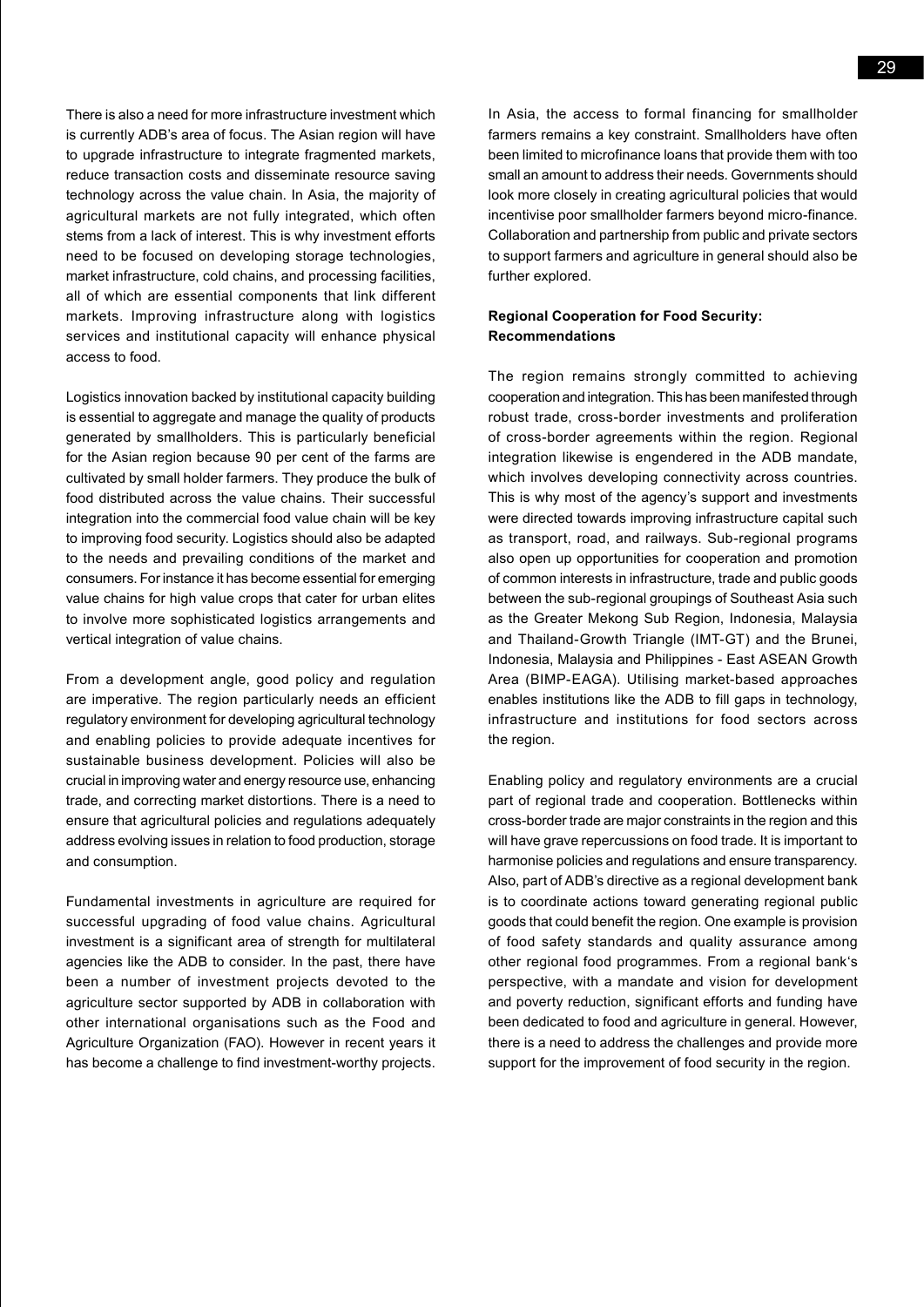While many dimensions of food security have been highlighted, little has been done in terms of concrete policy action. The question of why this has been the case remains unanswered. The fact that the conversation has been kept alive through events like ICAFS is noteworthy and will hopefully continue to stress the importance of effective policies.

It is clear that food security is a multi-sectoral, inter-agency, transnational issue which requires collaboration and collective action in order to address future food problems. In other words, food security is everybody's business, from communities, businesses, governments, farmers, policy makers and so on. The issue of collective action remains a challenge especially when there are so many divergent sectors and stakeholders. It is therefore little wonder that food security often times still remains within the narrow domain of agriculture ministries in most countries.

In terms of the conference theme "Towards 2025: Technology and Policy Imperatives", 2025 was chosen for a number of reasons. From a national planning standpoint, a decade usually represents a good medium-run timeframe for policies to be formulated and implemented. At a regional level ASEAN's post 2015 agenda will also be looking at a 10 year time-frame. Lastly, IFPRI, the world's leading food policy research centre has also chosen 2025 as the time period by when the world should aim to eradicate hunger and malnutrition. Hence there seems to be a good convergence on this particular date; one we should all, as institutions and individuals, commit to making the region and world less food insecure.

With regards to technology, presentations over the two days successfully demonstrated the promise and attractiveness of technology in potentially helping reduce food insecurity in the future. However it was also clear that despite already having quite a number of science and technology options to improve the current situation, many governments have been reluctant to take concrete steps towards its full adoption and realising its benefits. Why this has been the case is something that policymakers and scholars will need to continue exploring.

#### **Box 6. Final Remarks**

- As a continent, Asia is still very much dependent on other regions of the world for its food supply. Asia currently takes on average about 80 per cent of the world's surplus soybeans and 30 per cent of the world's surplus maize.
- All current trends and projections suggest that Asia will continue to demand and import more food in the near future. This will continue to impact and change the global supply and demand dynamics.
- There is increasing awareness not just about food security but also about nutrition security and how the latter is an important component and cannot be excluded from our understanding of the former.
- There is now an increasing awareness about losses and wastage and how these issues supplement and bolster our understanding in terms of productivity and production of food that is required for the future.
- The conference clearly highlighted the need for a significant re-connection of disconnected dots between various stakeholders and sectors in the field of food and agriculture.
- There is quite a bit of excitement and interest being generated by increasing connectivity within the Asian region, whether it is through mechanisms like the AEC or major trans-boundary infrastructure projects. However, increasing connectivity means the issue of bio-security becomes extremely important.
- With increasing connectivity, some questions which confront the region were highlighted. These include whether we have the necessary infrastructure to address the potential problems of easier movements of pests and diseases, and the question of vulnerability of supply chains on a regional scale as a result of outbreaks.
- In terms of the discourse on food security, there still seems to be differences in the approaches when thinking on a national versus regional scale. The question of whether a regional or sub-regional (for example, Mekong subregion) approach to food security is more ideal compared to a national approach is indeterminate.
- One of the major challenges for Asia will be on how to tap private equity to support public sector works or future research. This will be essential for the development of infrastructure and the promotion of R&D to address food security challenges of the future.
- Lastly, the role of science and technology cannot be side-lined when thinking of the future of agriculture and the production of sufficient and nutritious food for all.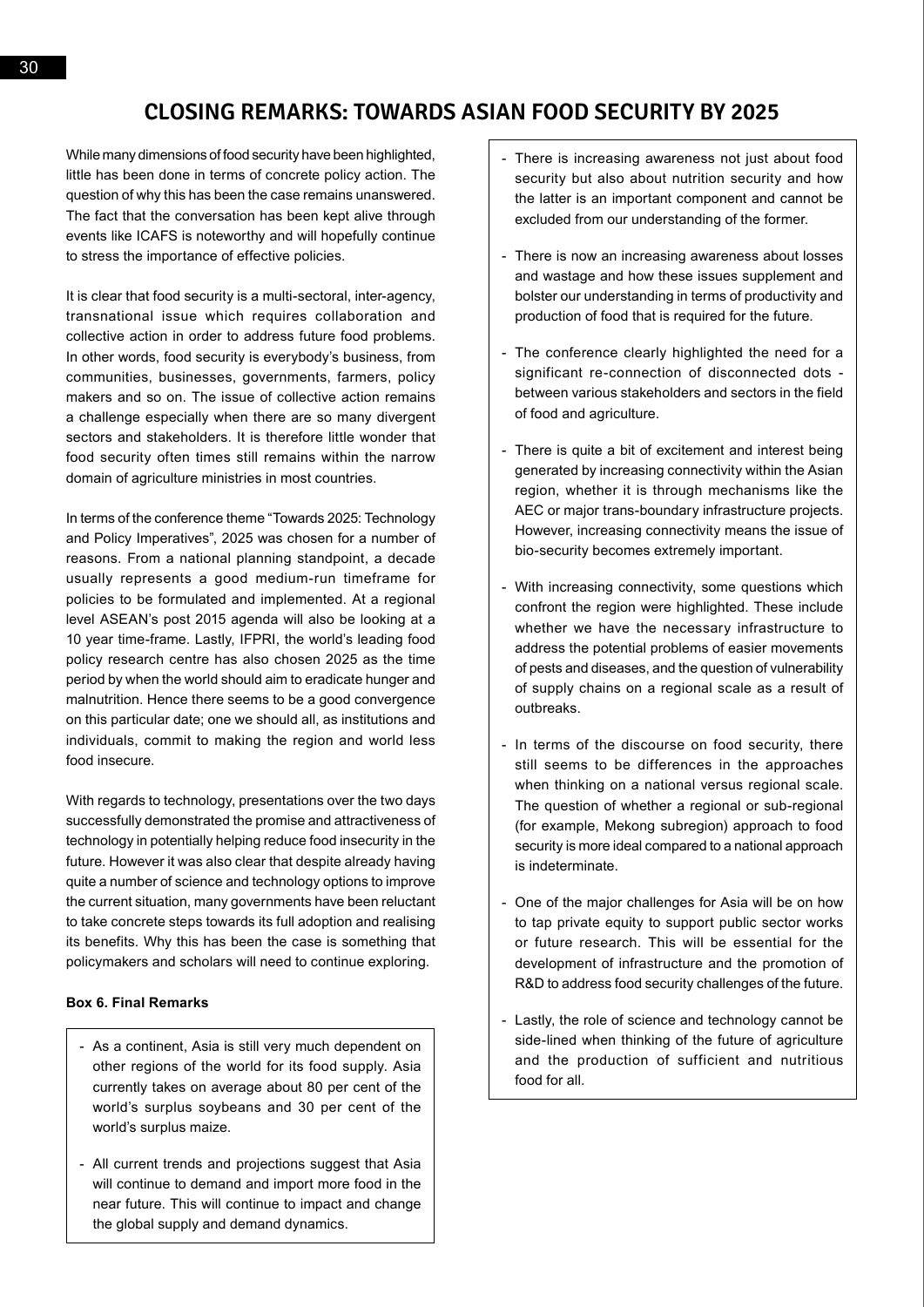# **ICAFS 2014 Programme**

| 21 August 2014 (Thursday) |                                                                                | $10:50 - 11:15$ | <b>Financing Agricultural Innovation and</b>                                     |
|---------------------------|--------------------------------------------------------------------------------|-----------------|----------------------------------------------------------------------------------|
|                           | Meeting Room: Grand Ballroom II (Level 4)                                      |                 | <b>Technology - Farmers' Perspective:</b><br><b>Towards Improved Security in</b> |
| 08:00 - 08:55             | <b>Registration</b>                                                            |                 | Asia by 2025<br>Mr Edwin Y. Paraluman                                            |
| 08:55                     | <b>Arrival of Guest of Honour</b>                                              |                 | <b>Farmer and Coordinator of the ASEAN</b>                                       |
|                           | Dr Mohamad Maliki Bin Osman                                                    |                 | Farmers Regional Network (ASFARNET)                                              |
|                           | <b>Minister of State</b>                                                       |                 |                                                                                  |
|                           | Ministry of National Development and                                           | $11:15 - 11:40$ | <b>Food Security Challenges Faced by</b>                                         |
|                           | Defence, Singapore                                                             |                 | <b>Developing Asian Countries and</b>                                            |
|                           |                                                                                |                 | Responses towards 2025:                                                          |
| 09:00 - 09:30             | <b>Opening Ceremony</b>                                                        |                 | The Case of Indonesia                                                            |
|                           | Guests to be seated by 8.55am to                                               |                 | Dr Achmad Suryana                                                                |
|                           | welcome the Guest of Honour                                                    |                 | Former Director-General, Indonesian<br><b>Agency for Food Security, Ministry</b> |
| 09:00 – 09:10             | <b>Welcome Remarks</b>                                                         |                 | of Agriculture;                                                                  |
|                           | Amb. Barry Desker                                                              |                 | Research Professor in Agricultural Economics                                     |
|                           | Dean, S. Rajaratnam School of                                                  |                 | and Policy, Indonesian Agency for Agricultural                                   |
|                           | International Studies:                                                         |                 | Research and Development                                                         |
|                           | Nanyang Technological University, Singapore                                    |                 |                                                                                  |
|                           |                                                                                | $11:40 - 12:40$ | Q & A                                                                            |
| 09:10 – 09:30             | <b>Opening Address</b>                                                         |                 |                                                                                  |
|                           | Dr Mohamad Maliki Bin Osman                                                    | $14:15 - 17:30$ | Session 2: Supply and Demand -                                                   |
|                           | <b>Minister of State</b>                                                       |                 | <b>Improving Productivity Growth and</b>                                         |
|                           | Ministry of National Development and                                           |                 | <b>Supply Chains</b>                                                             |
|                           | Defence, Singapore                                                             |                 |                                                                                  |
|                           |                                                                                |                 | Chairperson                                                                      |
| 09:30 – 10:00             | <b>Photo Opportunity &amp; Morning Tea</b>                                     |                 | Dr Siang Hee Tan                                                                 |
|                           |                                                                                |                 | Executive Director, CropLife Asia                                                |
| $10:00 - 12:40$           | Session 1: Asia 2025 - Trends and                                              |                 |                                                                                  |
|                           | <b>Challenges to Food Security</b>                                             | $14:15 - 14:40$ | The Post-2015 Agenda on Hunger                                                   |
|                           |                                                                                |                 | and Malnutrition                                                                 |
|                           | Chairperson                                                                    |                 | Dr Jomo Kwame Sundaram                                                           |
|                           | Amb. Barry Desker                                                              |                 | Assistant Director-General for Economic and                                      |
|                           | Dean, S. Rajaratnam School of                                                  |                 | Social Development, Department of FAO                                            |
|                           | International Studies;                                                         |                 |                                                                                  |
|                           | Nanyang Technological University, Singapore                                    | $15:05 - 15:30$ | <b>Modernizing Food Supply Chains</b>                                            |
| 10:00 - 10:25             |                                                                                |                 | as an Integral Necessity to<br><b>Assure Food Security</b>                       |
|                           | <b>Ending Hunger and Undernutrition in</b><br>Asia by 2025: What Will It Take? |                 | Dr Rolando Dy                                                                    |
|                           | Dr Shenggen Fan                                                                |                 | Executive Director, University of Asia & the                                     |
|                           | Director-General                                                               |                 | <b>Pacific Center for Food and Agribusiness</b>                                  |
|                           | International Food Policy Research Institute                                   |                 |                                                                                  |
|                           | (IFPRI) Washington DC                                                          | $15:55 - 16:30$ | <b>Afternoon Tea</b>                                                             |
|                           |                                                                                |                 |                                                                                  |
| 10:25 - 10:50             | Food Security in Asia: The Role of the                                         | $16:30 - 17:30$ | Q & A                                                                            |
|                           | <b>Private Sector</b>                                                          |                 |                                                                                  |
|                           | Mr Davor Pisk                                                                  | $17:30 - 18:15$ | <b>Cocktail Reception</b>                                                        |
|                           | Chief Operating Officer, Syngenta                                              | $18:15 - 20:15$ | <b>Conference Dinner</b>                                                         |
|                           |                                                                                |                 | <b>Sponsored by Syngenta</b>                                                     |
|                           |                                                                                |                 | (Waterfront Ballroom, Level 2)                                                   |
|                           |                                                                                |                 |                                                                                  |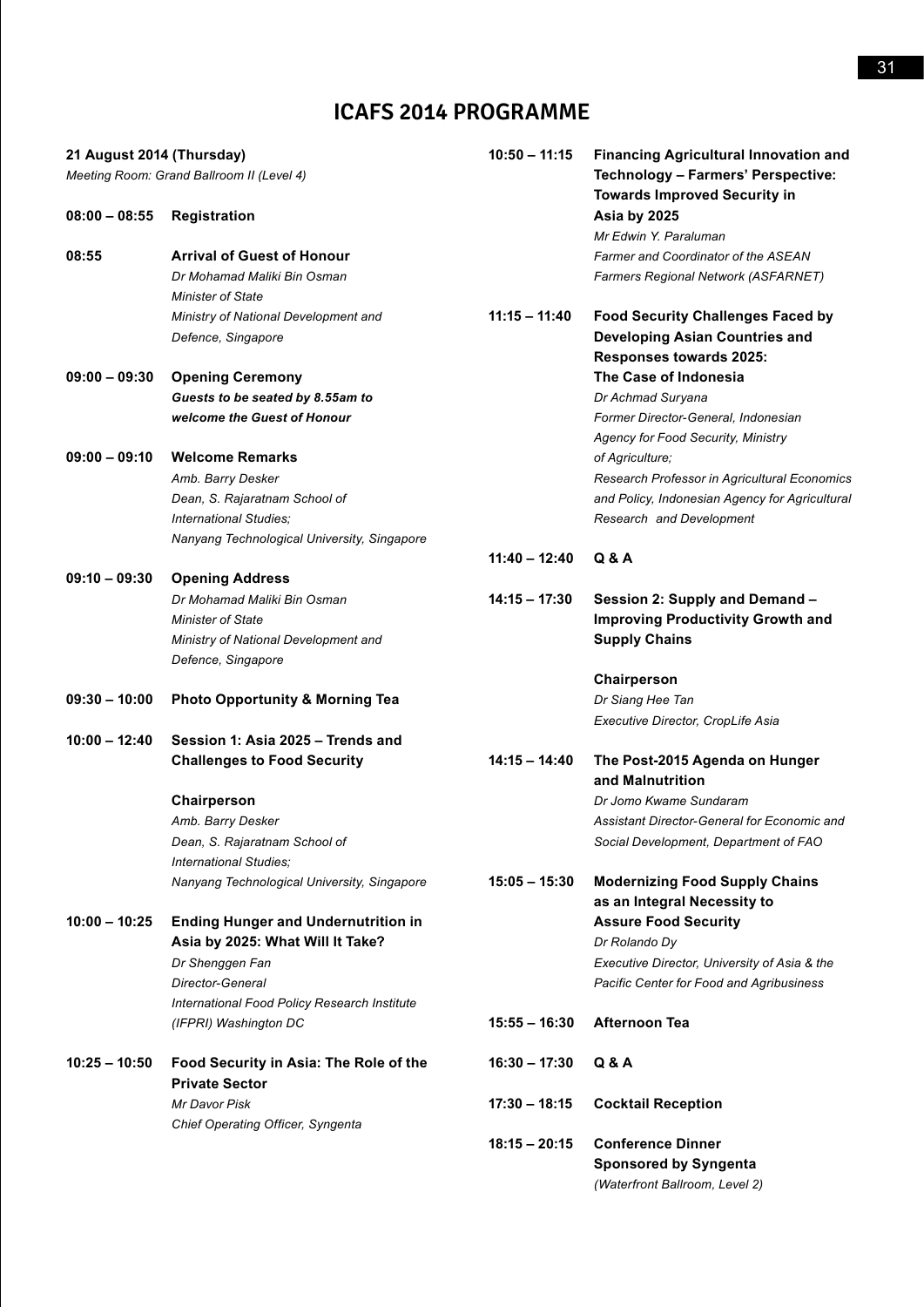| 22 August 2014 (Friday)<br>Meeting Room: Grand Ballroom II (Level 4) |                                                                                       |      |
|----------------------------------------------------------------------|---------------------------------------------------------------------------------------|------|
| $08:30 - 11:00$                                                      | Session 3: Market Integration, Trade<br>and Economic Access to Food                   |      |
|                                                                      | Chairperson                                                                           |      |
|                                                                      | Prof. Mely Caballero-Anthony                                                          |      |
|                                                                      | Associate Professor                                                                   |      |
|                                                                      | S. Rajaratnam School of                                                               |      |
|                                                                      | International Studies (RSIS);                                                         |      |
|                                                                      | Head, RSIS Centre for Non-Traditional                                                 |      |
|                                                                      | Security (NTS) Studies, Nanyang                                                       | 11:0 |
|                                                                      | Technological University, Singapore;                                                  |      |
|                                                                      | and Former Director, External Relations,                                              |      |
|                                                                      | <b>ASEAN Secretariat</b>                                                              |      |
| $08:30 - 08:55$                                                      | Post-2015 Impact of the ASEAN                                                         |      |
|                                                                      | <b>Economic Community on</b>                                                          |      |
|                                                                      | <b>Food Security</b>                                                                  | 11:2 |
|                                                                      | Dr Ponciano Intal Jr.                                                                 |      |
|                                                                      | Senior Researcher                                                                     |      |
|                                                                      | <b>Economic Research Institute for ASEAN</b>                                          |      |
|                                                                      | and East Asia (ERIA)                                                                  |      |
| $08:55 - 09:20$                                                      | <b>Impact of Trade Facilitation, Logistics</b><br>and Services Liberalisation Reforms | 11:5 |
|                                                                      | on the Food Supply Chain                                                              |      |
|                                                                      | Dr Ruth Banomyong                                                                     |      |
|                                                                      | Associate Professor, Faculty of Commerce &                                            |      |
|                                                                      | Accountancy Thammasat University, Thailand                                            | 12:1 |
| $09:20 - 09:45$                                                      | <b>China's Role in the Future Food</b>                                                |      |
|                                                                      | <b>Security Situation of Asia: A Threat</b>                                           |      |
|                                                                      | or an Ally?                                                                           |      |
|                                                                      | Dr Jikun Huang                                                                        |      |
|                                                                      | <b>Founder and Director of the Chinese Centre</b>                                     |      |
|                                                                      | for Agricultural Policy for China                                                     |      |
|                                                                      |                                                                                       | 12:4 |
| $09:45 - 10:10$                                                      | <b>India's Food Security Bill:</b>                                                    |      |
|                                                                      |                                                                                       |      |

**A Retrospect** *Prof. S. Chandrasekhar Associate Professor Indira Gandhi Institute of Development Research*

**10:25 – 11:00 Q & A**

## **11:00 – 13:20 Session 4: Financing and Investing in Agricultural Innovation and Technology**

## **Chairperson** *Prof. Paul Teng Senior Fellow and Advisor (Food Security) RSIS Centre for NTS Studies; and Principal Officer, National Institute of Education (NIE), Nanyang Technological University, Singapore*

**11:00 – 11:25 Agriculture and Rice Research: International Public Goods with Unmatched Return to ODA** *Dr Bruce Tolentino Deputy Director General International Rice Research Institute (IRRI)*

**11:25 – 11:50 Private Equity, Agriculture, and Food Security** *Mr Victor Lean Managing Partner, Caudex Asia*

**11:50 – 12:15 Risk Management and Financing for Food Security: An Insurance Industry Perspective** *Mr Ivo Menzinger Head Asia-Pacific Global Partnerships, Swiss Reinsurance*

**12:15 – 12:40 Access to Agricultural Financing – The Experience of ASA in Bangladesh** *Mr Md Fayzer Rahman Executive Vice President Association for Social Advancement (ASA), Bangladesh*

# **12:40 – 13:20 Q & A**

**14:20 – 16:45 Session 5: Charting an Integrative Approach for Asia towards 2025**

## **Chairperson**

*Dr Shenggen Fan Director-General International Food Policy Research Institute (IFPRI) Washington DC*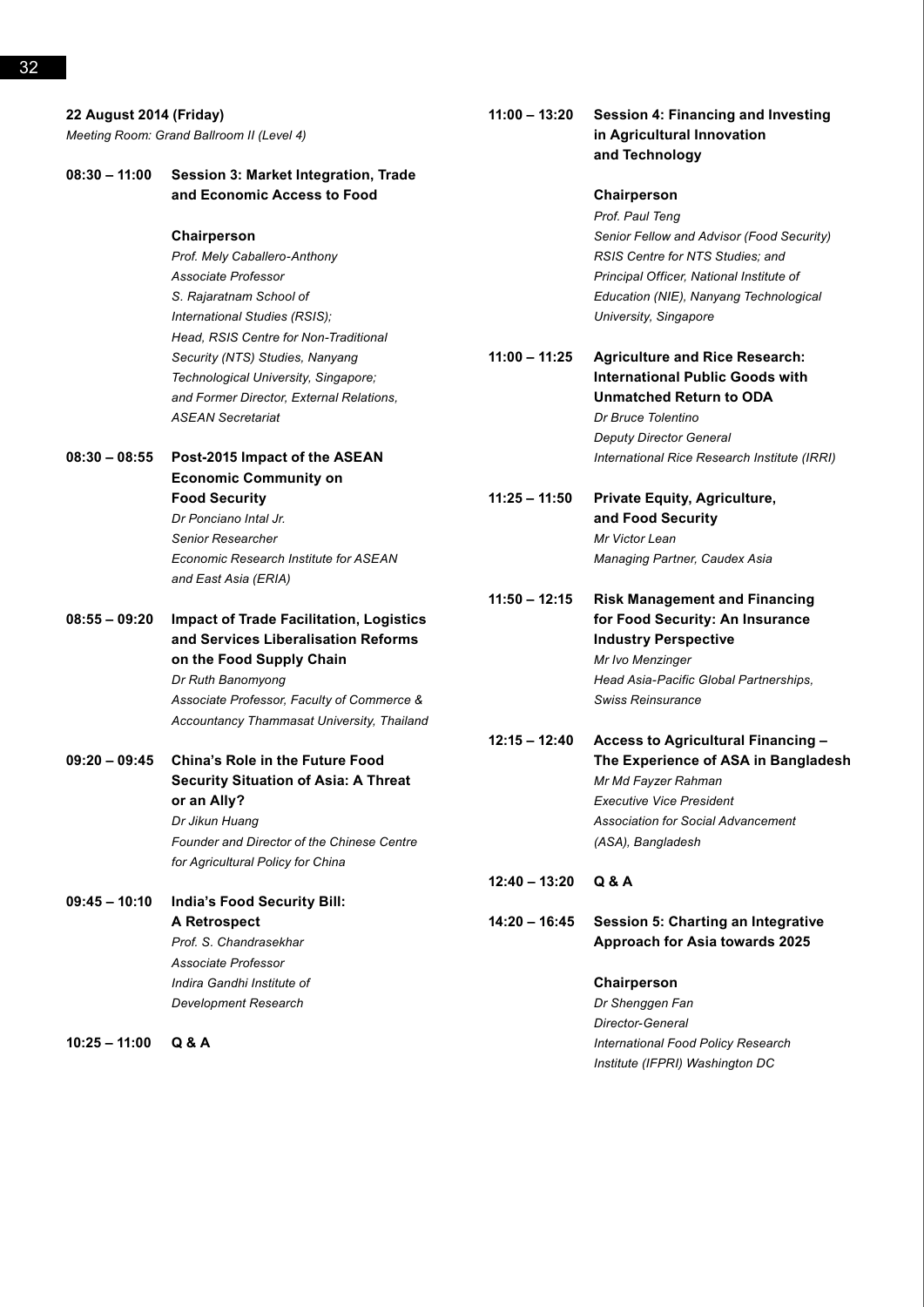- **14:20 14:45 The Role of R&D in Asia's Food Security: Rice Security through Policy, Science and PPPs** *Dr Robert Zeigler Director General, International Rice Research Institute (IRRI)*
- **14:45 15:10 Going beyond Food Security: Putting Nutrition Security in the Equation** *Mr Kobus De Klerk Regional President, SAFI ASPAC DuPont Nutrition & Health*
- **15:10 15:35 Reducing/Preventing Food Insecurity from Regional Calamities & Disasters** *Ms Puspasari Indra Asia Regional Emergency Food Security and Livelihood Coordinator, Oxfam*
- **16:00 16:30 Q&A**

**16:30 – 17:15 Concluding Keynote Address: Way Forward – Regional Cooperation for Food Security** *Dr Bindu Lohani Vice President for Knowledge Management and Sustainable Development, Asian Development Bank*

**- End of ICAFS 2014 -**

#### **17:15 – 17:30 Closing Remarks: Towards Asian Food Security by 2025**

*Prof. Mely Caballero-Anthony Associate Professor S. Rajaratnam School of International Studies (RSIS); Head, RSIS Centre for Non-Traditional Security (NTS) Studies, Nanyang Technological University, Singapore; and Former Director, External Relations, ASEAN Secretariat*

*&*

*Prof. Paul Teng Senior Fellow and Advisor (Food Security) RSIS Centre for NTS Studies; and Principal Officer, National Institute of Education (NIE), Nanyang Technological University, Singapore*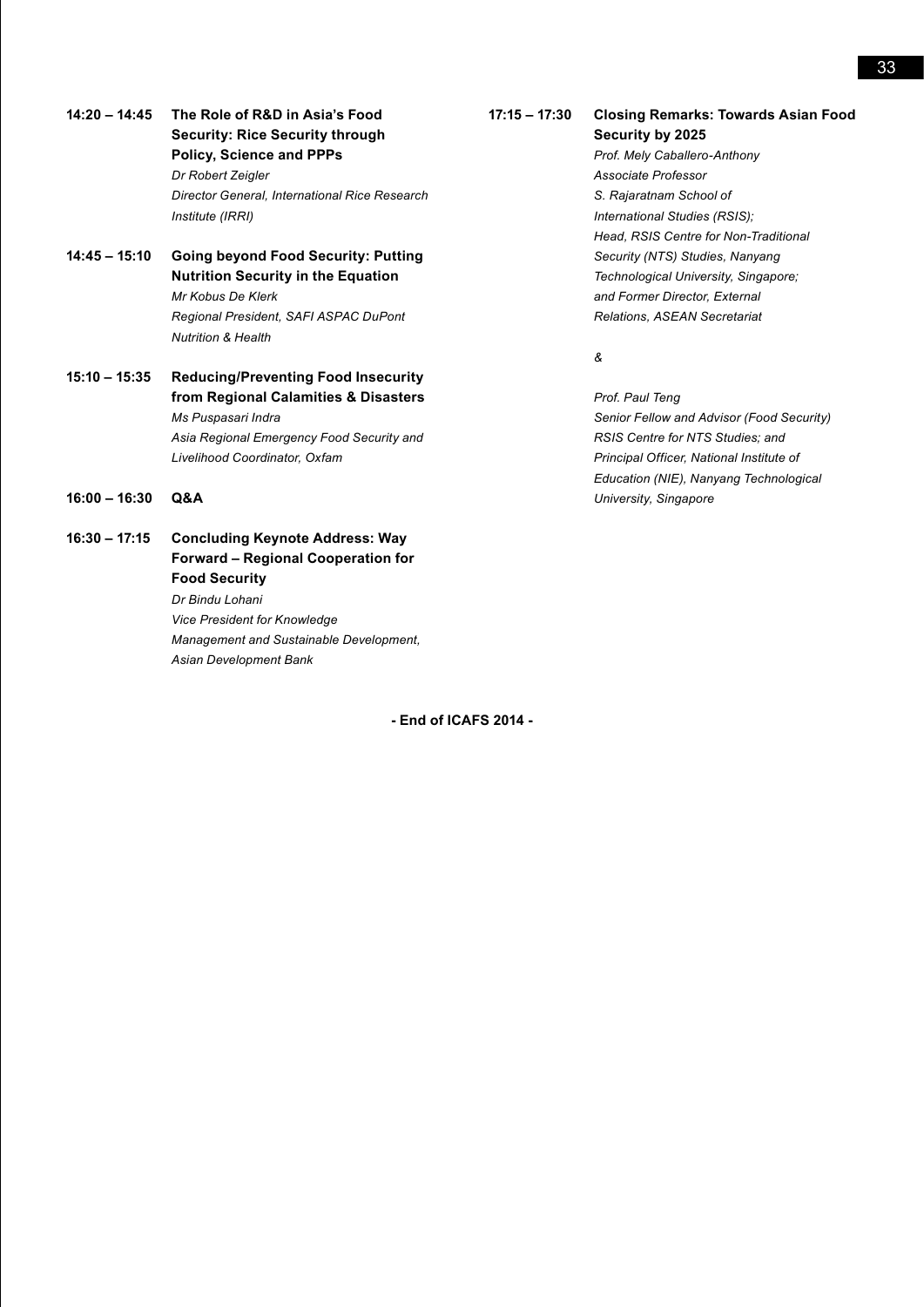# **International Advisory Committee Members**

**Dr Shenggen Fan**, Director-General, International Food Policy Research Institute (IFPRI)

### **Dr Ponciano Intal**,

Senior Researcher, Economic Research Institute for ASEAN and East Asia (ERIA)

#### **Dr Achmad Suryana**,

Former Director-General, Indonesian Agency for Food Security, Ministry of Agriculture, Indonesia; Research Professor in Agricultural Economics and Policy, Indonesian Agency for Agricultural Research and Development

**Dr Bev Postma**, Executive Director, Food Industry Asia (FIA)

#### **Dr Jikun Huang**,

Founder and Director, Chinese Centre for Agricultural Policy (CCAP)

**Mr Marcel van Doremaele**, CEO, Rabobank Singapore

**Dr Maripaz Perez**, Regional Director for Asia, WorldFish Center

**Mr Melvin Chow**, Director, Planning and Management Division, Agri-Food & Veterinary Authority, Singapore (AVA)

#### **Dr Robert Holmer**,

Regional Director for East and Southeast Asia, Asian Vegetable Research and Development Center (AVRDC)

**Dr Tan Siang Hee**,

Executive Director, CROPLIFE Asia

# **List of Speakers**

#### **Dr Mohamad Maliki Bin Osman**,

Minister of State, Ministry of National Development and Defence, Singapore

### **Amb. Barry Desker, Dean**,

S. Rajaratnam School of International Studies; Nanyang Technological University, Singapore

#### **Dr Shenggen Fan**,

Director-General, International Food Policy Research Institute (IFPRI) Washington DC

**Mr Davor Pisk**, Chief Operating Officer, Syngenta

**Mr Edwin Y. Paraluman**, Farmer and Coordinator, ASEAN Farmers Regional Network (ASFARNET)

#### **Dr Achmad Suryana**,

Former Director-General, Indonesian Agency for Food Security, Ministry of Agriculture; Research Professor in Agricultural Economics and Policy, Indonesian Agency for Agricultural Research and Development

**Dr Siang Hee Tan**,

Executive Director, CropLife Asia

#### **Dr Jomo Kwame Sundaram**,

Assistant Director-General for Economic and Social Development, Food and Agriculture Organization (FAO)

#### **Dr Mark Rosegrant**,

Division Director, Environment and Production Technology, International Food Policy Research Institute (IFPRI)

#### **Dr Rolando Dy**,

Executive Director, University of Asia & the Pacific Center for Food and Agribusiness

**Prof. Martin Kropff**, Rector Magnificus, Wageningen University

#### **Prof. Mely Caballero-Anthony**,

Associate Professor, S. Rajaratnam School of International Studies (RSIS); Head, RSIS Centre for Non-Traditional Security (NTS) Studies, Nanyang Technological University, Singapore; and Former Director, External Relations, ASEAN Secretariat

**Dr Ponciano Intal Jr.**,

Senior Researcher, Economic Research Institute for ASEAN and East Asia (ERIA)

#### **Dr Ruth Banomyong**,

Associate Professor, Faculty of Commerce & Accountancy, Thammasat University, Thailand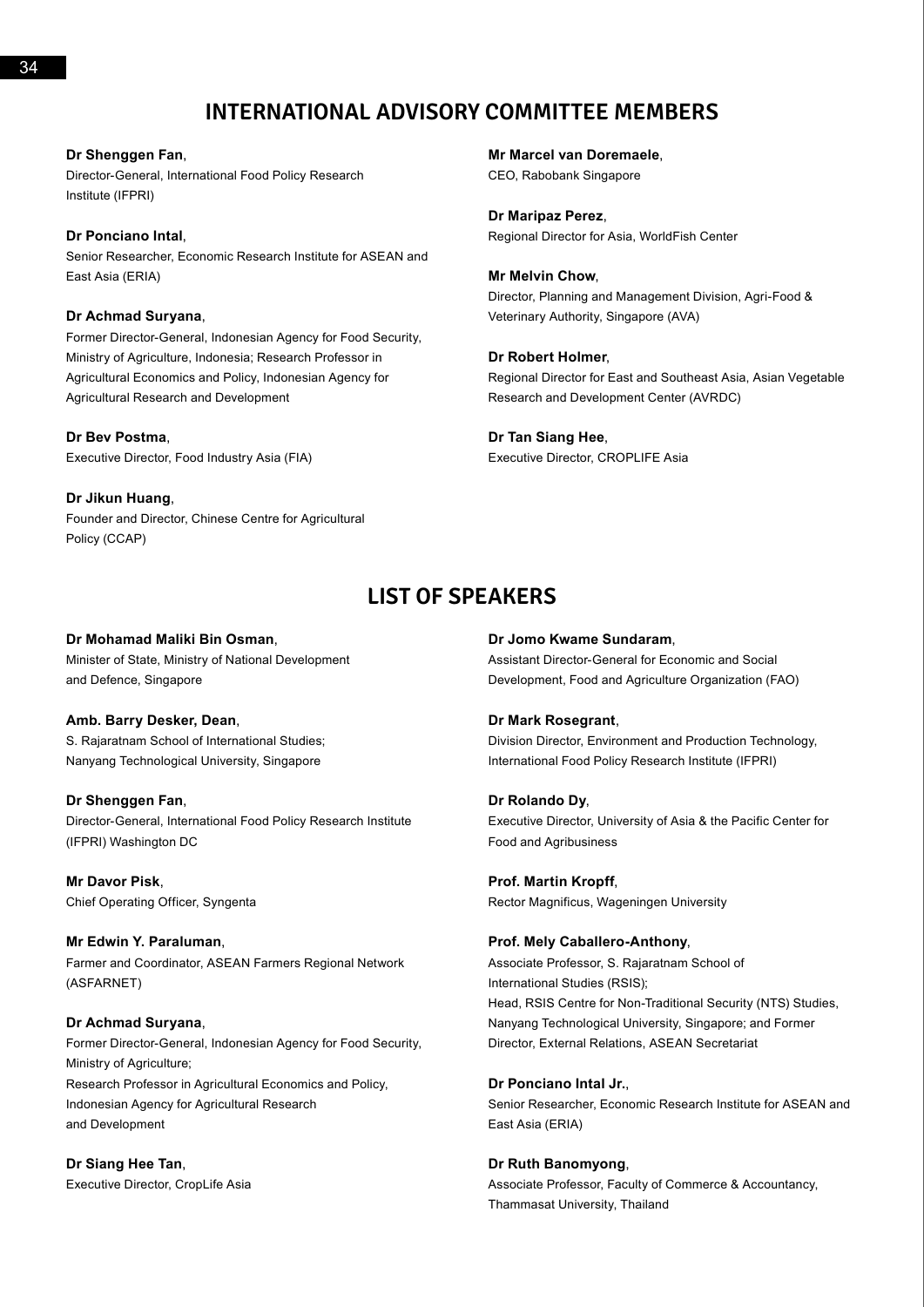**Dr Jikun Huang**, Founder and Director, Chinese Centre for Agricultural Policy for China

**Prof. S. Chandrasekhar**, Associate Professor, Indira Gandhi Institute of Development Research

**Prof. Paul Teng**, Senior Fellow and Advisor (Food Security) RSIS Centre for NTS Studies; Principal Officer, National Institute of Education (NIE), Nanyang Technological University, Singapore

**Dr Bruce Tolentino**, Deputy Director General, International Rice Research Institute (IRRI)

**Mr Victor Lean**, Managing Partner, Caudex Asia **Mr Ivo Menzinger**, Head, Asia-Pacific Global Partnerships, Swiss Reinsurance

**Mr Md Fayzer Rahman**, Executive Vice President, Association for Social Advancement (ASA), Bangladesh

**Dr Robert Zeigler**, Director General, International Rice Research Institute (IRRI)

**Mr Kobus De Klerk**, Regional President, SAFI ASPAC, DuPont Nutrition & Health

**Ms Puspasari Indra**, Asia Regional Emergency Food Security and Livelihood Coordinator, Oxfam

**Dr Bindu Lohani**, Vice President for Knowledge Management and Sustainable Development, Asian Development Bank

# **List of PARTICIPANTS**

**Fadzil Abdul Rahman**, Centre for Protective Security Studies

**Natalya Ann Twohill**, Cassia Foundation

**Glenn Banaguas**, De La Salle Araneta University

**Paul Belesky**, Global Change Institute, University Of Queensland

**Kim Huat Bujang**, University Consortium / Universiti Putra Malaysia

**Bessie Burgos**, SEARCA/ University Consortium

**Jose Camacho**, SEARCA/ University Consortium/ University of the Philippines Los Banos

**Maria Celeste Cadiz**, SEARCA / University Consortium

**Chan King Yi**, **Candy**, Agri-Food & Veterinary Authority, Singapore

**Joanne Chen**, Croplife Taiwan **Shaun Chen**, Fu Jen Catholic University

**Eddie Chew**, Syngenta Asia Pacific Pte Ltd

**Jacquelyn Chew**, National Security Coordination Secretariat, Singapore

**Chew Lock Pin**, National Security Coordination Secretariat, Singapore

**Chew Wei Yen**, **Stephanie**, Agri-Food & Veterinary Authority, Singapore

**Wu Yuan Qing**, Agri-Food & Veterinary Authority, Singapore

**Colin Chiok**, National Maritime Sense-Making Group, Singapore

**Wiboon Chongrattanameteekul**, University Consortium / Kasetsart University

**Choo Xue Lian**, Agri-Food & Veterinary Authority, Singapore

**Melvin Chow**, Agri-Food & Veterinary Authority, Singapore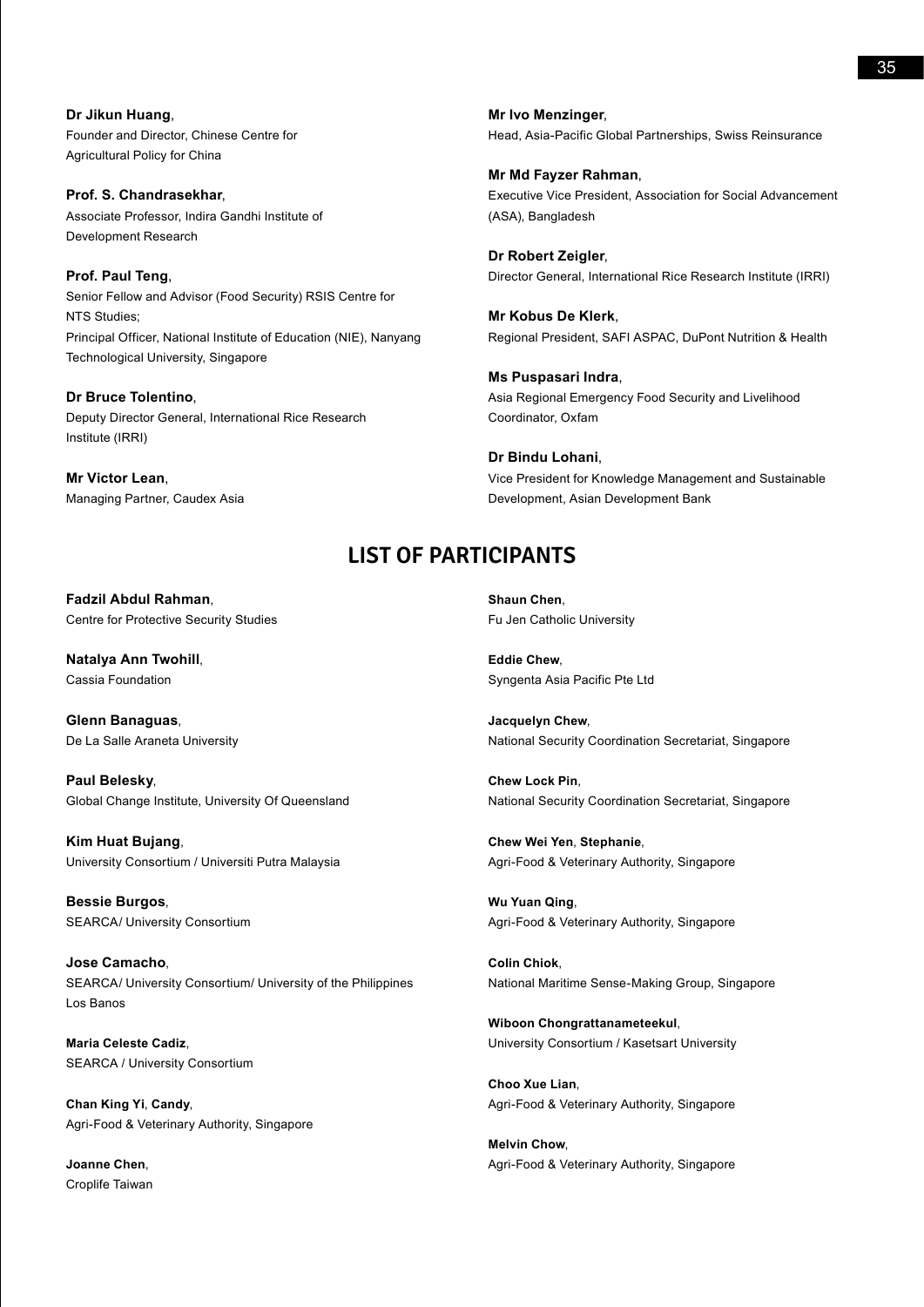**Chua Tze Hoong**, Agri-Food & Veterinary Authority, Singapore

**Maria Cristeta Cuaresma**, SEARCA / University Consortium

**Michael Crozier**, Murdoch University

**Cui Haining**, China Foreign Affairs University

**Yu Deng**, Swiss Reinsurance Company Ltd

**Neil Dyason**, National Security Coordination Secretariat, Singapore

**Peter Edwards**, Singapore-ETH Centre

**Elaine Ee**, National Maritime Sense-Making Group, Singapore

**Kenny Eng**, Kranji Countryside Association

**Miftah Farid**, Ministry of Trade,Republic of Indonesia

**Manda Foo**, Kranji Countryside Association

**Harvey Glick**, Monsanto Company

**Harry Gruppen**, Wageningen University

**Richard Higgott**, Murdoch University

**Hoon Shi Cherin**, Agri-Food & Veterinary Authority, Singapore

**Nathan Kambuno**, Commercial Attache , Embassy of the Republic of Indonesia

**Kasan Muhri**, Ministry of Trade, Republic of Indonesia

**Khoo Gek Hoon**, Agri-Food & Veterinary Authority, Singapore

**Joanna Khoo**, Ministry of National Development, Singapore **Suzuki Kojiro**, University Consortium / Tokyo Nodai

**Matthew Kovac**, Croplife Asia

**Jill Kuehnert**, Seed Stories

**Devi Kusumaningtyas**, Dupont Indonesia

**Kyu-Hang Kyung**, Sejong University

**Lai Kah Wah**, Defence Science Organisation, Singapore

**Germaine Lau**, Tohoku University

**Cheryl Lee**, Ministry of Foreign Affairs, Singapore

**Lee Siew Mooi**, Agri-Food & Veterinary Authority, Singapore

**Lee Weng Foo**, National Maritime Sense-Making Group, Singapore

**Lee Yee Fung**, International Enterprise Singapore

**Leong Shew Ying**, **Cynthia**, Agri-Food & Veterinary Authority, Singapore

**Steve Leong**, National Security Coordination Secretariat, Singapore

**Leong Xin Yi**, Defence Science Organisation, Singapore

**Lim Chee Hwee**, Ministry of National Development, Singapore

**Lim Chung Fee**, Ministry of National Development, Singapore

**Colin Lim**, Agency For Science, Technology and Research, Singapore

**Lim Huan Sein**, Agri-Food & Veterinary Authority, Singapore

**Lim Lay Har**, Ministry of Home Affairs, Singapore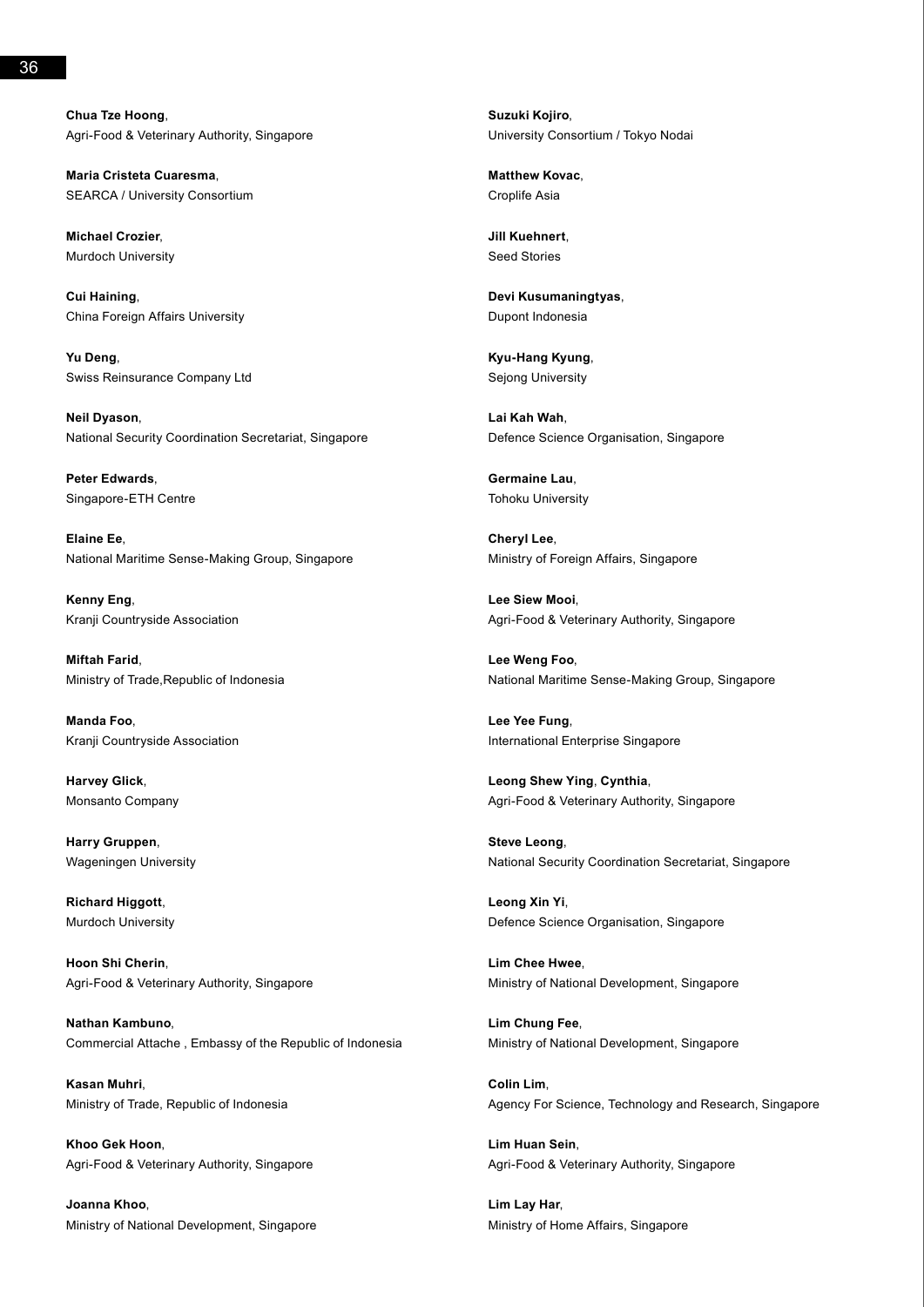**Lim Mei Wen**, **Jocelyn**, Agri-Food & Veterinary Authority, Singapore

**Lim Suang**, National Security Coordination Secretariat, Singapore

**Lim Xiu Qing**, **Joyce**, Agri-Food & Veterinary Authority, Singapore

**Lim Zhon Hern**, Agri-Food & Veterinary Authority, Singapore

**Lim Tse Yin**, **Zing**, National Security Coordination Secretariat, Singapore

**Jang R. Liu**, Deagu Gyeongbuk Institute of Science and Technology

**Liu Yankai**, Agri-Food & Veterinary Authority, Singapore

**Emerald Loh**, Ministry of National Development, Singapore

**Loh Kean Wah**, National Security Coordination Secretariat, Singapore

**Loh Tunxi**, **Felicia**, Agri-Food & Veterinary Authority, Singapore

**Levie Lyn Cequena**, EAS Strategic Advice Pte Ltd., EAS Asia

**Drajat Martianto**, University Consortium / Bogor Agricultural University

**Ir. Masyhuri**, University Consortium / Universitas Gadjah Mada

**Andrew Mcconville**, Syngenta Asia Pacific

**Machito Mihara**, Tokyo Nodai

**Victor Mills**, Singapore International Chamber of Commerce

**Verna Mitura**, The High Commission of Canada

**Tamara Nair**, Incoming Staff of RSIS

**Neo Shan Yu**, Agri-Food & Veterinary Authority, Singapore **Ng Wei Xuan**, **Trina**, Agri-Food & Veterinary Authority, Singapore

**John Noonan**, Curtin University

**Nurhuda Nordin**, Genetic Modification Advisory Committee, Singapore

**Ong Xuan Feng**, Agri-Food & Veterinary Authority, Singapore

**Ong Yihang**, Agri-Food & Veterinary Authority, Singapore

**Adam Patterson**, Department Of Foreign Affairs and Trade, Commonwealth of Australia

**Maripaz Perez**, Worldfish Center

**Kevin Phun**, IGIT Consulting

**Bev Postma**, Food Industry Asia

**Andrew Powell**, Asia Biobusiness Pte. Ltd.

**Martina Purba**, Ministry of Trade, Republic of Indonesia

**Eric Ra**, Embassy of the United States of America

**Rajeev Raina**, Olam International Limited

**Chandru Raman Chandrasekar**, Sustein Ltd

**Evie Ruymbeke**, Embassy of Belgium

**Mark Saavedra**, US Department of State

**Gil Saguiguit Jr.**, **SEARCA** 

**Raghavan Sampathkumar**, Croplife Asia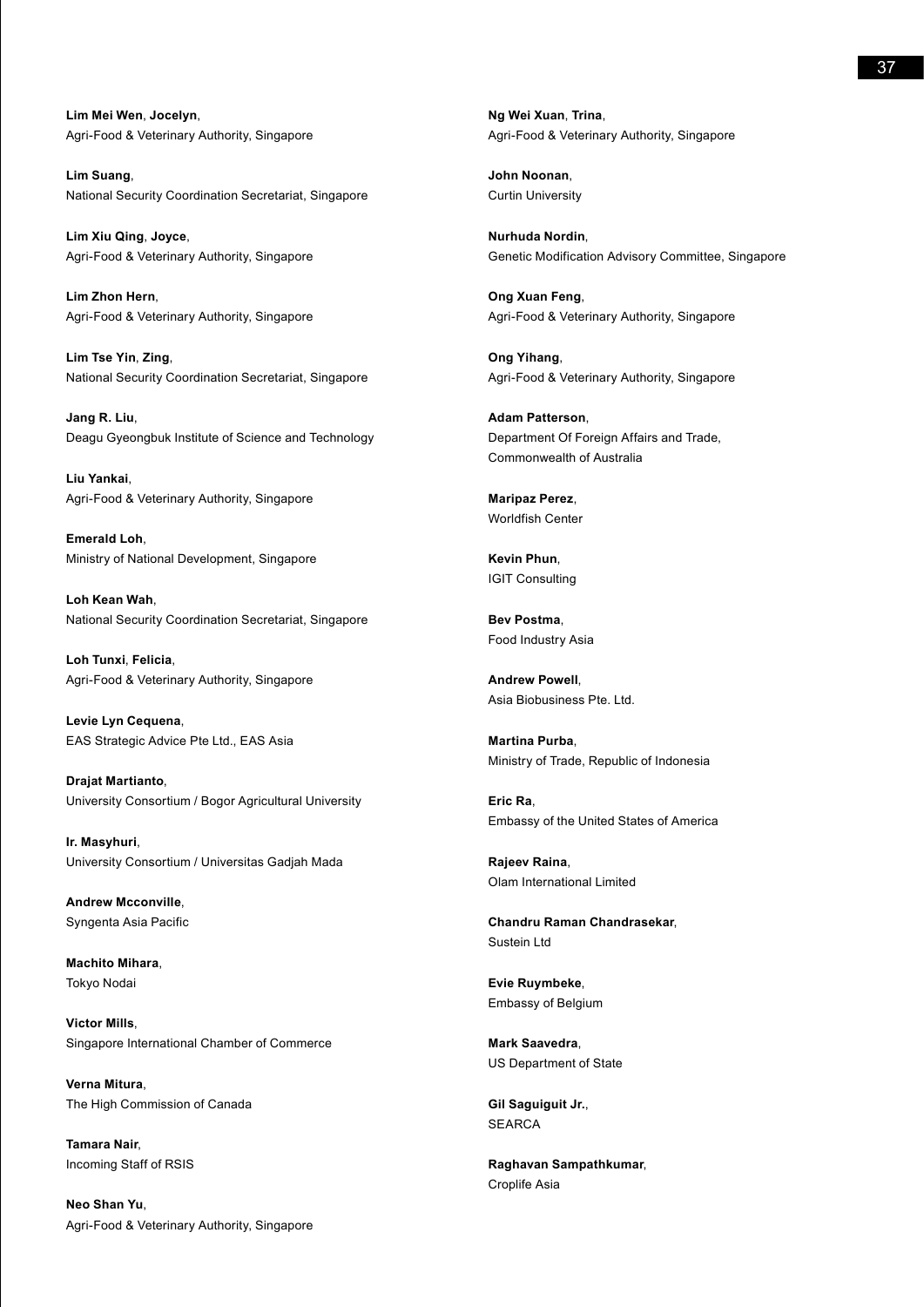**Seah Peng Leong**, National Security Coordination Secretariat, Singapore

**Benjamin Seet**, Agency for Science, Technology and Research, Singapore

**Shashi Sharma**, Murdoch University

**Sim Mong Soon**, Defence Science Organisation, Singapore

**Sim Wi-Min**, Agri-Food & Veterinary Authority, Singapore

**Lalita Siriwattananon**, Rajamangala University of Technology Thanyaburi

**Sonny Tababa**, Croplife Asia

**Audrey Tan**, International Enterprise Singapore

**Tan Lee Kim**, **Kim**, Agri-Food & Veterinary Authority, Singapore

**Tan Lu Hsia**, Agri-Food & Veterinary Authority, Singapore

**Tan Swee Chuan**, **Alice**, Agri-Food & Veterinary Authority, Singapore

**Tan Sze Wee**, Agency for Science, Technology and Research, Singapore

**Theodosia Tan**, Genetic Modification Advisory Committee, Singapore

**Tan-Low Lai Kim**, Agri-Food & Veterinary Authority, Singapore

**Subagyo Tantono**, Croplife Asia

**Tay Ching Ann**, **Luke Barnabas**, Agri-Food & Veterinary Authority, Singapore

**Tham Kit Yeng**, Agri-Food & Veterinary Authority, Singapore **Thomas, Thomas**, Asean CSR Network

**Toh Wee Khiang**, National Environment Agency, Singapore

**Tong Yong How**, Centre for Protective Security Studies, Singapore

**Tsai Tsung-Yu**, Fu Jen Catholic University

**Susan Van Boxtel**, Netherlands Embassy

**Chelsea Wan**, Kranji Countryside Association

**Wang Yanqing**, BASF (China) Co.Ltd

**Tjahya Widayanti**, Trade Policy Analysis and Development Agency, Republic of Indonesia

**Wong Chow Ming**, Ministry of Foreign Affairs, Singapore

**Justin Woo**, International Enterprise Singapore

**Yang Yanli**, Ministry of National Development, Singapore

**Yang Razali Kassim**, RSIS, Nanyang Technological University

**Yeap Soon Eong**, Agri-Food & Veterinary Authority, Singapore

**Zhang Hongzhou**, RSIS, Nanyang Technological University

**Laura Zseleczky**, International Food Policy Research Institute (IFPRI)

**Constant Van Aerschot**, Business Council for Sustainable Development

**Immanuel Lingga**, Ministry of Trade, Republic of Indonesia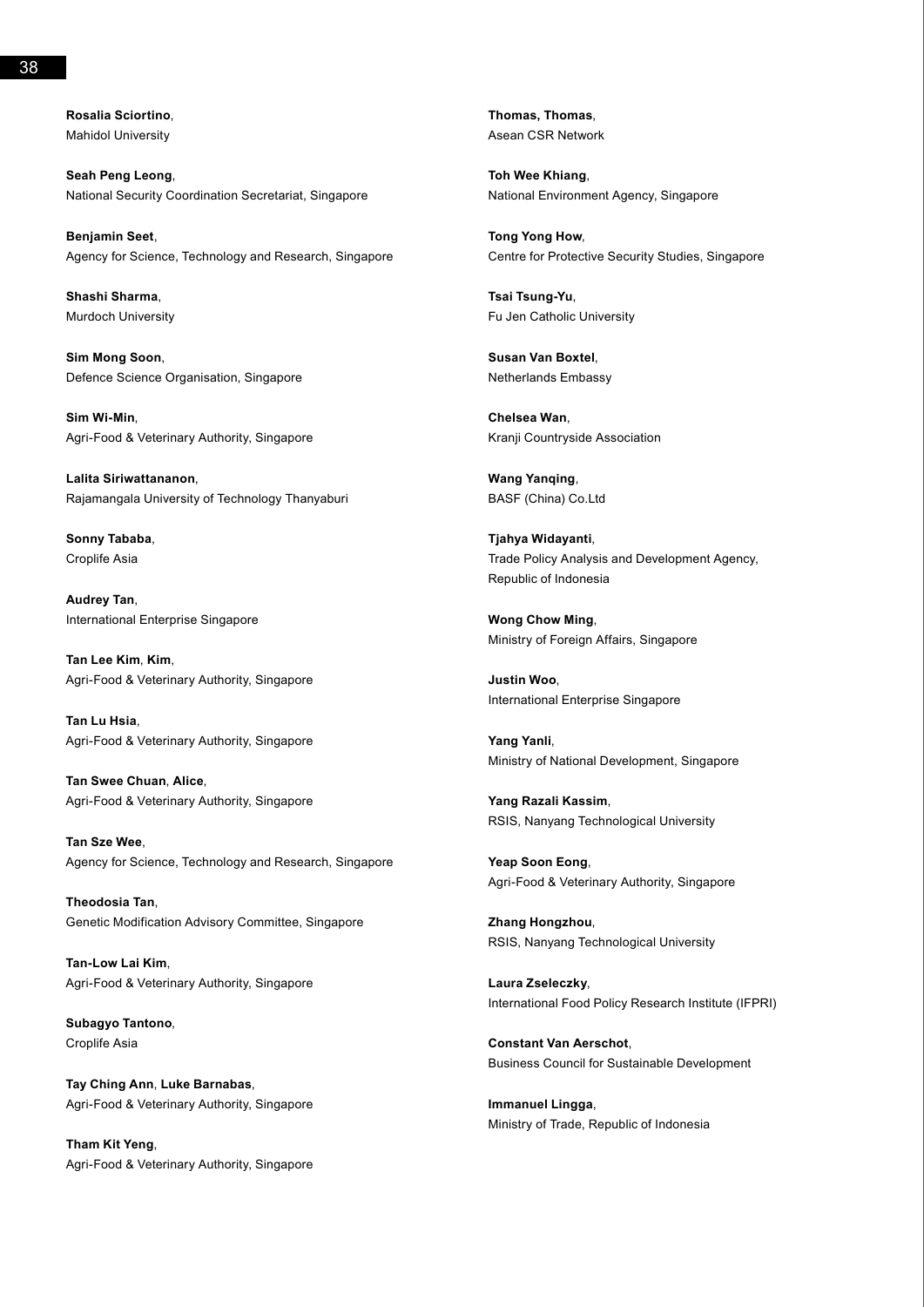# **About the RSIS Centre for Non-Traditional Security (NTS) Studies**

The **RSIS Centre for Non-Traditional Security (NTS)** 

**Studies** conducts research and produces policy-relevant analyses aimed at furthering awareness and building capacity to address NTS issues and challenges in the Asia-Pacific region and beyond.

To fulfil this mission, the Centre aims to:

- • Advance the understanding of NTS issues and challenges in the Asia-Pacific by highlighting gaps in knowledge and policy, and identifying best practices among state and nonstate actors in responding to these challenges.
- Provide a platform for scholars and policymakers within and outside Asia to discuss and analyse NTS issues in the region.
- • Network with institutions and organisations worldwide to exchange information, insights and experiences in the area of NTS.
- • Engage policymakers on the importance of NTS in guiding political responses to NTS emergencies and develop strategies to mitigate the risks to state and human security.
- • Contribute to building the institutional capacity of governments, and regional and international organisations to respond to NTS challenges.

## **Our Research**

The key programmes at the **RSIS Centre for NTS Studies** include:

- 1) Internal and Cross-Border Conflict Programme
- • Dynamics of Internal Conflicts
- Multi-level and Multilateral Approaches to Internal Conflict
- Responsibility to Protect (RtoP) in Asia
- Peacebuilding
- 2)Climate Change, Environmental Security and Natural Disasters Programme
- Mitigation and Adaptation Policy Studies
- The Politics and Diplomacy of Climate Change
- 3) Energy and Human Security Programme
- • Security and Safety of Energy Infrastructure
- Stability of Energy Markets
- Energy Sustainability
- Nuclear Energy and Security
- 4) Food Security Programme
- Regional Cooperation
- • Food Security Indicators
- • Food Production and Human Security

5) Health and Human Security Programme

- Health and Human Security
- • Global Health Governance
- Pandemic Preparedness and Global Response Networks

*The first three programmes received a boost from the John D. and Catherine T. MacArthur Foundation when the RSIS Centre for NTS Studies was selected as one of three core institutions leading the MacArthur Asia Security Initiative\* in 2009.*

## **Our Output**

### *Policy Relevant Publications*

The RSIS Centre for NTS Studies produces a range of output such as research reports, books, monographs, policy briefs and conference proceedings.

### *Training*

Based in RSIS, which has an excellent record of postgraduate teaching, an international faculty, and an extensive network of policy institutes worldwide, the Centre is wellplaced to develop robust research capabilities, conduct training courses and facilitate advanced education on NTS. These are aimed at, but not limited to, academics, analysts, policymakers and non-governmental organisations (NGOs).

## *Networking and Outreach*

The Centre serves as a networking hub for researchers, policy analysts, policymakers, NGOs and media from across Asia and farther afield interested in NTS issues and challenges.

The **RSIS Centre for NTS Studies** is also the Secretariat of the Consortium of Non-Traditional Security Studies in Asia (NTS-Asia), which brings together 20 research institutes and think tanks from across Asia, and strives to develop the process of networking, consolidate existing research on NTS-related issues, and mainstream NTS studies in Asia.

More information on our Centre is available at www.rsis.edu.sg/nts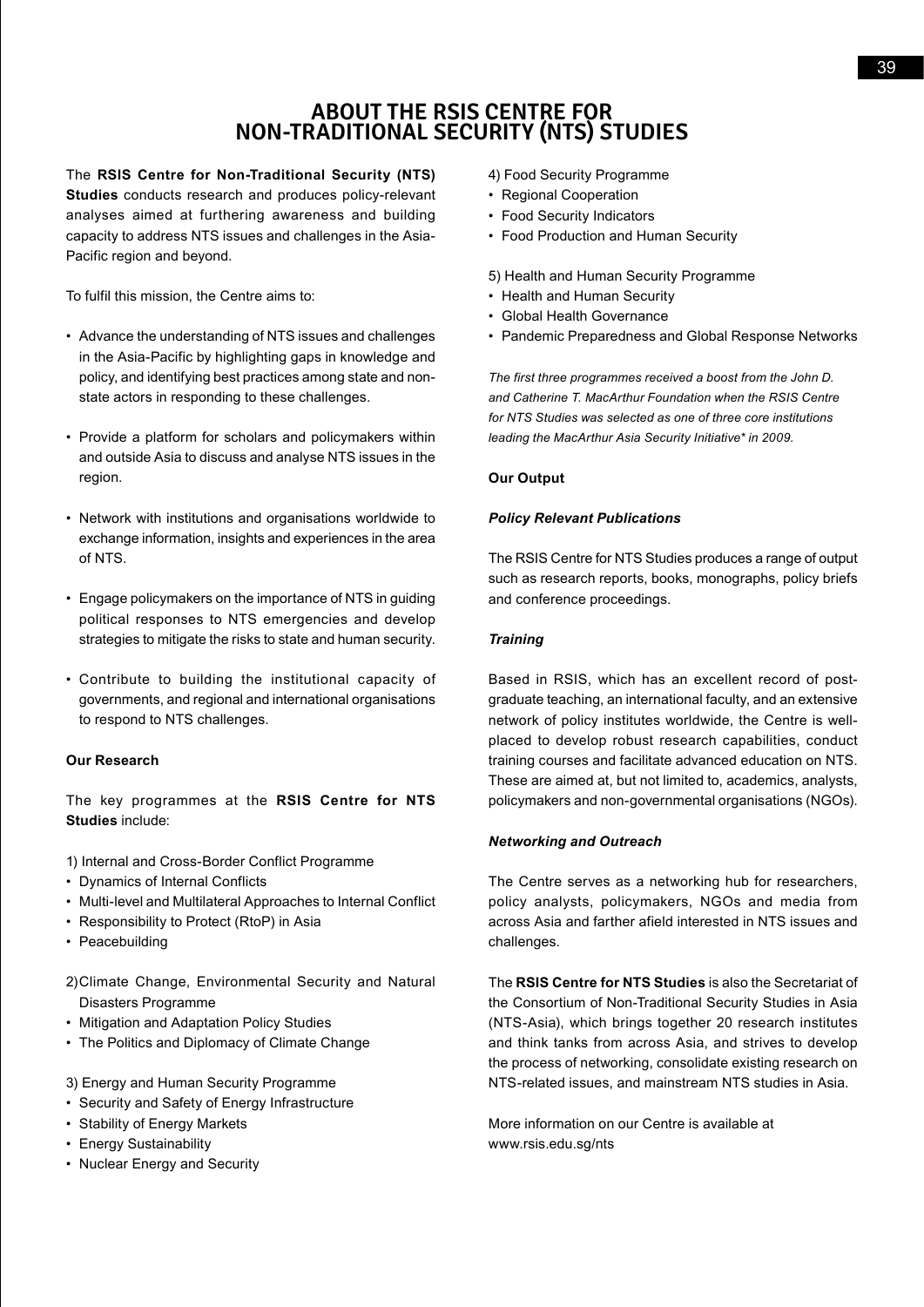# **List of RSIS-NTS Staff**

**Dr Alistair D. B. Cook,** Research Fellow

**Dr Jonatan A. Lassa,** Research Fellow

**Ms Cheryl Lim Sze Hui,** Program Manager

**Ms Hia Mooi Huang,** Admin/Finance Officer **Ms Gianna Gayle Herrera Amul,** Senior Analyst

**Mr Julius Cesar Imperial Trajano,** Senior Analyst

**Ms Margareth Sembiring,** Research Analyst

**Mr Maxim Shrestha,** Associate Research Fellow

# **About the S. Rajaratnam School of International Studies**

The **S. Rajaratnam School of International Studies (RSIS)** is a professional graduate school of international affairs at the Nanyang Technological University, Singapore. RSIS' mission is to develop a community of scholars and policy analysts at the forefront of security studies and international affairs. Its core functions are research, graduate education and networking. It produces cutting-edge research on Asia Pacific Security, Multilateralism and Regionalism, Conflict Studies, Non-Traditional Security, International Political Economy, and Country and Region Studies. RSIS' activities are aimed at assisting policymakers to develop comprehensive approaches to strategic thinking on issues related to security and stability in the Asia Pacific.

For more information about RSIS, please visit www.rsis.edu.sg.